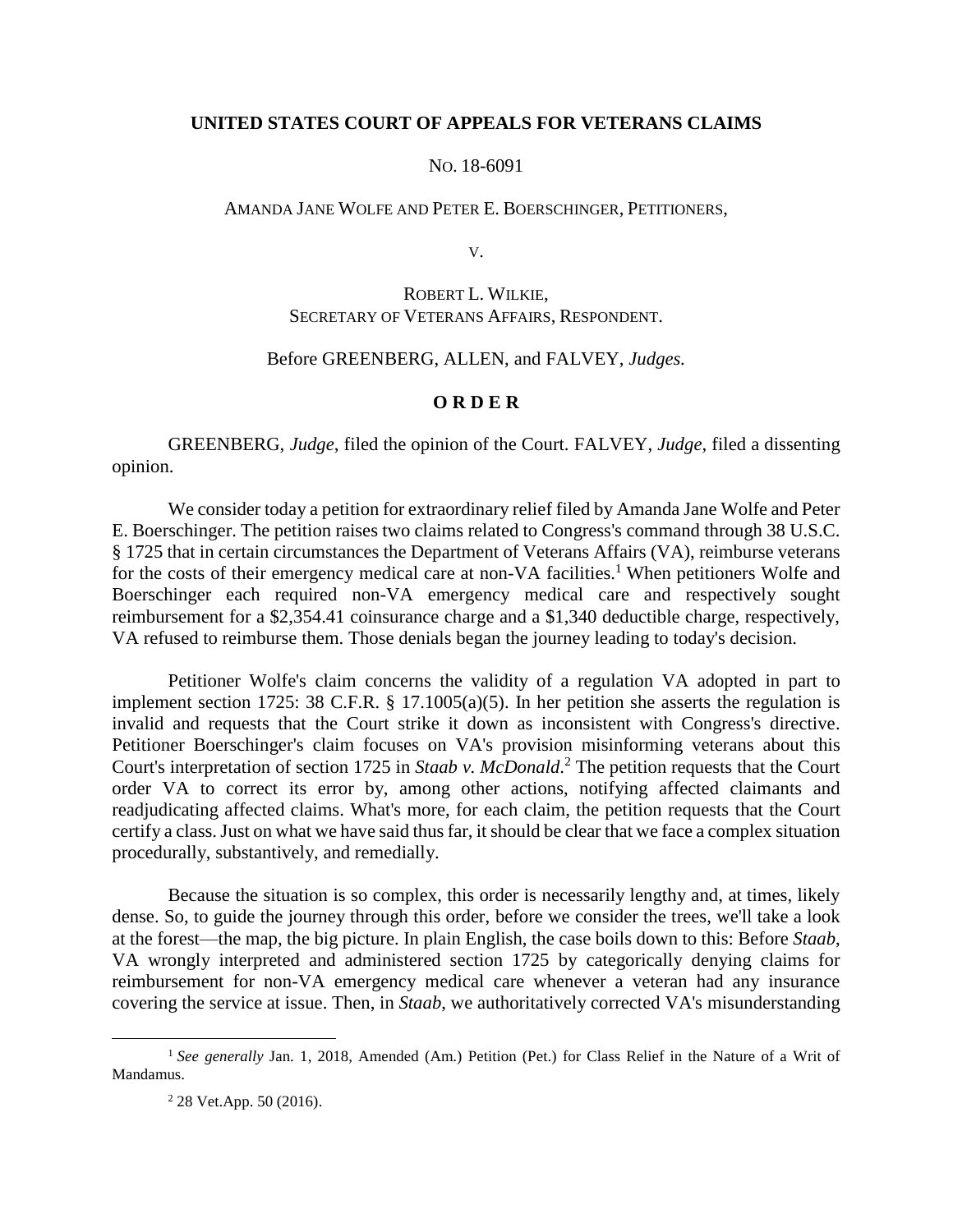of section 1725, definitively and unambiguously holding that under the statute Congress did not exclude veterans with any insurance covering a given medical service from potential reimbursement for the expense of the medical service. So far, so good. We have a court correcting an incorrect agency interpretation of a statute. This happens all the time in our system of government. But as it turns out, things took a decidedly unexpected turn.

After *Staab*, VA adopted a new regulation, purportedly to implement *Staab*. We'll assume such regulatory action was appropriate, meaning that VA had a statutory gap to fill with a regulation. As we will explain, when it adopted 38 C.F.R. § 17.1005(a)(5) in *Staab*'s wake, VA excluded from reimbursement nearly every type of expense a veteran could have incurred if he or she had insurance covering the non-emergency VA medical service at issue. *So, after* Staab*, VA adopted a regulation that functionally creates a world indistinguishable from the world* Staab *authoritatively held impermissible under the statute.* As the petitioners put it, "post-*Staab*, insured veterans are in exactly the same monetary position with respect to insured claims as they were pre-*Staab*."<sup>3</sup> Throughout multiple rounds of briefing and at oral argument, no one (including the Court) was able to come up with a single example of something that would not have been reimbursable pre-*Staab* that is reimbursable post-*Staab*. The Secretary failed to provide an example in his initial response to the amended writ petition; at oral argument; in his response to the Court's May 14, 2019, order; in his supplemental response to the May 14, 2019, order; and in his response to the Court's May 31, 2019, order. At the eleventh hour, the Secretary asserts balance billing as an example,<sup>4</sup> but as we'll explain later, this flimsy example can't save his thoroughly unpersuasive position. The Agency has effectively rolled back the clock and, with no transparency, essentially readopted a position we have authoritatively held inconsistent with Congress's command.

Recognizing this is what has happened is—quite frankly—startling enough. It's difficult to conceive how an agency could believe that adopting a regulation that mimics the result a Federal court held to be unlawful is somehow appropriate when the statute at issue has not changed. But there is more. Even after we decided *Staab*, and after VA dropped its appeal of *Staab*, VA was affirmatively informing veterans that they were not entitled to reimbursement for non-VA emergency medical care if they had any insurance covering the service at issue. In other words, the Agency was telling veterans that the law was exactly opposite to what a Federal court had held the law to be. Who knows how many veterans relied on such a misrepresentation—for that is what it was—in deciding not to appeal VA decisions that denied reimbursement for non-VA emergency medical care

All of this is unacceptable. And as we explain below, such an extraordinary situation demands extraordinary relief. For the reasons that follow, the Court will certify the class proposed by petitioner Wolfe concerning the invalidity of 38 C.F.R. § 17.1005(a)(5), hold the regulation unlawful, and provide relief.<sup>5</sup> We will also dismiss as moot petitioner Boerschinger's motion to

<sup>3</sup> Petitioners' (Pet'rs') Reply to Respondent's (Resp't's) Response (Resp.) to the Court's May 31, 2019, Order at 4.

<sup>4</sup> Resp't's Sur-Response to the Court's May 31, 2019, Order at 2-3.

<sup>&</sup>lt;sup>5</sup> To be clear, by deciding class certification and the merits of the underlying petition in a single order, the Court is not adopting a general policy or framework for deciding such matters concurrently in future cases. However, given the unique circumstances surrounding this case, particularly the nature of the alleged injury and the need for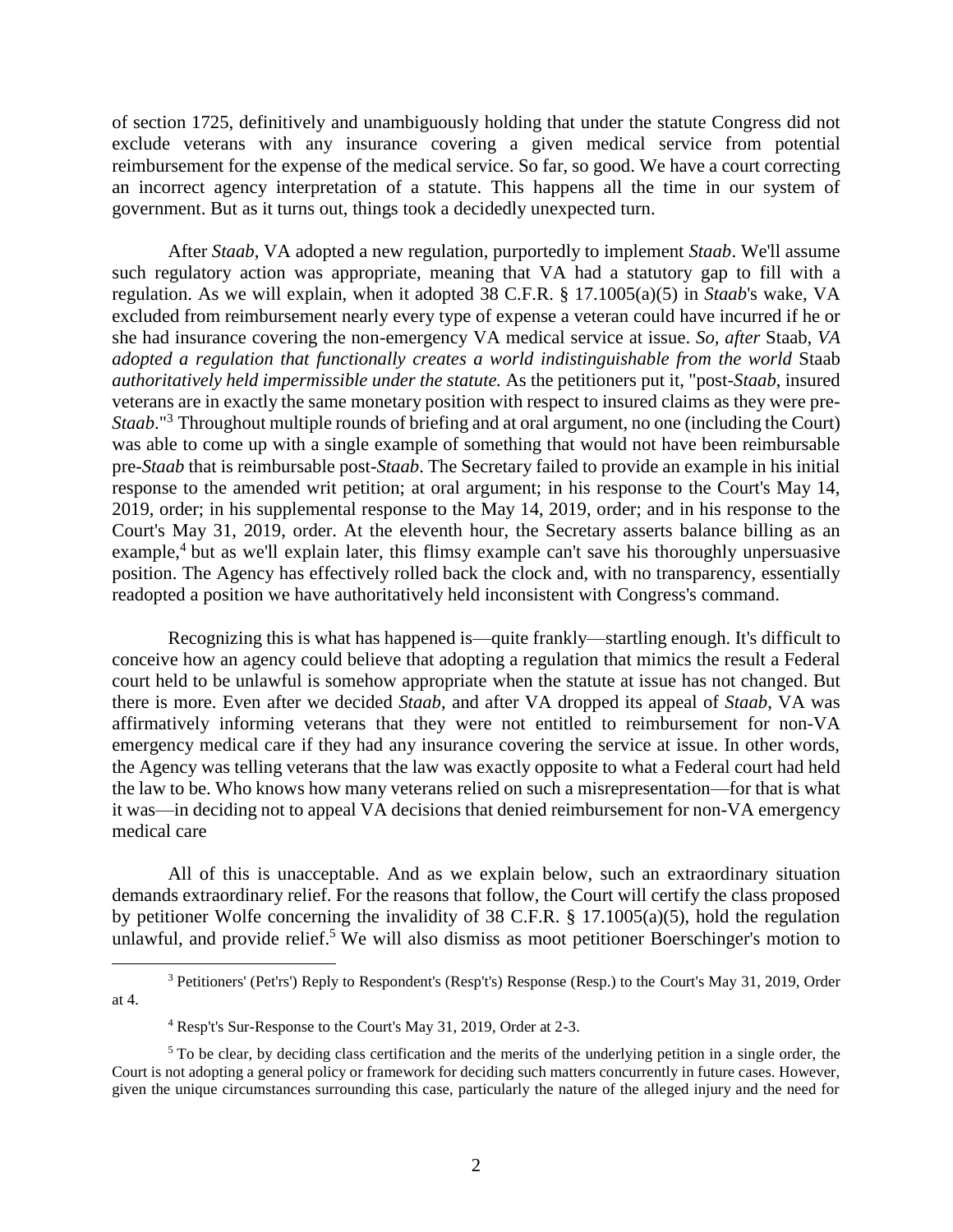certify a class, though, as we will explain, as part of our order in the Wolfe class we will effectively provide the substance of the relief he seeks.

We take one last look at the map. On our journey, we will first discuss statutes, regulations, and caselaw, as well as the facts of the petitioners' claims. Next, we will consider our jurisdiction. On that question, we'll conclude we lack jurisdiction over petitioner Boerschinger's claim because his claim no longer involves a live case or controversy. But, we will explain why we have jurisdiction over petitioner Wolfe's claim. After we dispense with these critical jurisdictional issues, we will consider whether we should certify a class concerning petitioner Wolfe's claim. We will conclude that a class is appropriate under the circumstances we face. Then, we will consider whether the class prevails under the demanding standard governing issuing extraordinary writs. We will conclude the class is entitled to a writ here. And finally, we will turn to the remedy called for by the facts.

prompt remedial action, the Court has concluded that resolving both matters in a single order is appropriate here. *See Godsey v. Wilkie*, 31 Vet.App. 207, 214 ( 2019) (citing *Quinault Allottee Ass'n & Individual Allottees v. United States*, 453 F.2d 1272, 1276 (Fed. Cl. 1972) (deciding requests for class certification on a case-by-case basis, "gaining and evaluating experience" on an ad hoc basis before adopting general class certification rules)).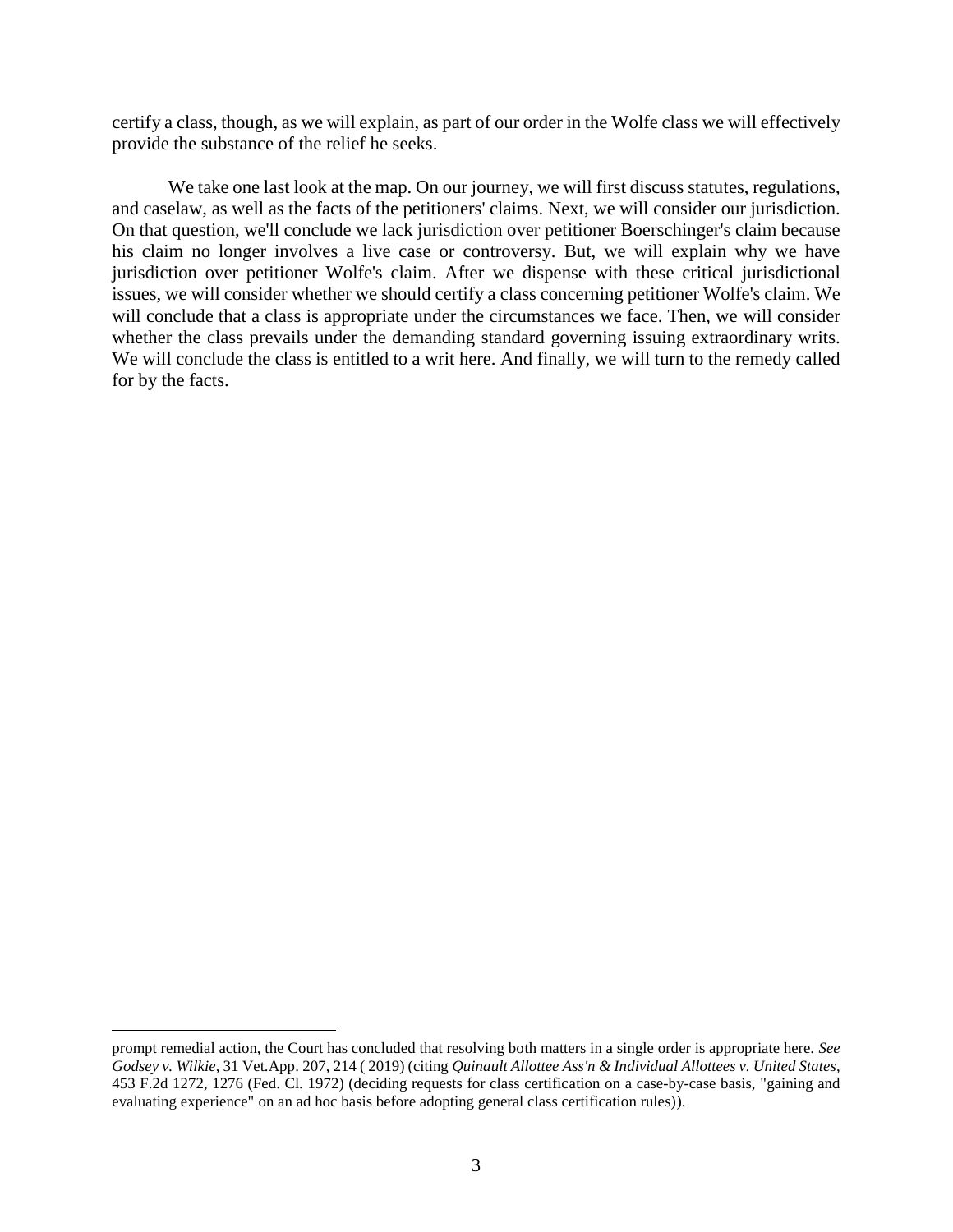# **TABLE OF CONTENTS**

| vi. Adequacy of Class Counsel Under Federal Rule of Civil Procedure $23(g)$ 255 |  |
|---------------------------------------------------------------------------------|--|
|                                                                                 |  |
|                                                                                 |  |
|                                                                                 |  |
|                                                                                 |  |
|                                                                                 |  |
|                                                                                 |  |
|                                                                                 |  |
|                                                                                 |  |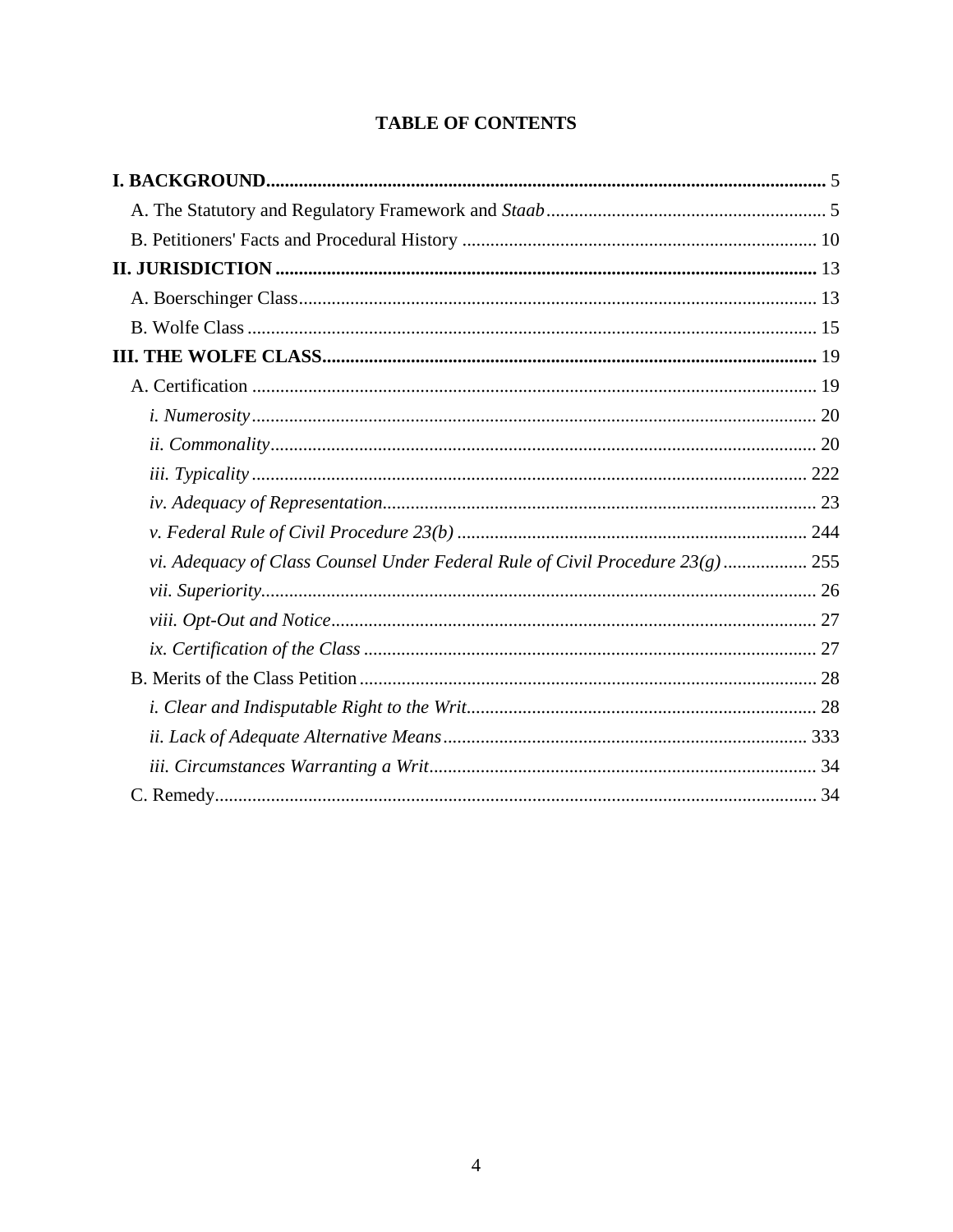#### **I. BACKGROUND**

#### A. The Statutory and Regulatory Framework and *Staab*

<span id="page-4-1"></span><span id="page-4-0"></span>Where we've been says a lot about where we're going. Two decades ago, Congress enacted section 1725 to reimburse veterans for expenses associated with emergency medical care provided by non-VA facilities.<sup>6</sup> But under the statute's original version, VA didn't reimburse veterans "if [they] ha[d] third-party insurance that pa[id] *any portion* of the costs associated with such emergency treatment."<sup>7</sup> "To address this problem," in 2010 Congress amended section 1725 to "allow the VA to reimburse veterans for treatment in a non-VA facility if they have a third-party insurer that would pay a portion of the emergency care."<sup>8</sup>

Congress carried out this aim, in part, by striking "or in part" from section  $1725(b)(3)(C)$ , which provided: "A veteran is personally liable for emergency treatment furnished the veteran in a non-Department facility if the veteran has no other contractual or legal recourse against a third party that would, in whole *or in part*, extinguish such liability to the provider[.]" <sup>9</sup> Accompanying Congress's main objective was an exclusion: "The Secretary may not reimburse a veteran under this section for any copayment or similar payment that the veteran owes the third party or for which the veteran is responsible under a health-plan contract." <sup>10</sup> Though not immediately important, this statutory exclusion will star later.

In 2012, VA amended its implementing regulations "to conform" to Congress's 2010 amendment of section 1725.<sup>11</sup> But VA rejected a commenter's suggestion that "[VA] remove the

<sup>7</sup> H.R. REP. No. 111-55, at 2 (2009), *as reprinted in* 2009 U.S.C.C.A.N. 1478, 1479 (emphasis added).

8 *Id.* at 3.

 $\overline{a}$ 

<sup>9</sup> *Id.* at 2 (emphasis added).

<sup>10</sup> Expansion of Veteran Eligibility for Reimbursement, Pub. L. No. 111-137, § 1(b), 123 Stat. 3495, 3495 (2010). Note that the following exchange that took place during a legislative hearing indicates that Congress intended (with no plain language to contradict this intent) that VA reimburse deductibles:

Mr. MILLER. Is it the intent of this bill for VA payment to fully extinguish the veteran's responsibility to the provider so that the veteran wouldn't be liable for any outstanding balance and at the same time, would the VA be required to cover any co-payments or deductible that the veteran may owe to a third payer?

. . . .

Ms. WIBLEMO. The original intent would be for the VA to cover what was not covered by the partial coverage of whatever third-party insurance they had. That was the original intent.

Mr. MILLER. Including deductibles, right?

Ms. WIBLEMO. That is right.

*Legislative Hearing on H.R. 4089, H.R. 4463, H.R. 5888, H.R. 6114 & H.R. 6122: Hearing Before the Subcomm. on Health of the H. Comm. on Veterans' Affairs*, 110th Cong. 3 (2008).

<sup>11</sup> Payment or Reimbursement for Emergency Services for Nonservice-Connected Conditions in Non-VA

<sup>6</sup> Veterans Millennium Health Care and Benefits Act, Pub. L. No. 106-117, § 111(a), 113 Stat. 1545, 1553- 56 (1999).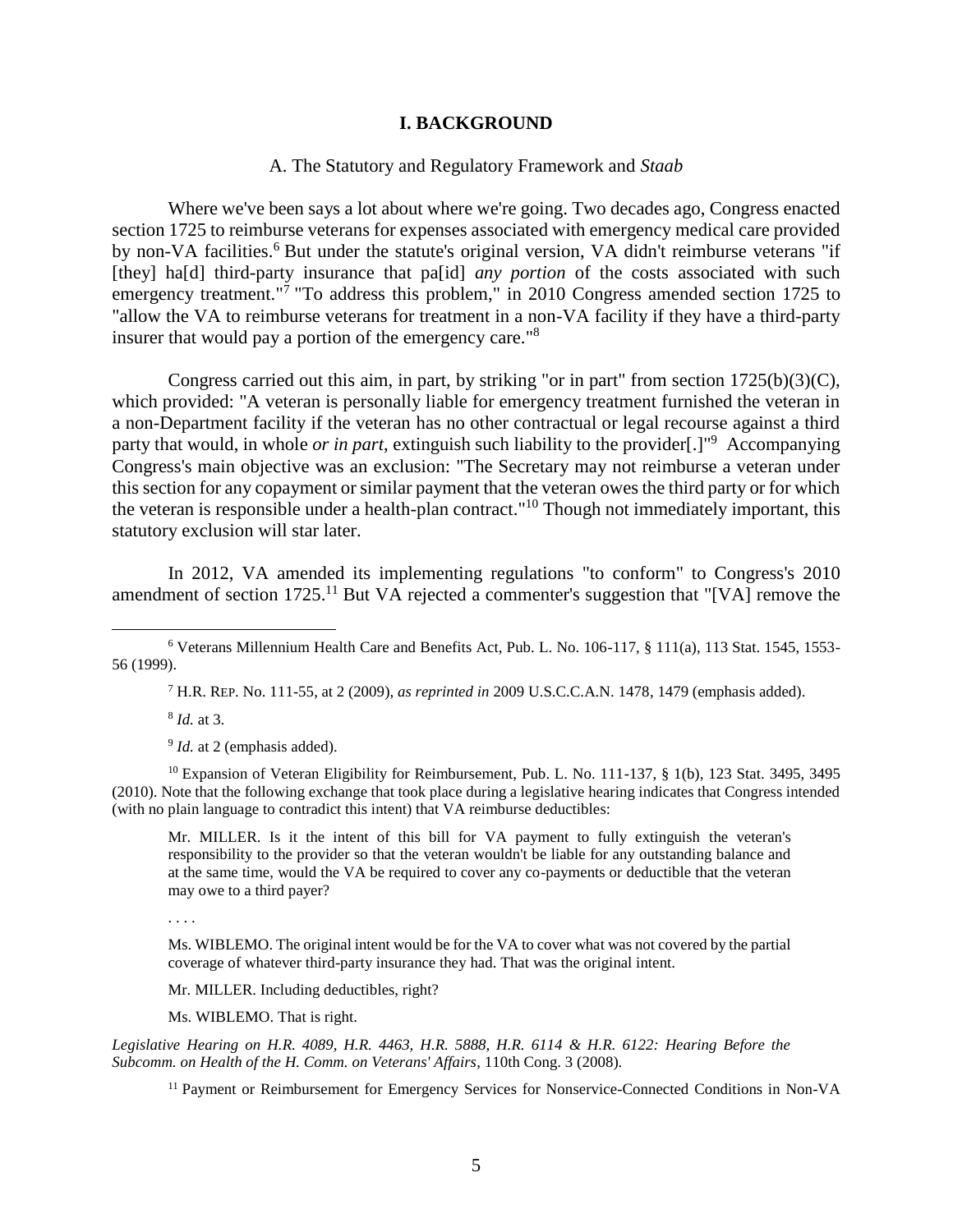term 'or in part' from  $\dots$  § 17.1002(f),"<sup>12</sup> which at the time stated: "The veteran has no coverage under a health-plan contract for payment or reimbursement, in whole *or in part*, for the emergency treatment."<sup>13</sup> VA explained that § 17.1002(f)'s statutory authority was section  $1725(b)(3)(B)$ , not  $(b)(3)(C)$ . <sup>14</sup> VA considered this distinction significant because, though it acknowledged the removal of "or in part" from (b)(3)(C), it noted that Congress hadn't revised subsection (b)(3)(B).<sup>15</sup> VA further explained that "[t]he current language of § 17.1002(f) clarifies the language of section 1725(b)(3)(B) by reiterating the veteran's liability for emergency treatment if such veteran has no health-plan contract 'in whole or in part."<sup>16</sup> Thus, VA explicitly declined to change 38 C.F.R. § 17.1002(f).<sup>17</sup> Curiously, the Agency noted that the suggested change to § 17.1002(f) would result in "treat[ing] a veteran with some coverage under a health-plan contract in the same manner as one without coverage,"<sup>18</sup> insinuating that Congress didn't intend such a result.

Before we turn to how we dealt with this situation in *Staab,* let's make clear how VA operated under its regulation in the pre-*Staab* world: Assume a veteran was insured for the expense of a particular service (say, the basic emergency room charge) and that he or she met all other reimbursement criteria. After the veteran's primary insurer evaluated the veteran's medical bills and paid for covered claims, VA would evaluate the bills, distinguishing between services covered and those not covered by other insurance.<sup>19</sup> VA would pay "for services not covered in any proportion by the veteran's primary insurance."<sup>20</sup> As for the covered services (the basic emergency room charge in our example), VA would categorically deny "any emergency-treatment claims . . . solely because of the presence of other health insurance pursuant to [§]  $17.1002(f).$ "<sup>21</sup> VA's threshold finding of insurance coverage for any one individual claim meant VA would deny that claim and would suspend any further inquiry into a veteran's remaining liability on that claim.<sup>22</sup> This practice seemed at odds with what Congress did in its 2010 amendments to section 1725. Not surprisingly, a veteran, Mr. Staab, challenged this system.

In 2016, this Court decided *Staab* and in doing so clearly told VA that its reading of section 1725 was wrong. We interpreted section 1725(b)(3)(B) "to contemplate a situation when coverage

Facilities, 77 Fed. Reg. 23,615 (Apr. 20, 2012).

<sup>12</sup> *Id.* at 23,616.

<sup>13</sup> 38 C.F.R. § 17.1002(g) (2011) (emphasis added). As VA notes in its rulemaking, "the commenter referred to § 17.1002(g)," but "the December 21, 2011, rulemaking redesignated paragraph (g) as paragraph (f)." 77 Fed. Reg. at 23,616.

<sup>14</sup> 77 Fed. Reg. at 23,616.

<sup>15</sup> *Id.*

 $\overline{a}$ 

<sup>16</sup> *Id.*

<sup>17</sup> *Id.*

<sup>18</sup> *Id.*

<sup>19</sup> *See* Resp't's Resp. to the Court's May 31, 2019, Order at 7.

<sup>20</sup> *Id.*

 $^{21}$  *Id.* at 5-6.

<sup>22</sup> *See id.*; *see also* Pet'rs' Reply to Resp't's Resp. to the Court's May 31, 2019, Order at 2-4.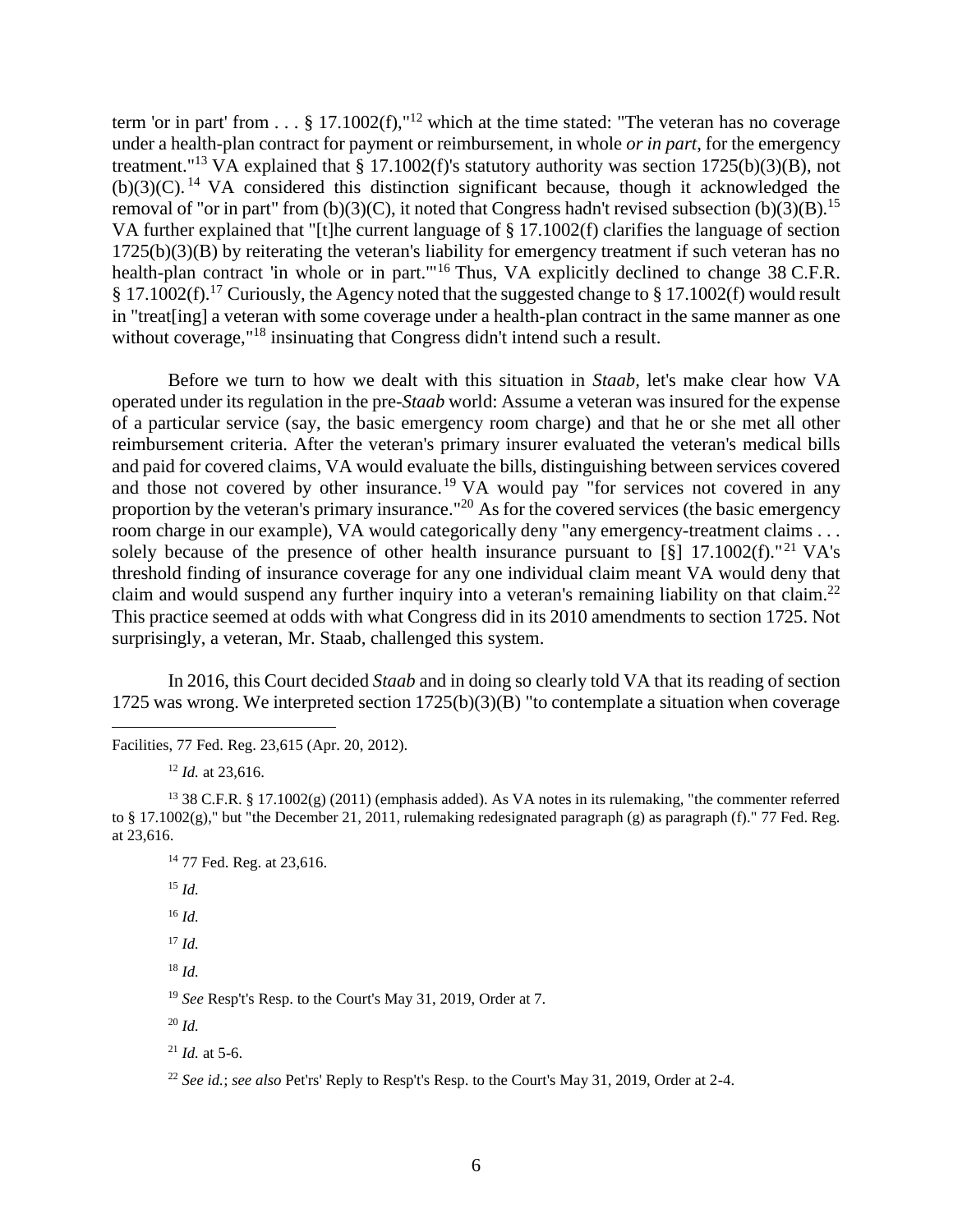under a health-plan contract would wholly extinguish a veteran's financial liability."<sup>23</sup> In other words, we said VA would not reimburse the veteran only when other insurance extinguished all liability. Therefore, we concluded that § 17.1002(f) overly restricted eligibility in light of the statute because § 17.1002(f) still excluded veterans with some coverage, something Congress had now prohibited.<sup>24</sup> In short, we held  $\S 17.1002(f)$  invalid because it was inconsistent with the amended section 1725 and Congress's unambiguous language showing Congress intended that "veterans be reimbursed for the portion of their emergency medical costs that is not covered by a third-party insurer and for which they are otherwise personally liable."<sup>25</sup> To be clear, this means *Staab* recognized that Congress did not mean to prevent reimbursement where a veteran has insurance covering some portion of the expense for a certain service and still bears costs related to that service.

The Secretary appealed *Staab* to the U.S. Court of Appeals for the Federal Circuit (Federal Circuit). While the appeal was pending, then-Secretary of the Department of Veterans Affairs, Dr. David Shulkin, appeared at a hearing before the U.S. Senate Committee on Veterans' Affairs.<sup>26</sup> Asked how VA was dealing with *Staab*, Dr. Shulkin stated that "[VA] ha[d] completed all of the regulations to be able to move forward with payment of the *Staab* claims, and . . . ha[d] . . . transmitted them to the Office of Management and Budget."<sup>27</sup> The Secretary also stated that he was voluntarily withdrawing the Agency's appeal of *Staab*. <sup>28</sup> On July 17, 2017, the Federal Circuit dismissed the appeal of *Staab*, and the Court's precedential decision became final. To be clear, our decision in *Staab* was then—and is now—the definitive and authoritative interpretation of section 1725 for purposes of considering the petition before us.

In the wake of *Staab*, VA ceased processing "all affected claims," while it revised its emergency medical care regulations.<sup>29</sup> In the public notice of these revisions, VA acknowledged that "[t]he purpose of this rulemaking is to amend the pertinent VA regulations to comply with [*Staab*]." <sup>30</sup> This bears repeating: VA stated it was amending its regulations to comply with *Staab.* Two portions of the regulatory changes are relevant to this petition, though the second one is more directly on point. First, VA amended § 17.1002(f) to align the regulation with Congress's direction

<sup>25</sup> *Id*. at 55.

<sup>26</sup> *Fiscal Year 2018 Budget for Veterans' Programs: Hearing before the S. Comm. on Veterans' Affairs*, 115th Cong. (2017).

<sup>27</sup> *Id.* at 72 (statement of David Shulkin, M.D., Secretary of Veterans Affairs).

<sup>28</sup> *Id.*

 $\overline{a}$ 

 $29$  Reimbursement of Emergency Treatment, 83 Fed. Reg. 974, 974-80 (Jan. 9, 2018).

<sup>30</sup> *Id.* at 975. Note that, despite Congress's urging the Secretary in 2010 "to use the discretionary authority provided by [Pub. L. No. 111-137] to reimburse veterans for emergency treatment provided prior to the date of enactment who have been financially harmed under the VA's current non-reimbursement policy," H.R. REP. No. 111- 55, at 3, VA established April 8, 2016, the date of the *Staab* decision, as the revisions' effective date. 83 Fed. Reg. 975 (citing *Jordan v. Nicholson*, 401 F.3d 1296 (Fed. Cir. 2005); *Disabled Am. Veterans v. Gober*, 234 F.3d 682, 697-98 (Fed. Cir. 2005)).

<sup>23</sup> *Staab*, 28 Vet.App. at 54.

<sup>24</sup> *See id.* at 54-55.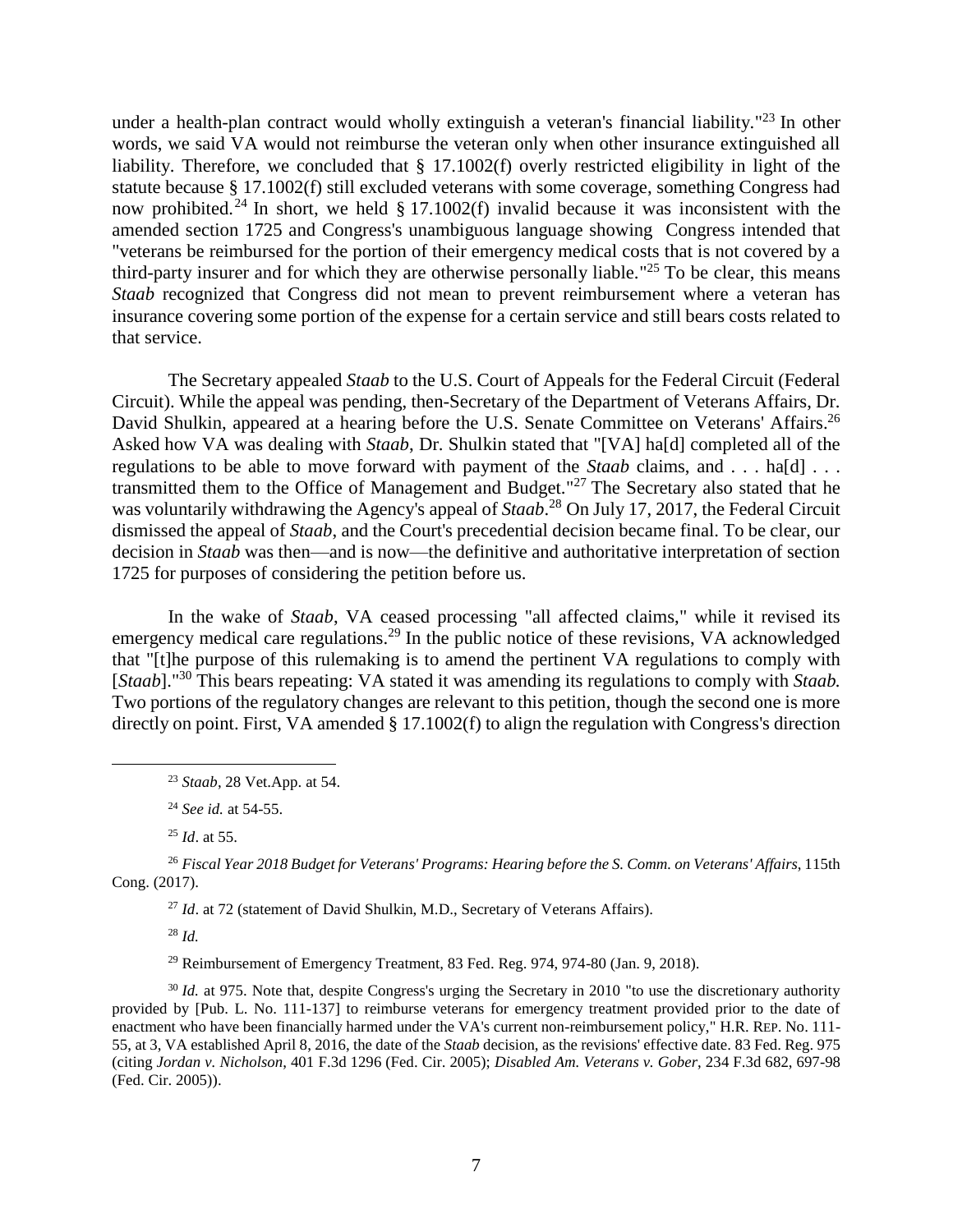that veterans would be eligible for reimbursement unless they had third-party insurance that would fully extinguish their personal liability for the emergency care.<sup>31</sup> The new subsection (f) states that payment will be made only if "[t]he veteran does not have coverage under a health-plan contract that would *fully extinguish* the medical liability for the emergency treatment." <sup>32</sup> So far so good, because this language is fully consistent with what in *Staab* we held the statute means.

The second regulatory change relates specifically to the statutory exclusion (added in 2010) in section  $1725(c)(4)(D)$ , that is, the thing that can't be reimbursed. When allowing reimbursement where the veteran's insurance partially covers an expense, in section  $1725(c)(4)(D)$ , Congress also stated: "The Secretary may not reimburse a veteran under this section for any copayment or similar payment that the veteran owes the third party or for which the veteran is responsible under a healthplan contract." 33 "*Because* [after *Staab*] VA [would] provide payment or reimbursement on claims involving partial payment by a health-plan contract," VA revised 38 C.F.R. § 17.1005 by adding subsection (a)(5) (which "restate[d]" an old version of  $\S 17.1005(f)^{34}$ )<sup>35</sup>: "VA will not reimburse a veteran under this section for any copayment, deductible, coinsurance, or similar payment that the veteran owes the third party or is obligated to pay under a health plan contract."<sup>36</sup> This regulation was supposedly meant to implement the statutory exclusion in section  $1725(c)(4)(D)$  and presents the central question before us.<sup>37</sup> As we will explain, the central question is whether the inclusion in the regulation of "deductible" and "coinsurance" is consistent with the statute's prohibition on reimbursement of "any copayment or similar payment."

Before we move on, let's take a moment to assess this history and how the parties see it. In the post-*Staab* world, everyone agrees VA still pays "for services not covered in any proportion by the veteran's primary insurance," <sup>38</sup> which is to say VA didn't change from the pre- to post-*Staab* world. <sup>39</sup> According to the Secretary, here's how *Staab* changed the system: VA no longer automatically denies veterans' claims for covered services; instead, "VA now assesses the amount the third party paid for these covered services to determine whether VA can pay any remaining liability." <sup>40</sup> But as we will explain below, the Secretary's view of the post-*Staab* world makes no practical difference because, with one possible exception that the Secretary proffered late in the

 $\overline{a}$ 

<sup>33</sup> Pub. L. No. 111-137, § 1(b), 123 Stat. 3495 (enacting 38 U.S.C. § 1725(c)(4)(D)).

<sup>34</sup> Note that old § 17.1005(f) (2017) didn't mention coinsurance: "VA will not reimburse a claimant under this section for any deductible, copayment or similar payment that the veteran owes the third party."

<sup>35</sup> 83 Fed. Reg. 975 (emphasis added in quotation).

<sup>36</sup> 38 C.F.R. § 17.1005(a)(5) (2019). We will discuss below the important differences between these types of "cost sharing" insurance terms.

<sup>37</sup> 83 Fed. Reg. 974-80.

<sup>38</sup> Resp't's Resp. to the Court's May 31, 2019, Order at 7.

- <sup>39</sup> Pet'rs' Reply to Resp't's Resp. to the Court's May 31, 2019, Order at 3.
- <sup>40</sup> Resp't's Resp. to the Court's May 31, 2019, Order at 6; *see id.* at 8.

<sup>31</sup> 83 Fed. Reg. 975.

<sup>32</sup> 38 C.F.R. § 17.1002(f) (2019) (emphasis added).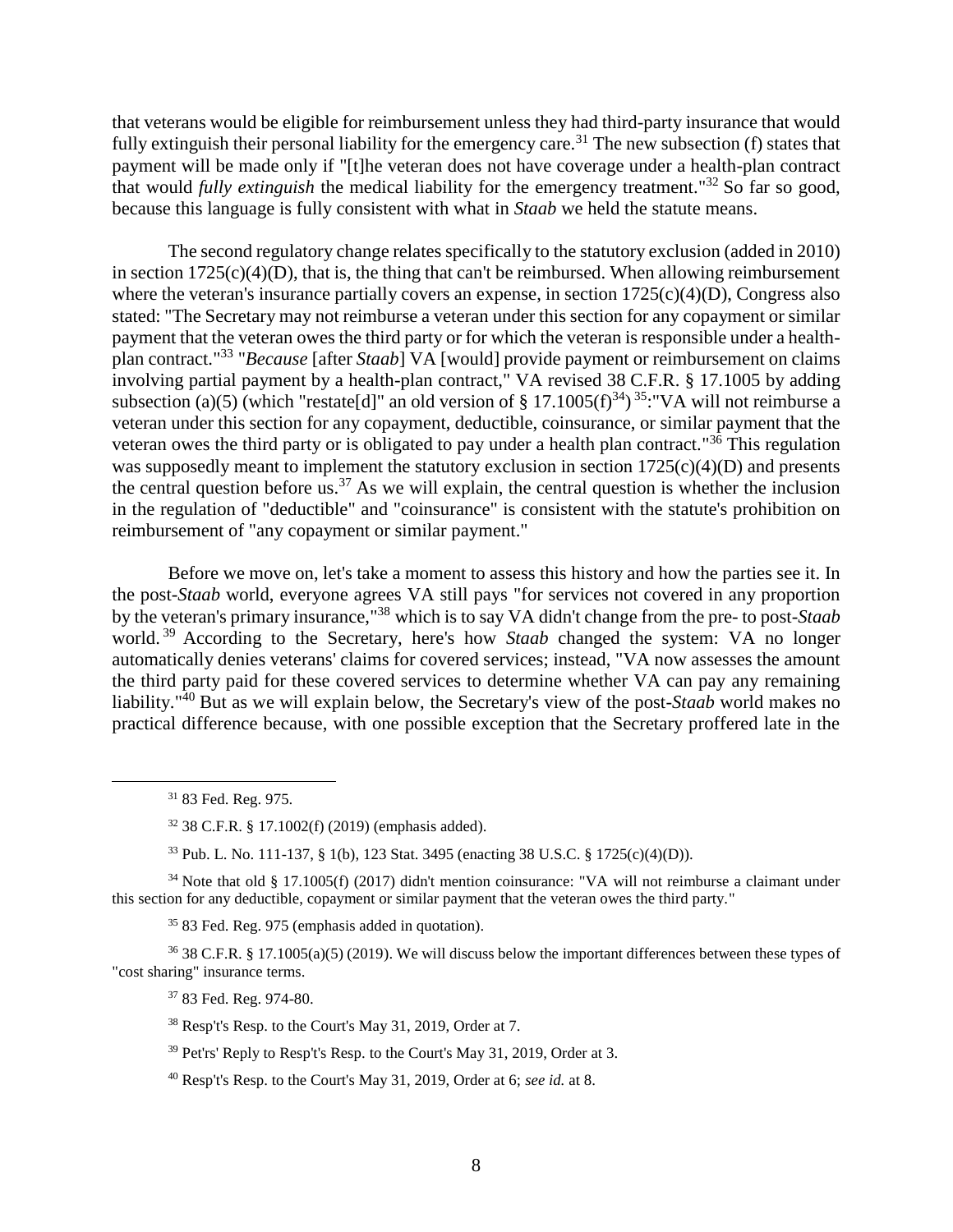game,<sup>41</sup> it's not clear what expense VA could reimburse now under VA's interpretation that VA would not have reimbursed before.

And this tracks petitioner Wolfe's view as well. She alleges that VA functionally operates just as it did before *Staab*. She says, for covered services, the only potentially "remaining liability" (i.e., the only potentially reimbursable expense that an insured veteran could owe after insurance covers a service) takes the form of copayments, deductibles, or coinsurance.<sup>42</sup> And § 17.1005(a)(5) states that VA won't reimburse "any copayment, deductible, coinsurance, or similar payment." Therefore, petitioner Wolfe says, post-*Staab* VA functions no differently than pre-*Staab* VA because veterans have *no other remaining liability for covered services* and so receive no reimbursements for those services.<sup>43</sup>

Ostensibly responding to the petitioner's no-other-remaining-liability point, the Secretary insists that other reimbursable costs do exist that insured veterans could owe—namely, costs for services that insurance doesn't cover.<sup>44</sup> By this, the Court (and apparently, the petitioners<sup>45</sup> too) understand the Secretary to suggest that VA's reimbursement of services *not covered* by other insurance qualifies as reimbursement of "remaining liability" on *covered* services. At oral argument, the petitioners called this a "sleight of hand,"<sup>46</sup> and, as we explain in more detail below, we think that characterization warranted at worst. At best, the Secretary appears to fundamentally misunderstand his own system. Focusing solely on *covered* services, the Secretary had failed to identify any other cost to a veteran constituting potentially reimbursable "remaining liability" besides copayments, coinsurance, or deductibles, despite the petitioners' prodding and the Court's multiple attempts to give him an opportunity to do so.<sup>47</sup> Until his fifth substantive brief (not to mention oral argument), that is. More than 9 months after the original petition came to this Court, the Secretary asserts for the first time that balance billing is an example of a cost representing potentially reimbursable "remaining liability."<sup>48</sup> As we'll explain later, we're dubious of this position's viability. Not to put too fine a point on it, if the Secretary is correct, VA has been able to recreate the regime the Court held unlawful in *Staab*. We can't allow that to happen.

<sup>41</sup> *See* Resp't's Sur-Response to the Court's May 31, 2019, Order at 2-3.

<sup>42</sup> *E.g.*, Oral Argument at 17:33-20:17, *Wolfe v. Wilkie*, U.S. Vet. App. No. 18-6091 (oral argument held May 14, 2019), https://www.youtube.com/watch?v=rtOGLFyVGqc [hereinafter O.A.].

<sup>43</sup> *Id.*

<sup>44</sup> *Id.* at 34:46-36:18.

<sup>45</sup> *See* Pet'rs' Reply to Resp't's Resp. to the Court's May 31, 2019, Order at 3 n.1.

<sup>46</sup> O.A. at 1:34:21-:23. For context, *see* O.A. at 1:33:07-:37:35.

<sup>&</sup>lt;sup>47</sup> Pet'rs' Reply to Resp't's Resp. to the Court's May 31, 2019, Order at 2. Not only that, but when the Secretary pointed out, with respect to petitioner Boerschinger, that "Medicare Part A *partially* paid one of [his] claims," he also acknowledged that "Mr. Boerschinger's *only* personal liability after payment by Medicare Part A and VA was his costshare obligation with respect to the one service Medicare Part A paid for." Resp't's Resp. to Court's May 31, 2019 Order, at  $\overline{8}$ .

<sup>48</sup> Resp't's Sur-Response to the Court's May 31, 2019, Order at 2-3.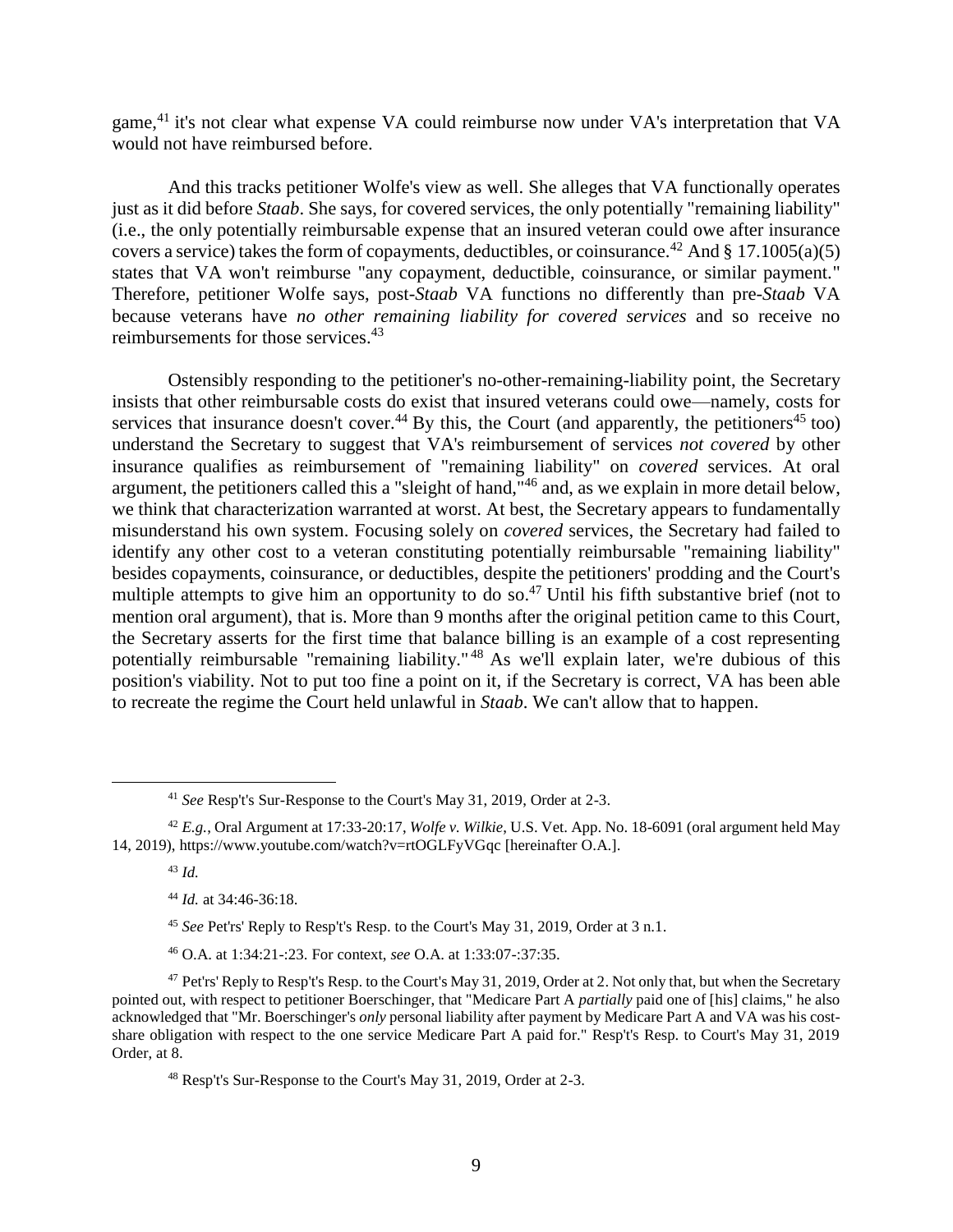Now that we've surveyed the system and the parties' views on the issues, let's turn to the petitioners and the history of this case.

## B. Facts and Procedural History

<span id="page-9-0"></span>In September 2016, petitioner Wolfe received emergency care at a non-VA facility.<sup>49</sup> She incurred \$22,348.25 in expenses.<sup>50</sup> After her insurance paid its share, she still owed \$2,558.54.<sup>51</sup> Of this amount, \$202.93 was a "copayment," and \$2,354.41 was "coinsurance."<sup>52</sup>

Petitioner Wolfe filed a claim for reimbursement. VA denied her claim on February 2, 2018, because "'[p]rior payer's . . . patient responsibility (deductible, coinsurance, co-payment) [is] not covered."<sup>53</sup> She filed a Notice of Disagreement (NOD) in July 2018, arguing that "[VA's] policy of denying reimbursement for deductibles and coinsurance, as expressed in 38 C.F.R. § 17.1005(a)(5), is at odds with the plain meaning of 38 U.S.C. § 1725(c)(4)(D), its legislative history, . . . policy interests in favor of expanding veterans' benefits," and *Staab*. <sup>54</sup> VA replied to her NOD on August 14, 2018, in a letter stating: "Due to the volume of appeals, we anticipate a delay."<sup>55</sup> At VA's request, petitioner Wolfe filed an amended NOD in the form of a letter, repeating her earlier arguments.<sup>56</sup> VA eventually responded with a November 20, 2018, letter: "Our decision is final; appeal closed." <sup>57</sup> Petitioner Wolfe filed her initial petition with the Court on October 30, 2018.

Meanwhile, petitioner Boerschinger also received emergency care at a non-VA facility.<sup>58</sup> Medicare had paid some of his bill; afterwards, he still owed \$1,340, which he paid.<sup>59</sup> This amount was a "deductible" that he owed under Medicare Part A.<sup>60</sup>

Petitioner Boerschinger filed a claim for reimbursement. On November 27, 2018, VA denied his claim, citing § 17.1002 and finding that he "ha[d] other insurance coverage eligible to make payment on the claim. The veteran must not have coverage under a health-plan contract for

 $\overline{a}$ 

<sup>52</sup> *Id.*

<sup>49</sup> Am. Pet. at 9.

<sup>50</sup> *Id.*

<sup>51</sup> *Id.*

<sup>53</sup> *Id.* at 10; *id.* Exhibit (Ex.) E at 35.

<sup>54</sup> *Id.* at 10; *id.* Ex. F at 42.

<sup>55</sup> *Id.* at 10; *id.* Ex. G at 44.

<sup>56</sup> *Id.* at 10 n.1; *id.* Ex. H at 46.

<sup>&</sup>lt;sup>57</sup> *Id.* at 10. Note, though, that the amended petition doesn't offer this letter in an exhibit.

<sup>58</sup> *Id.* at 11.

<sup>59</sup> *Id.*

 $60$  Resp't's Resp. to Pet'rs' Am. Pet. for Class Relief in the Nature of a Writ of Mandamus at 6.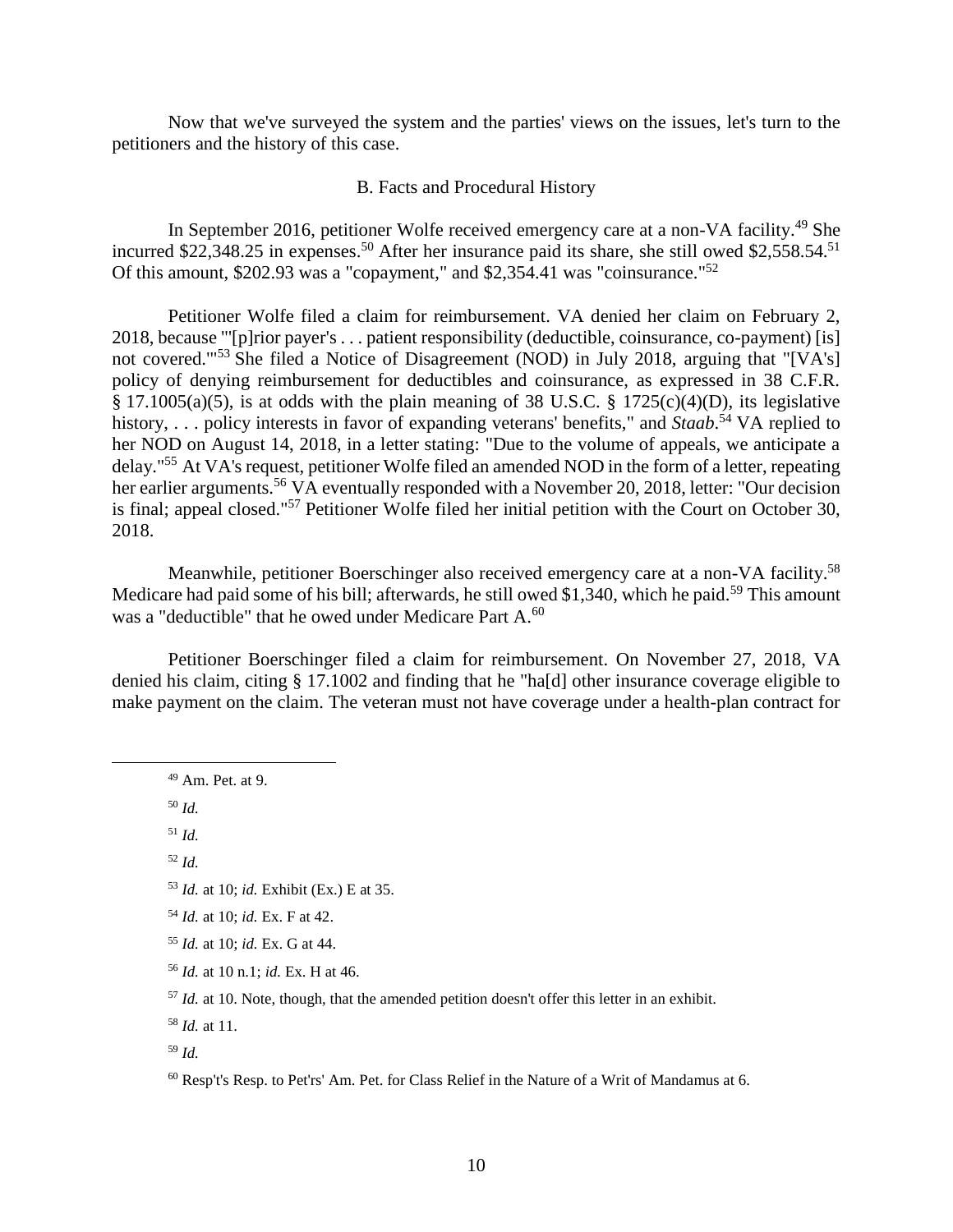payment or reimbursement, in whole or in part, for the emergency treatment."<sup>61</sup> Further, VA listed eligibility criteria, including the criterion that "the veteran has no coverage under a health plan contract." <sup>62</sup> Of course, this statement is utterly inconsistent with *Staab*.

On January 1, 2019, petitioner Wolfe requested leave to file an amended petition seeking to join Mr. Boerschinger as a petitioner.<sup>63</sup> On February 1, 2019, the Court granted petitioner Wolfe's motion and allowed the amended petition.<sup>64</sup>

More facts came to light in the Secretary's response to the amended petition. At first glance, they're relevant to the Boerschinger Class exclusively, but as we'll see, they relate to the Wolfe Class too. The Secretary conceded that after *Staab* VA didn't update its templates for letters denying reimbursement for emergency medical care.<sup>65</sup> Thus, he essentially conceded legal error. However, he also provided evidence that VA is in the process of correcting the faulty notice, renotifying veterans whose claims were denied, and correcting its templates.<sup>66</sup> The Secretary stated that VA has divided veterans who were denied reimbursement and provided with faulty notice into three categories.<sup>67</sup> Category A includes claimants whose claims were incorrectly denied based on other health insurance (OHI) and who received notices to that effect. <sup>68</sup> Category B includes claimants whose claims were denied for reasons other than the presence of OHI but who received notices that potentially contained erroneous language regarding OHI. <sup>69</sup> Category C includes claimants whose claims were rejected as incomplete (not denied) but who received notices that potentially contained erroneous language regarding OHI.<sup>70</sup>

On May 14, 2019, the Court held oral argument. From the bench, the Court ordered the Secretary to provide the updated letter templates that VA is sending to claimants and information about which appellate path (the "Legacy" or the "Appeals Modernization Act"  $(AMA)^{71}$  path) VA would process claims under when upon claimants had received their revised letters and their extended appeal windows.<sup>72</sup>

 $\overline{a}$ 

<sup>63</sup> Pet'r's Motion (Mot.) for Leave to File an Am. Pet. for Class Relief in the Nature of a Writ of Mandamus and Join an Additional Pet'r at 1.

<sup>64</sup> *Wolfe v. Wilkie*, U.S. Vet. App. No. 18-6091, at 4-5 (Feb. 1, 2019, Order).

<sup>66</sup> *Id.* Ex. 1 ¶ IV ("Corrective Actions").

<sup>61</sup> Am. Pet. at 11; *id.* Ex. I at 48.

<sup>62</sup> *Id.* at 11; *id.* Ex. I at 48.

<sup>65</sup> Resp't's Resp. to Am. Pet. 52.

<sup>67</sup> *Id.* at 53-54; *id.* Ex. 1 ¶ IV.a.-c.

<sup>68</sup> *Id.* at 53; *id.* Ex. 1 ¶ IV.a.

<sup>69</sup> *Id.* at 54; *id.* Ex. 1 ¶ IV.b.

<sup>70</sup> *Id.* at 54; *id.* Ex. 1 ¶ IV.c.

<sup>71</sup> *See* Veterans Appeals Improvement and Modernization Act of 2017, Pub. L. No. 115-55, 131 Stat. 1105 (Aug. 23, 2017).

<sup>72</sup> *Wolfe v. Wilkie*, U.S. Vet. App. No. 18-6091 (May 14, 2019, Bench Order).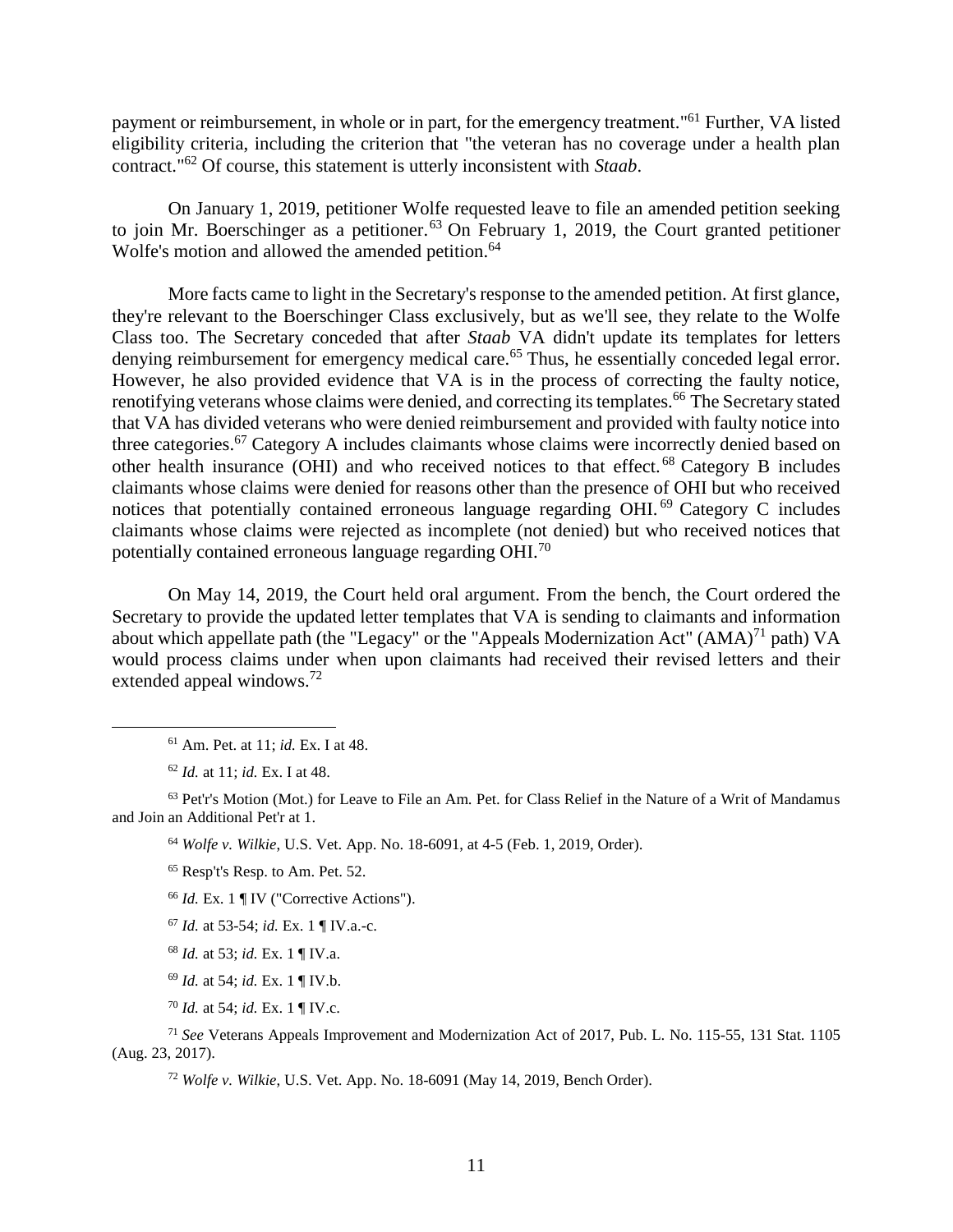The same day, the Secretary provided the updated templates. The letter template for Category A generally acknowledges error but strangely doesn't say what the error was.<sup>73</sup> Recall that veterans in Category A are veterans who were denied reimbursement solely because they had OHI. The second template, for Category B, acknowledges a "misstatement," specifies that VA misstated section 1725's requirements related to OHI, and explains the error.<sup>74</sup> The template for Category C mirrors that for Category B in explaining the error.<sup>75</sup> Finally, we must keep in mind that the templates for Categories A and C (but not B) contain the following language: "It is important to note that VA has no legal authority to pay a Veteran's cost shares, deductibles, or copayments associated with their other health insurance." <sup>76</sup> The Secretary stated in his response he would process Category A and C claims under the AMA and Category B claims as Legacy appeals.<sup>77</sup> But this information is nowhere in the updated letter templates.

On May 31, 2019, the Court ordered the Secretary to provide more information on the reimbursement system for emergency non-VA medical services, its history, and the number of claimants in each of the three categories into which he divided veterans who had received some form of defective notice about section 1725. In response to that order, the Secretary provided data on claims processing under section 1725 from October 2009 through June 2019 but tied no clear arguments to that data.<sup>78</sup> We can't summarize the information much more succinctly than the petitioners did in a reply the Court allowed them to file:

[The Secretary's] exhibits indicate that *Staab* has had no impact on the aggregate reimbursements made by VA under [s]ection 1725. [The Secretary's] Exhibit 1 shows that during the period VA suspended the processing of claims affected by *Staab*—from the third quarter of FY 2016 through the first quarter of FY 2018— VA's quarterly payments under [s]ection 1725 ranged from \$95 to \$120 million. Exhibit 2 shows that during the second quarter of FY 2018 (January through March 2018), when VA ended its moratorium and began implementing the regulation challenged in this case, VA processed 1.9 million claims—a massive increase compared to the quarterly figures for previous quarters.[] If *Staab* affected the amount of payments VA made, then one would expect a major increase in VA payments under [s]ection 1725. Yet, Exhibit 1 shows that in the same quarter that VA processed 1.9 million claims, *its aggregate quarterly payments were no more*  than during each of the three prior quarters when the moratorium was in effect. Exhibit 1 also shows that there has been almost no change in the total amount of money reimbursed per quarter following VA's implementation of *Staab* and the Regulation, and VA's Response does not suggest otherwise. Thus, Exhibits 1 and 2

<sup>73</sup> Resp't's Resp. to the Court's May 14, 2019, Order, Ex. 1 (Category A template).

<sup>74</sup> *Id.* Ex. 2 (Category B template)

<sup>75</sup> *Id.* Ex. 3 (Category C template).

<sup>76</sup> *Id.* Ex. 1 (Category A template), Ex. 3 (Category C template).

<sup>77</sup> Resp't's Supplemental (Supp.) Resp. to the Court's May 14, 2019, Order at 1-2.

<sup>78</sup> *See generally* Resp't's Resp. to the Court's May 31, 2019, Order.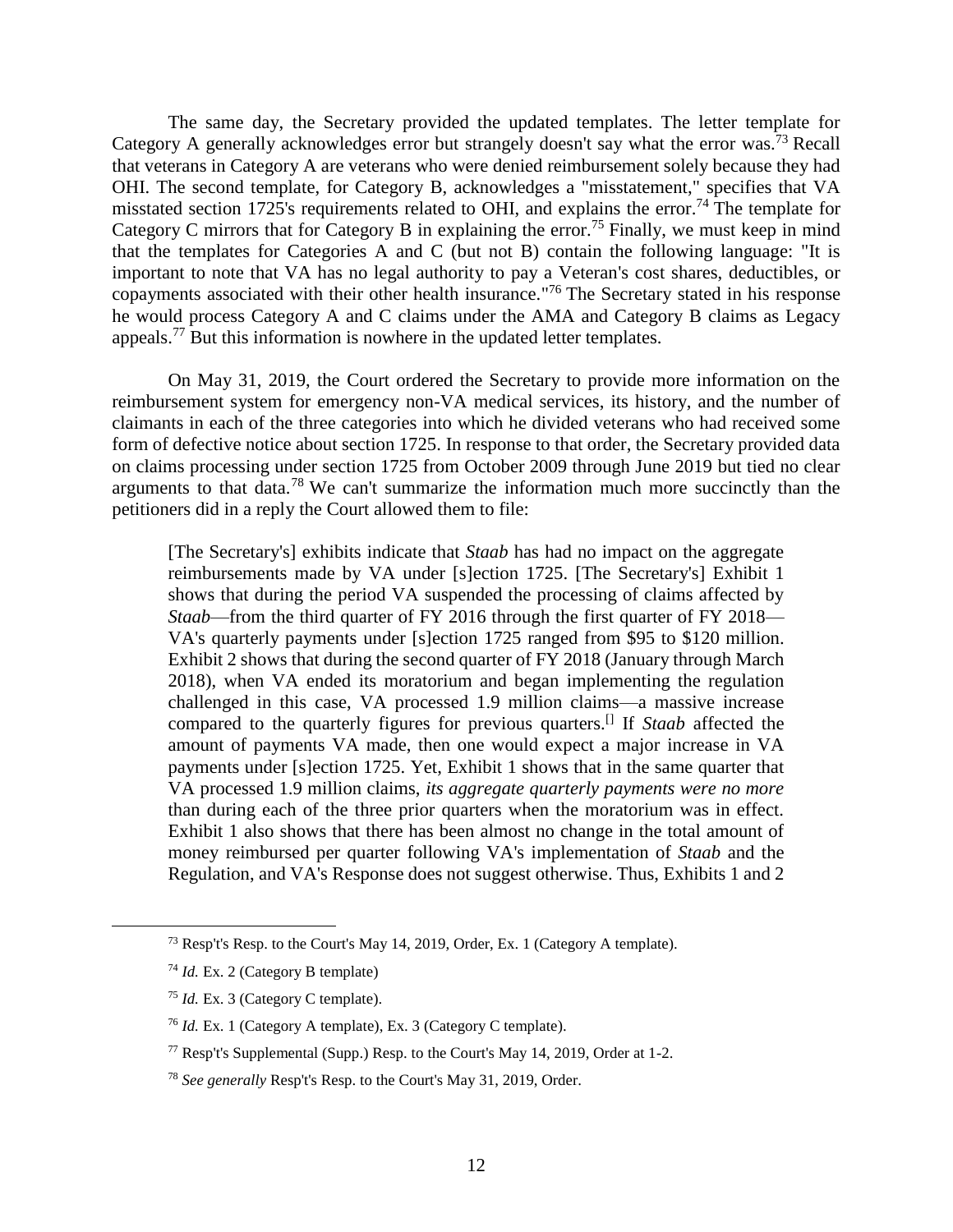are entirely consistent with Petitioner's argument that there has been zero monetary impact to veterans as a result of *Staab.*[79]

This data seems to fly in the face of "[t]he Secretary's 2016 prediction that [*Staab*] would have a substantial monetary impact on the reimbursement system for emergency treatment at non-VA facilities for non-service-connected conditions," which the Secretary now says was "wrong."<sup>80</sup> He doesn't mention, though, that his prediction is only "wrong" because of § 17.1005(a)(5)'s effect.

As for the number of claimants in each of the three categories, the Secretary supplied the following information from VHA: "There are 42,050 veterans in Category A, *. . . .* 348,608 veterans in Category B, . . . . [and] 229,990 veterans in Category C.<sup>"81</sup> Thus, there are over 600,000 veterans affected just by VA's past actions concerning the matters before the Court.

Now that we have the facts on the table, we can turn to our analysis, starting with jurisdiction.

## **II. JURISDICTION**

<span id="page-12-0"></span>Before we can address either the merits of the amended petition or the potential class certification, we must first consider whether we have jurisdiction to do what the petitioners ask.<sup>82</sup> Even if the Secretary was silent on the question of jurisdiction, we would discuss it because we have an "independent obligation to police [our] own jurisdiction."<sup>83</sup> We "must raise and decide jurisdictional questions that the parties either overlook or elect not to press."<sup>84</sup> The Secretary argued that we lack jurisdiction over both classes. We address each class in turn. In sum, we lack jurisdiction over the Boerschinger Class but have jurisdiction over the Wolfe Class.

## A. Boerschinger Class

<span id="page-12-1"></span>Petitioner Boerschinger requests certification of a class of veterans "who[] have been or will be harmed by the VA in that the VA has sent them correspondence regarding their claims for reimbursement of emergency medical expenses incurred at non-VA facilities stating, incorrectly, that one criterion for reimbursement is that the veteran have 'no coverage under a health plan contract." <sup>85</sup> On behalf of himself and those similarly situated veterans (collectively, the "Boerschinger Class"), Petitioner Boerschinger asks the Court to

 $^{79}$  Pet'rs' Reply to Resp't's Resp. to the Court's May 31, 2019, Order at 5 (emphasis in original).

<sup>80</sup> Resp't's Sur-Response to the Court's May 31, 2019, Order at 1.

<sup>81</sup> Resp't's Resp. to Court Order of May 31, 2019, at 10.

 $82$  We note that, at times, the Secretary conflates the concepts of jurisdiction and substantive entitlement to a writ. *See* Resp't's Resp. to Am. Pet. at 8. We address jurisdiction—that is, the power of the Court to act—here. We return below to the analytically distinct question of entitlement to the writ.

<sup>83</sup> *Sellers v. Shinseki*, 25 Vet.App. 265, 274-75 (2012); *see Henderson ex rel. Henderson v. Shinseki*, 562 U.S. 428, 434 (2011); *Demery v. Wilkie*, 30 Vet.App. 430, 434 (2019).

<sup>84</sup> *Henderson*, 562 U.S. at 434.

<sup>85</sup> Am. Pet. at 3.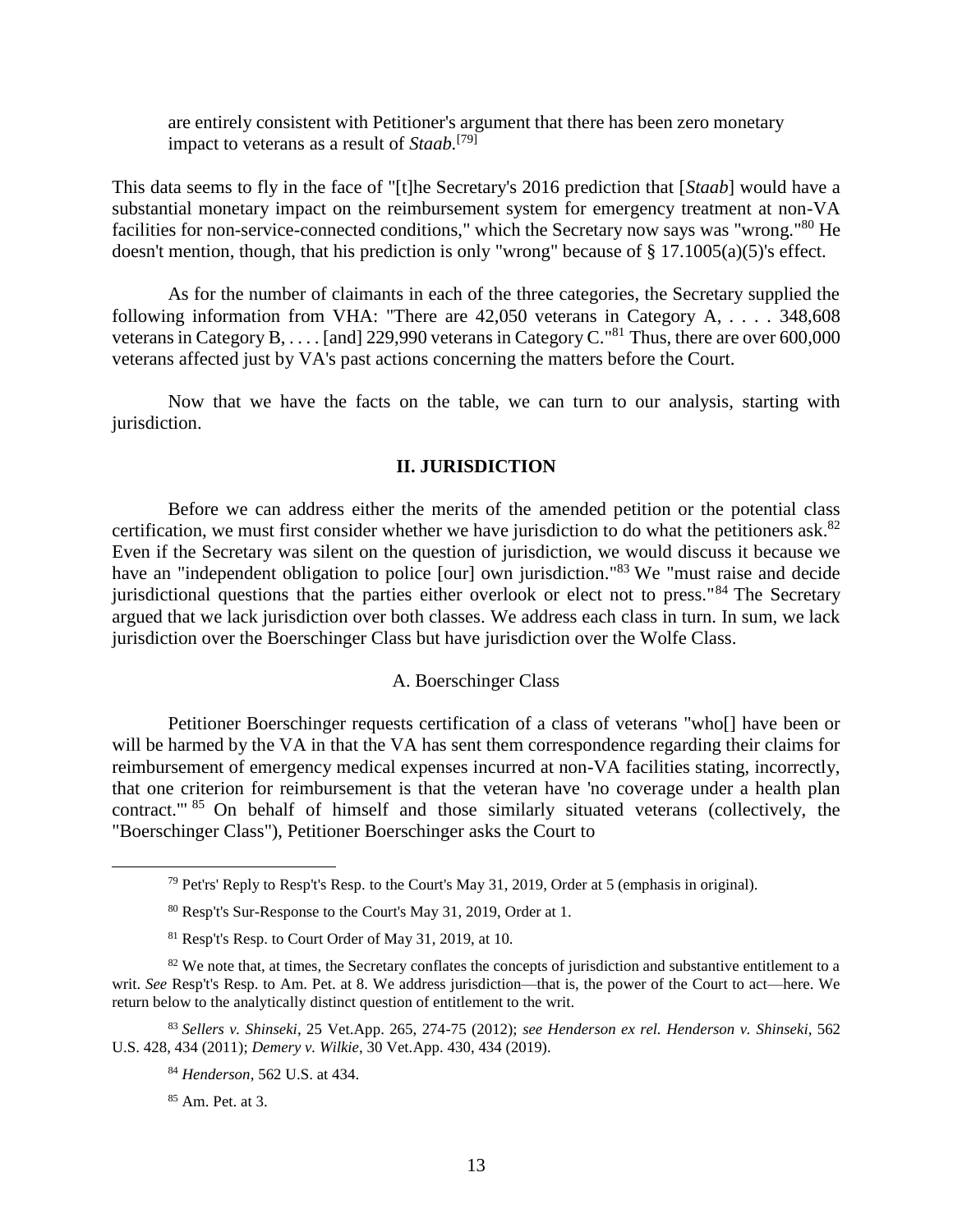- 1. Invalidate the Secretary's decisions to the extent they denied reimbursement to Boerschinger Class members for medical expenses because they have insurance coverage;
- 2. Order the Secretary to readjudicate these reimbursement claims under section  $1725(c)(4)(D)$ 's proper interpretation;
- 3. Enjoin the Secretary from issuing any communication to veterans that incorrectly states that one of the criteria for reimbursement is that the veteran has no coverage at all under any health plan contract;
- 4. Order the Secretary to re-issue all communications, sent to claimants since the Court's precedential opinion issued in *Staab* (on April 8, 2016), that incorrectly stated that one of the criteria for reimbursement is that the veteran have no coverage at all under a health plan contract;
- 5. Order the Secretary to [reset] the deadlines applicable to veterans who received this correspondence for appealing any VA denial of their reimbursement claims; and
- 6. Order such other relief as may be appropriate in the interest of justice and in aid of the Court's jurisdiction.<sup>86</sup>

The Secretary has provided, or is in the process of providing, the proposed Boerschinger Class all its requested relief. He's claimed to have stopped sending communications to veterans that incorrectly state that one of the criteria for reimbursement is that the veteran has no coverage at all under any health plan contract.<sup>87</sup> He's sending out letters that correct the specific error identified in the Boerschinger portion of the petition informing veterans that VA will readjudicate claims for which they were denied reimbursement because they have insurance coverage and will reset the applicable deadlines for appealing denials of claims.<sup>88</sup>

This Court adheres to the case-or-controversy jurisdictional requirements imposed by Article III of the U.S. Constitution.<sup>89</sup> A case or controversy ceases to exist, and a case becomes moot, "'when the issues presented are no longer "live" or the parties lack a legally cognizable

<sup>86</sup> *Id.* at 3-4.

<sup>87</sup> O.A. at 1:07:47-:08:23.

<sup>88</sup> Resp't's Resp. to the Court's May 14, 2019, Order, Exs. 1, 2, 3 (Categories A, B, and C templates). Of course, as we will explain below, two of those letters ultimately are defective to the extent they inform veterans that VA will not reimburse a veteran for coinsurance or deductibles. But the correction of that error can best be dealt with as part of the relief provided to Ms. Wolfe and the class we will certify for her portion of the petition.

<sup>89</sup> *Cardona v. Shinseki*, 26 Vet.App. 472, 474 (2014) (per curiam order); *Mokal v. Derwinski*, 1 Vet.App. 12, 13 (1990).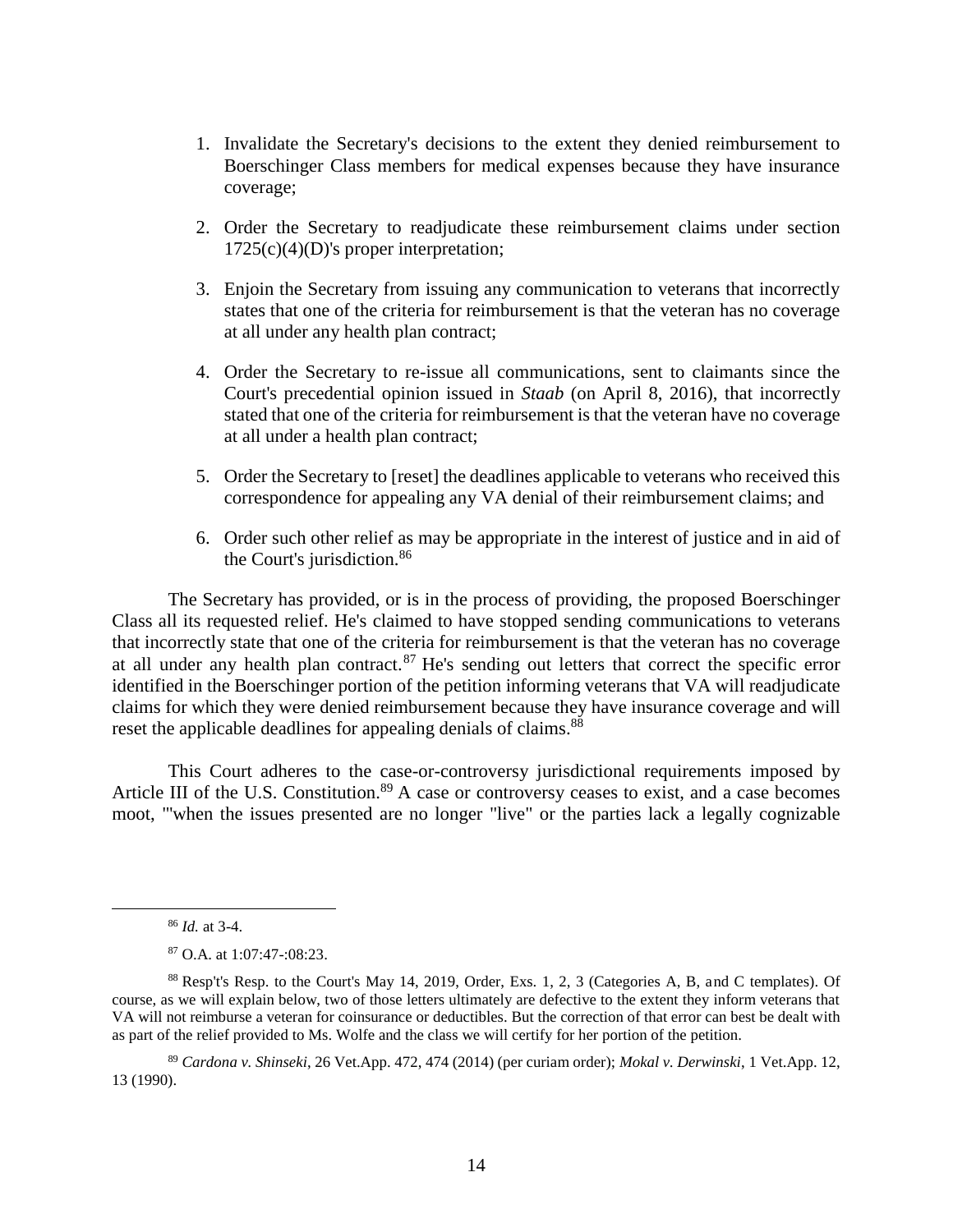interest in the outcome.'" <sup>90</sup> When a case becomes moot during the course of litigation, the proper outcome is to dismiss the case for lack of jurisdiction, unless an exception to mootness applies.<sup>91</sup>

Because Petitioner Boerschinger and his proposed class have received or are receiving the requested relief, there's no longer a case or controversy with respect to the Boerschinger Class issues. Therefore, the Court will dismiss those portions of the amended petition for lack of jurisdiction.

## B. Wolfe Class

<span id="page-14-0"></span>On the other hand, we have jurisdiction to act with respect to the Wolfe Class for the following reasons. The Secretary's arguments to the contrary are not persuasive.

Petitioner Wolfe asks us to certify a class of veterans "who[] have been or will be harmed by the Secretary's unlawful regulation in that the VA has already denied or will deny in the future, in whole or in part, their claims for reimbursement of emergency medical expenses incurred at non-VA facilities on the ground that the expenses are part of the deductible or coinsurance payments for which the veteran was responsible."<sup>92</sup> There is no question that Ms. Wolfe's claim presents a live case or controversy. She was denied reimbursement for non-VA medical services based on what she asserts is an unlawful regulation. As we will explore, the jurisdictional question for her focuses on the method by which she seeks to vindicate her rights.

Petitioner Wolfe seeks relief under the All Writs Act (AWA), which provides that "all courts established by Act of Congress may issue all writs necessary or appropriate in aid of their respective jurisdiction."<sup>93</sup> But the AWA standing alone cannot support our jurisdiction.<sup>94</sup> As its plain language indicates, that statute is designed to *aid* jurisdiction a court otherwise possesses. "However, [AWA] jurisdiction extends beyond pending cases; it embraces the prospective and potential jurisdiction of a court as well."<sup>95</sup> A court may use this AWA power "'where an appeal is not then pending but may be later perfected."<sup>96</sup> As we have noted before, "if [our] granting of the petitioner's petition would lead to a [Board] decision over which [we] would have jurisdiction

 $\overline{a}$ 

<sup>93</sup> 28 U.S.C. § 1651(a).

<sup>90</sup> *Los Angeles Cty. v. Davis*, 440 U.S. 625, 631 (1979) (quoting *Powell v. McCormack*, 395 U.S. 486, 496 (1969)).

<sup>91</sup> *See Browder v. Shulkin*, 29 Vet.App. 170, 172 (2017) (per curiam); *Fabio v. Shinseki*, 26 Vet.App. 404, 405 (2013). There is an exception to mootness related to putative class actions for claims that are "inherently transitory." *See Godsey*, 31 Vet.App. at 218. The aim of this exception is, in essence, to prevent a defendant (in district courts) from mooting a class action by providing relief to the named plaintiff. *Id*. That is not what happened here. The Secretary's actions resolved the error for all members of the putative Boerschinger Class. Therefore, the inherently transitory exception to mootness does not apply on the facts before us.

<sup>92</sup> Am. Pet. at 2.

<sup>94</sup> *See Cox v. West*, 149 F.3d 1360, 1363 (Fed. Cir. 1998); *Heath v. West*, 11 Vet.App. 400, 402-03 (1998).

<sup>95</sup> *Erspamer v. Derwinski*, 1 Vet.App. 3, 8 (1990).

<sup>96</sup> *FTC v. Dean Foods Co.*, 384 U.S. 597, 603-04 (1966) (quoting *Roche v. Evaporated Milk Ass'n*, 319 U.S. 21, 25 (1943)).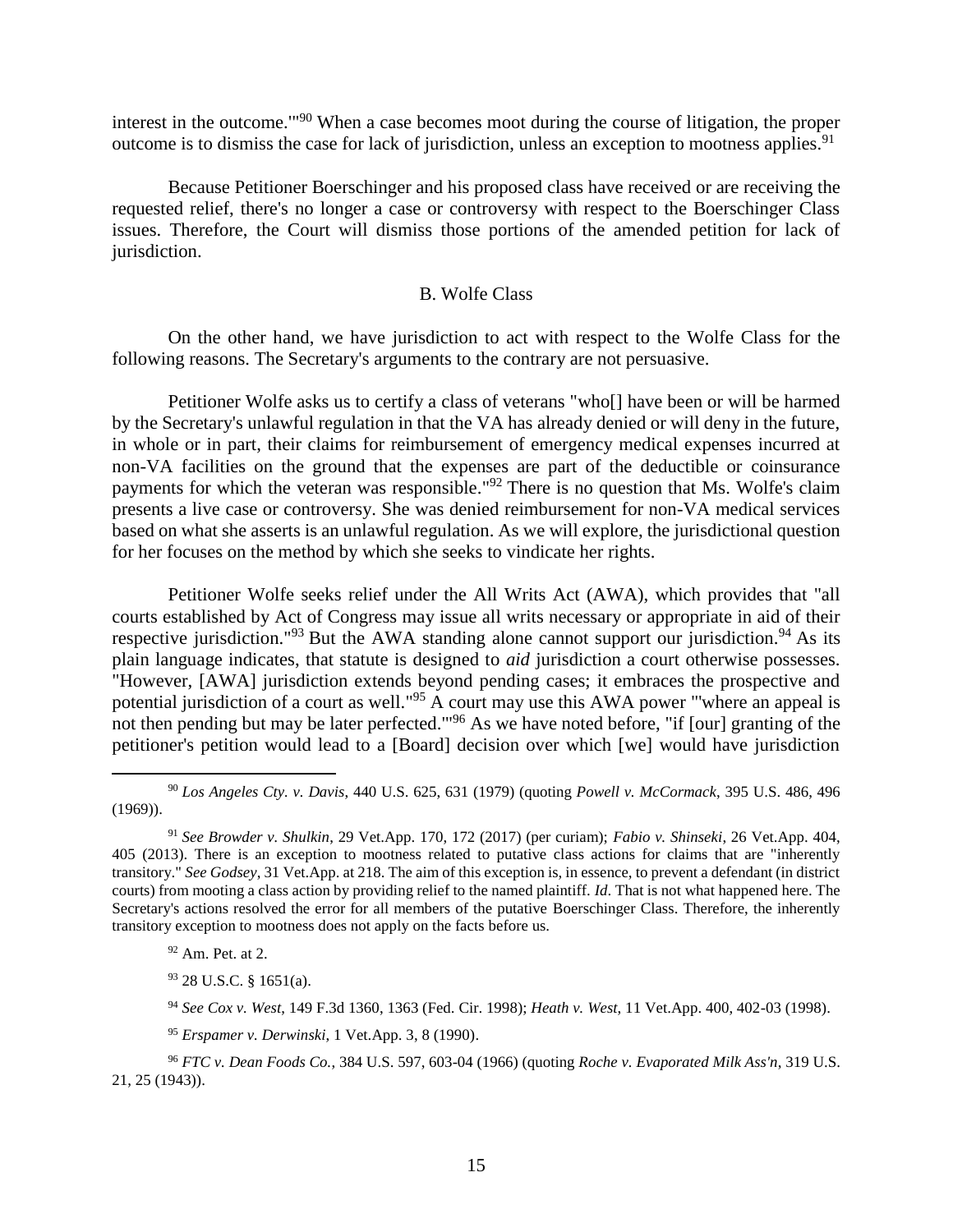[under 38 U.S.C. § 7252(a)], [we] would possess jurisdiction to issue a writ of mandamus."<sup>97</sup> In other words, we have jurisdiction under the AWA where we would otherwise "be prevented or frustrated from exercising [our] statutorily granted jurisdiction over a Board decision."<sup>98</sup> And in this regard it bears emphasis that we need not be certain about what the future will hold. Jurisdiction under the AWA may be proper to entertain a petition in aid of prospective appellate jurisdiction where it is "impossible . . . to predict what course petitioner's claim might follow in the future" and "there is nothing to be gained by engaging in such an exercise."<sup>99</sup> "[I]t is sufficient to note only that the [alleged VA inaction] directly and adversely effects [our] potential and prospective appellate jurisdiction."<sup>100</sup>

Congress intended the AWA to function very much at courts' discretion, trusting courts to utilize the AWA to respond to unusual situations flexibly as circumstances warrant.<sup>101</sup> "It permits federal courts to fill gaps in their judicial power where those gaps would thwart the otherwise proper exercise of their jurisdiction."<sup>102</sup> Though there are "traditional" applications of mandamus, "[s]ome flexibility is required if the extraordinary writ is to remain available for extraordinary situations." 103

A variety of circumstances, ranging from innocent inefficiency to egregious interference, may call for writs under the AWA to protect our prospective jurisdiction. For example, where VA fails or refuses to adjudicate a claim presented, we have the authority to direct the Secretary to act on that claim.<sup>104</sup> The reason is simple: if the Agency never acts, we could never exercise our jurisdiction. The same would be true if the Agency sought "to restrict [our] jurisdiction . . . through intimation."<sup>105</sup> In that case, we "would have jurisdiction [under the AWA] to issue an injunction in defense of our jurisdiction."<sup>106</sup>

Under this well-established AWA law concerning the protection of prospective jurisdiction and based on the particular facts before us, we conclude that we have jurisdiction to provide the

<sup>100</sup> *Id.*

 $\overline{a}$ 

<sup>101</sup> *See Monk v. Shulkin*, 855 F.3d 1312, 1318 (Fed. Cir. 2017) ("*Monk II*").

<sup>102</sup> *Id.*

<sup>103</sup> *In re Sch. Asbestos Litig.*, 977 F.2d 764, 773 (3d Cir. 1992).

<sup>104</sup> *See Cox*, 149 F.3d at 1362-63; *In re Fee Agreement of Cox*, 10 Vet.App. at 371; *see also* 38 U.S.C. § 7261(a)(2) ("[T]he Court of Veterans Appeals, to the extent necessary to its decision and when presented, shall . . . compel action of the Secretary unlawfully withheld or unreasonably delayed.").

<sup>105</sup> *Moore v. Derwinski*, 1 Vet.App. 83, 84 (1990).

<sup>106</sup> *Id.* (determining that the Court had jurisdiction over a motion for extraordinary relief independent of a pending appeal).

<sup>97</sup> *In re Fee Agreement of Cox*, 10 Vet.App. 361, 371 (1997), *vacated on other grounds sub nom. Cox v. West*, 149 F.3d 1360 (Fed. Cir. 1998).

<sup>98</sup> *In re Fee Agreement of Wick*, 40 F.3d 367, 373 (Fed. Cir. 1994); *see also Erspamer*, 1 Vet.App. at 8 ("[AWA] jurisdiction is particularly applicable where . . . an alleged [act or] refusal to act would forever frustrate the ability of a court to exercise its appellate jurisdiction.")

<sup>99</sup> *Erspamer*, 1 Vet.App. at 9.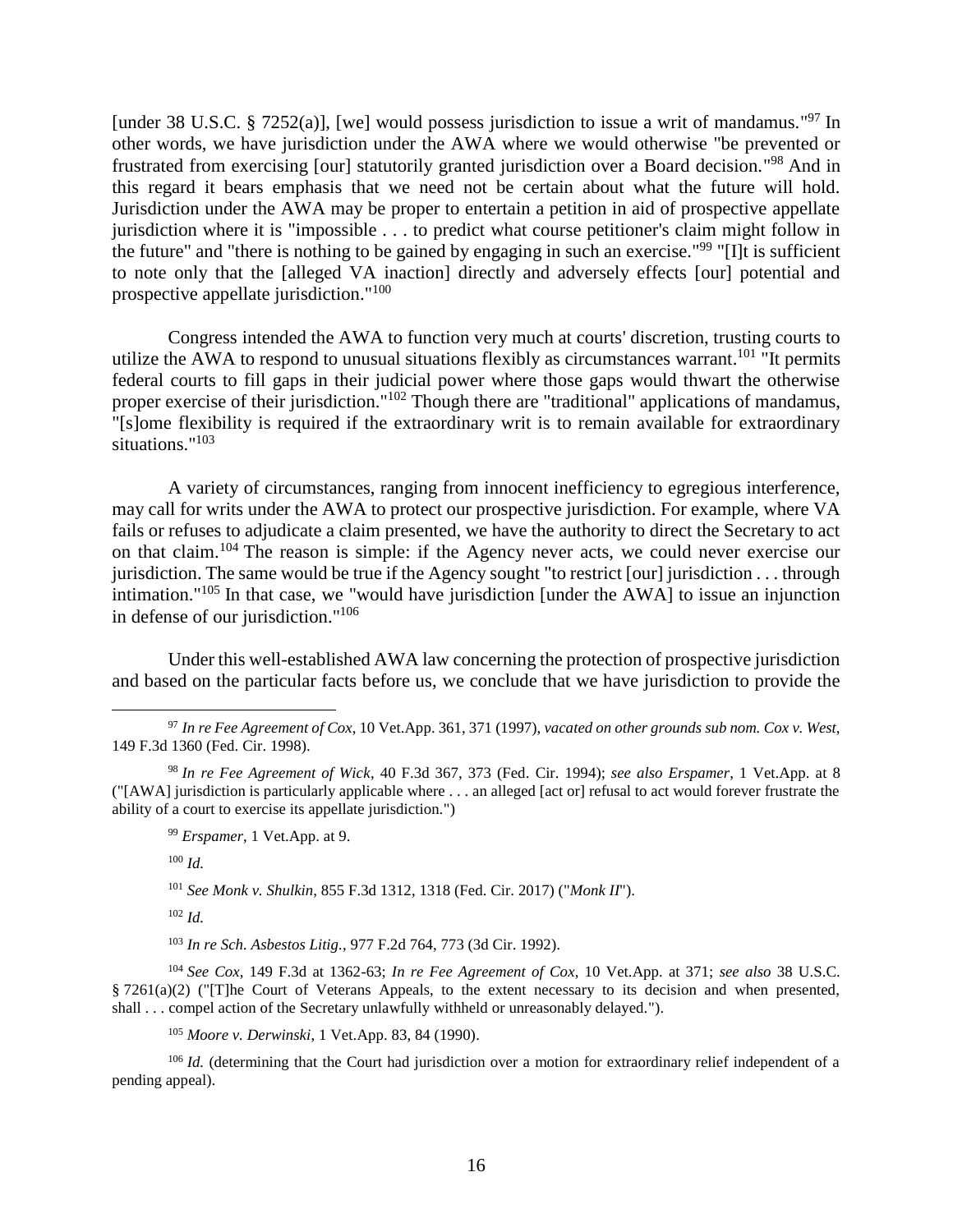relief petitioner Wolfe seeks, both individually and on a class-wide basis, for two independent but related reasons. First, the regulation itself risks frustrating the exercise of our statutorily granted jurisdiction over Board decisions. Importantly, the petitioner alleges that VA promulgated this regulation to achieve the same effect that the invalid regulation in *Staab* accomplished: severely diminish or eliminate VA's responsibility for non-VA emergency care reimbursements in contravention of the statute. <sup>107</sup> This regulation effectively accomplishes a categorical and systematic means of communicating the futility of appealing reimbursement denials for those who have any insurance. It operates functionally the same as VA's refusal to adjudicate a claim for such people at all, just as before *Staab*, in that it stops otherwise potentially meritorious appeals from progressing through the system.<sup>108</sup> This is so either because the regulation is the sole basis of denial or it creates a chilling effect on claimants appealing multi-bases denials. Many rationally acting claimants who have been inappropriately denied reimbursement simply won't continue with the administrative process if the regulation so categorially says they will lose at the end of the day, assuming they start the process at all given the regulation. Indeed, this regulation frustrates our jurisdiction in a much more egregious and insidious (if not as pervasive) way than delays do. After all, one could forgive a potential or denied claimant from ever challenging "the law" when VA presents it so categorically. To grant the petition and issue a writ invalidating the regulation would lead to Board decisions for the Wolfe Class members over whom we would have jurisdiction but who may never appeal because of the existence of the regulation itself.

Second, we now know that—in the notification letters seeking to address the Boerschinger Class claims—VA is affirmatively telling a wide range of past claimants who have already been the subject of unlawful administrative action under *Staab* that they won't be reimbursed for socalled "cost-sharing" devices (coinsurance and deductibles in addition to Congress's specific exclusion of copayments).<sup>109</sup> That is critically important because, if left uncorrected, these past claimants won't appeal or, perhaps, not even continue with a claim. If they drop out after reading the legally incorrect language in the letter, something we'll address in greater detail below, then we would never get to rule on the issue for them; we wouldn't be able to exercise jurisdiction over a portion of the class. This is yet another reason to use the writ under the particular circumstances of this case.

We are cognizant that extraordinary writs are just that—extraordinary. And though mandamus is disfavored to avoid piecemeal appeals,<sup>110</sup> we face a truly exceptional situation today in which the petitioner alleges that VA promulgated and uses a regulation to circumvent our *Staab* decision (or at least its effects), $111$  amounting to a clear abuse of administration discretion and disrespect for judicial power and, thereby, our very constitutional separation of powers. This most

 $\overline{a}$ <sup>107</sup> Pet'rs' Reply to Resp't's Resp. to Am. Pet. at 8-9; *see* Am. Pet. at 1-2, 8-9, 14-17, 20-21. We have assumed the truth of allegations in a petition for assessing our jurisdiction under the AWA. *See Moore*, 1 Vet.App. at 84.

<sup>108</sup> *See Staab*, 28 Vet.App. at 51-52.

<sup>109</sup> Resp't's Resp. to the Court's May 14, 2019, Order, Exs. 1, 3 (stating in two different notification letters to claimants that "VA has no legal authority to pay a Veteran's cost shares, deductibles, or copayments associated with their other health insurance"). As we explain below, that statement is incorrect as a matter of law.

<sup>110</sup> *In re Sch. Asbestos Litig.*, 977 F.2d at 772 (citing *Kerr v. U.S. District Court*, 426 U.S. 394, 403 (1976)).

<sup>111</sup> Pet'r's Reply to Resp't's Resp. to Am. Pet. at 8-9.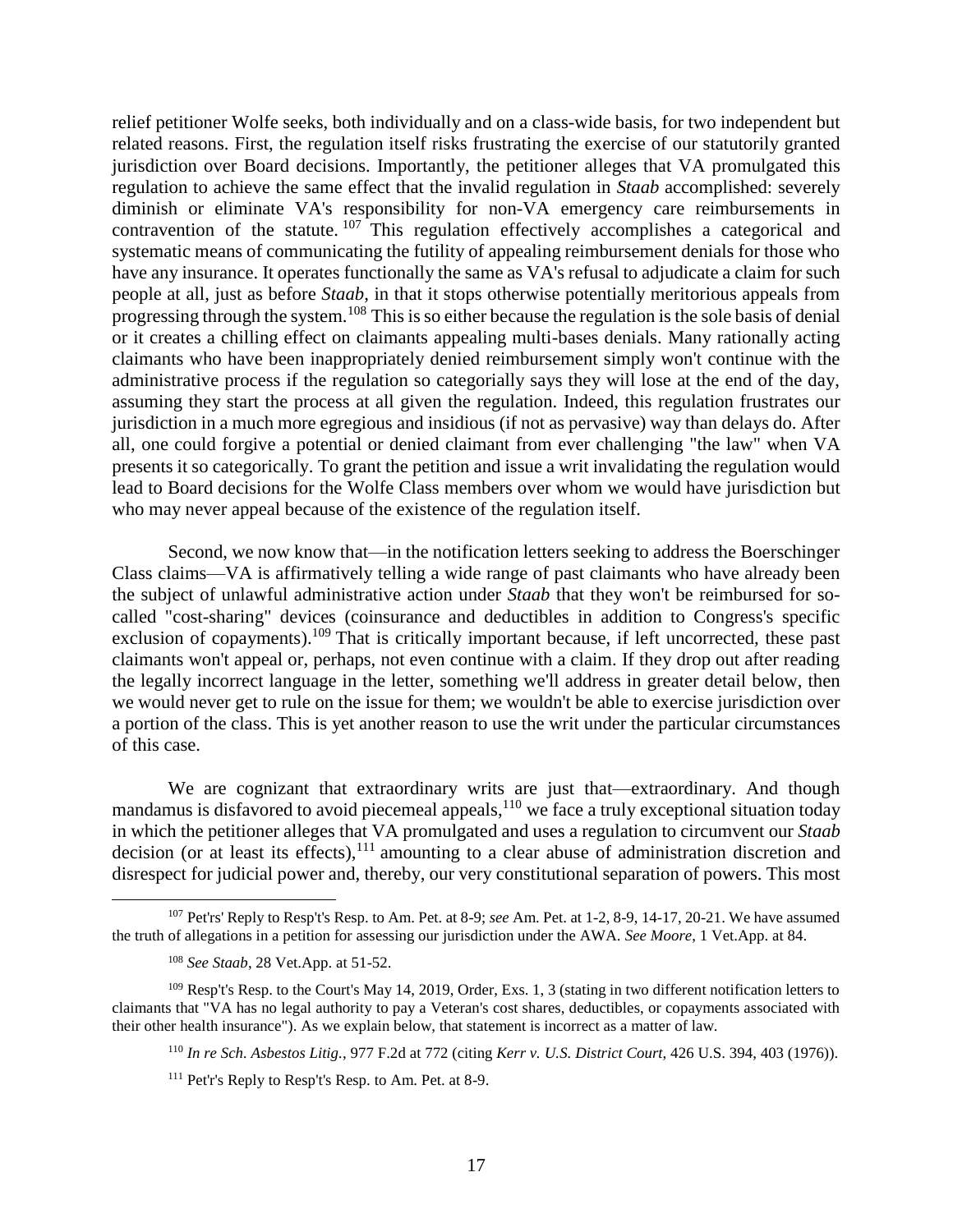certainly justifies the writ.<sup>112</sup> And we add that VA would continue to categorically reject a host of reimbursement claims throughout the pendency of petitioner's direct appeal without our intervention, in addition to continuing to mail claimants legally erroneous notifications. Quite simply, an extraordinary writ is appropriate when faced with such extraordinary circumstances.

Despite all of this, the Secretary insists we lack jurisdiction, so we address his concerns specifically. We do so in recognition of the importance of the issues he raises that, in some respects, go to the heart of our system of tripartite government. First, the Secretary reads section 7261(a)'s introductory language ("[i]n any action brought under this chapter [72]") to restrict our jurisdiction to performing actions listed in section 7261(a) *only* in the context of reviewing final Board decisions. This argument has no merit whatsoever. To begin with, it entirely ignores the wellestablished general principles concerning the protection of prospective jurisdiction we have discussed. In addition, it ignores a host of caselaw concerning claims of unreasonable delay, law that seemingly could not exist if the Secretary were correct.<sup> $113$ </sup> And to top it all off, the Federal Circuit certainly seemed to assume the Court has this authority in both *Monk* and *Martin*. 114

The Secretary also argues that 38 U.S.C. §§ 502 and 7292 provide the Federal Circuit with exclusive power to invalidate VA regulations.<sup>115</sup> He misunderstands those statutes' import and, thus, overstates their meaning. The Secretary forgets that "the statutory scheme as a whole, the specific context in which [a] word or provision at issue is used, and the broader context of the statute as a whole" all inform any statutory provision's plain meaning.<sup>116</sup> Accordingly, we construe a statute "so that effect is given to all its provisions, so that no part will be inoperative or superfluous, void or insignificant, and so that one section will not destroy another unless the provision is the result of obvious mistake or error."<sup>117</sup>

The Secretary's reading of sections 502 and 7292(c) clashes at minimum with sections 7292(a) and 7261(a)(3), in which Congress clearly provided this Court with the power to invalidate VA regulations. Contrary to the Secretary's reading of section 502 to delineate the jurisdictional divide between this Court and the Federal Circuit, Congress seemingly intended section 502 to delineate the relationship between the Federal Circuit's jurisdiction and the federal regional circuit

<sup>114</sup> *See Monk II*, 855 F.3d at 1319-20; *Martin v. O'Rourke*, 891 F.3d 1338, 1348 (Fed. Cir. 2018).

<sup>115</sup> Resp't's Resp. to Am. Pet. at 9.

 $\overline{a}$ 

<sup>116</sup> *Hornick v. Shinseki*, 24 Vet.App. 50, 52 (2010); *see also King v. St. Vincent's Hosp.*, 502 U.S. 215, 221 (1991); *Imazio Nursery, Inc. v. Dania Greenhouses*, 69 F.3d 1560, 1564 (Fed. Cir. 1995) (holding that all parts of a statute must be construed together without according undue importance to a single or isolated portion).

<sup>117</sup> 2A NORMAN J. SINGER ET AL., SUTHERLAND ON STATUTORY CONSTRUCTION § 46:6 (7th ed. 2007) [hereinafter SUTHERLAND]; *see Splane v. West*, 216 F.3d 1058, 1068-69 (Fed. Cir. 2000).

<sup>112</sup> *See Bankers Life & Cas. Co. v. Holland*, 346 U.S. 379, 383 (1953).

<sup>113</sup> *See e.g.*, *Ebanks v. Shulkin*, 877 F.3d 1037 (Fed. Cir. 2017); *Cox v. West*, 149 F.3d 1360 (Fed. Cir. 1998); *Godsey*, 31 Vet.App. 207; *Figueroa v. Wilkie*, No. 18-6800, 2018 WL 6802821 (Vet. App. Dec. 27, 2018) (order); *Palmer v. Wilkie*, No. 18-5122, 2018 WL 6442949 (Vet. App. Dec. 10, 2018) (order); *Richardson v. Wilkie*, No. 18- 4938, 2018 WL 6313471 (Vet. App. Dec. 4, 2018) (order); *Harvey v. Shinseki*, 24 Vet.App. 284 (2011); *Werner v. Derwinski*, 3 Vet.App. 37 (1992); *Erspamer*, 1 Vet.App. 3.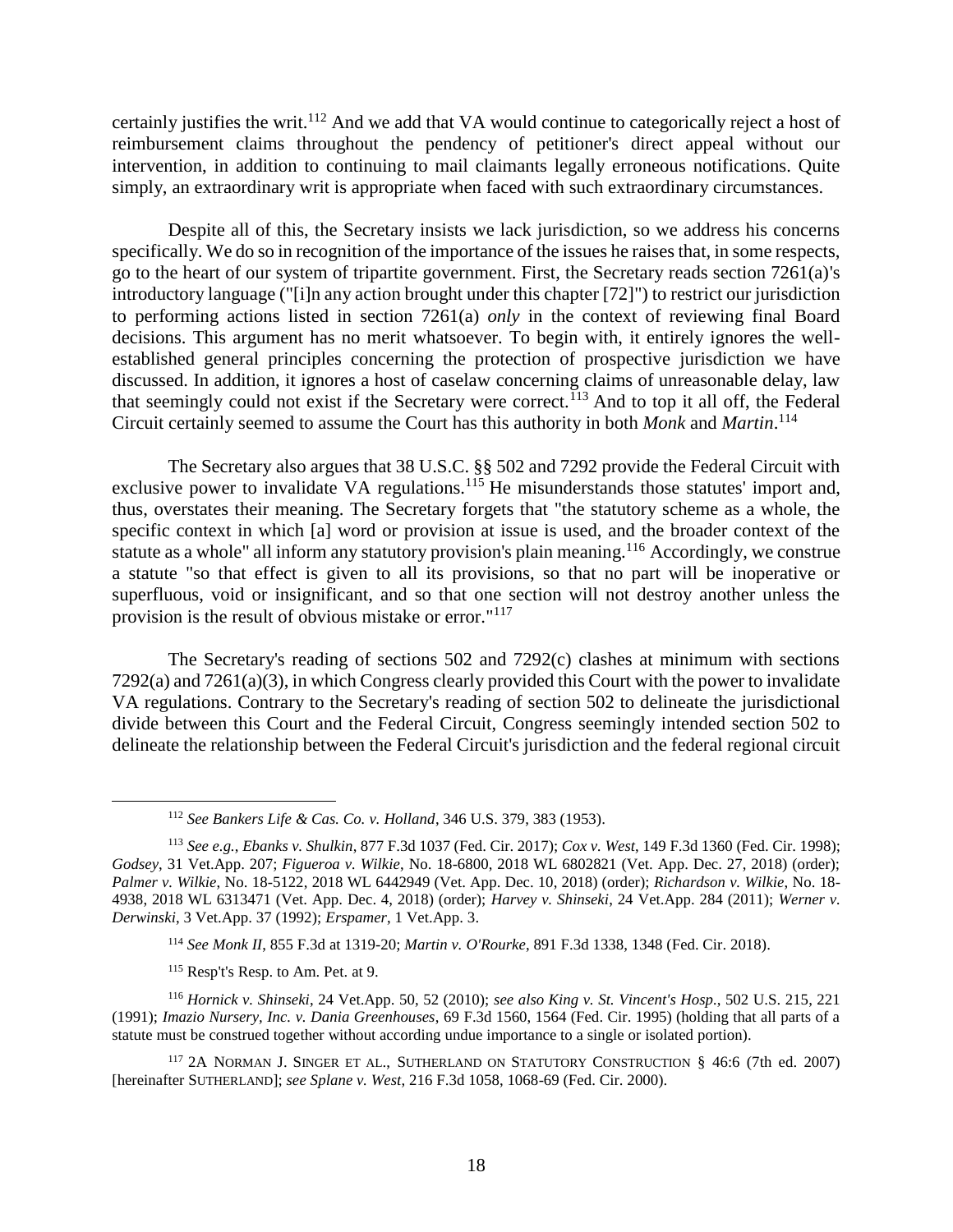courts of appeal and district courts' jurisdiction.<sup>118</sup> So it doesn't seem to play the role the Secretary wants it to. And section 7292(c) must be read in conjunction with its earlier subsection (a), which is clearly premised on the fact that this Court has the power to invalidate a regulation.

Finally, and related to the Secretary's argument about the Federal Circuit's role, the petitioner argues that nothing indicates that Congress intended to remove an avenue for relief that veterans had before the enactment of the Veterans' Judicial Review Act.<sup>119</sup> We agree. In fact, the Federal Circuit noted that Congress seemed to intend this Court to hear challenges to VA regulations through class actions.<sup>120</sup>

Therefore, despite the Secretary's insistence to the contrary, we conclude, after assessing his specific objections and independently considering the matter, that we have jurisdiction to issue the writ that the Wolfe Class seeks. We now turn to class certification and then to whether the named petitioner has shown a right to the writ she seeks.

## **III. THE WOLFE CLASS**

## A. Certification

<span id="page-18-1"></span><span id="page-18-0"></span>This Court has the "authority to certify a class for class action or similar aggregate resolution procedure."<sup>121</sup> The Federal Circuit declined to prescribe a specific framework for the Court to use to determine whether class certification is appropriate, $122$  and, to date, the Court has not devised its own rules for certifying a class. However, in *Monk v. Wilkie*, <sup>123</sup> the Court determined that we would use Rule 23 of the Federal Rules of Civil Procedure (Rule 23) as a guide for deciding requests for class certification until we issue our own aggregate action rules.<sup>124</sup> And recently, in *Godsey v. Wilkie*, the Court fleshed out the framework for analyzing the class

 $\overline{a}$ 

<sup>122</sup> *Id*. at 1321-22.

<sup>123</sup> 30 Vet.App. 167, 170 (2018) ("*Monk III*").

<sup>118</sup> *See United States v. Szabo*, 760 F.3d 997, 1003-04 (9th Cir. 2014) (citing H.R. REP. No. 100-963, at 28 (1988) (expressing Congress's intent "to avoid the possible disruption of VA benefit administration which could arise from conflicting opinions on the same subject due to the availability of review in the 12 Federal Circuits or the 94 Federal Districts" and stating that "the subject of veteran benefits rules and policies is one that is well suited to a court which has been vested with other types of specialized jurisdiction").

<sup>119</sup> Petrs' Reply to Resp't's Resp. to Am. Pet. at 3-4 (citing *Monk II*, 855 F.3d at 1319-20; *Wayne State Univ. v. Cleland*, 590 F.2d 627 (6th Cir. 1978); *Nehmer v. U.S. Veterans' Admin.*, 118 F.R.D. 113 (N.D. Cal. 1987)). Indeed, such a result wouldn't jive with a set of laws intended to increase protections for veterans.

<sup>120</sup> *Monk II*, 855 F.3d at 1320 n.4.

<sup>121</sup> *Id.* at 1321.

<sup>&</sup>lt;sup>124</sup> *Id.* at 170 (plurality opinion) (using Rule 23 as a guide), 184 (Allen, J., concurring in part and dissenting in part) (agreeing with the plurality on this point); *see Godsey*, 31 Vet.App. at 220 (applying Rule 23 to petitioner's request for class certification); *Thompson v. Wilkie*, 30 Vet.App. 345, 346 (2018) (same).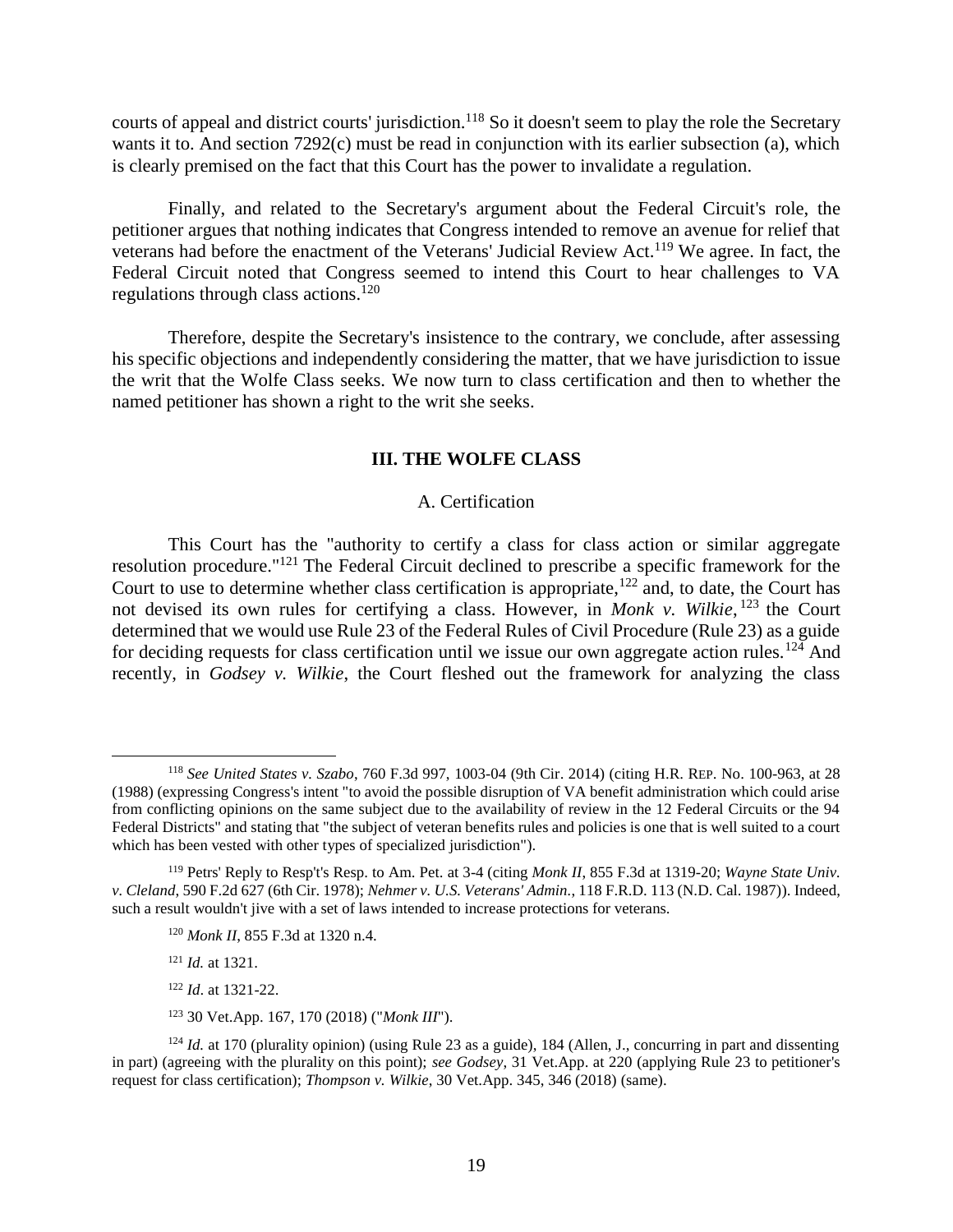certification issues.<sup>125</sup> We therefore consider the instant request for class certification under that framework.

Under Rule 23(a), the party seeking class certification must demonstrate that

- (1) the class is so numerous that joinder of all members is impracticable;
- (2) there are questions of law or fact common to the class;
- (3) the claims or defenses of the representative parties are typical of the claims or defenses of the class; and
- (4) the representative parties will fairly and adequately protect the interests of the class.<sup>126</sup>

The party must also demonstrate that the action is maintainable as a class under Rule  $23(b)$ .<sup>127</sup> To do so here, the petitioners must establish that the Secretary "has acted or refused to act on grounds that apply generally to the class, so that final injunctive relief or corresponding declaratory relief is appropriate respecting the class as a whole." 128

Petitioner Wolfe requests certification of a class of those veterans "who[] have been or will be harmed by the Secretary's unlawful regulation in that the VA has already denied or will deny in the future, in whole or in part, their claims for reimbursement of emergency medical expenses incurred at non-VA facilities on the ground that the expenses are part of the deductible or coinsurance payments for which the veteran was responsible." <sup>129</sup> The Wolfe Class meets the Rule 23 requirements for class certification.

## *i. Numerosity*

<span id="page-19-0"></span>The petitioners easily meet Rule 23(a)(1)'s requirement with potentially hundreds of thousands—if not millions—of claimants,<sup>130</sup> and the Secretary concedes as much.<sup>131</sup> No further analysis of this aspect of class certification is necessary.

#### *ii. Commonality*

<span id="page-19-1"></span>In *Wal-Mart*, the Supreme Court held that Rule 23(a)(2) requires a "common contention . . . of such a nature that it is capable of classwide resolution—which means that determination of its truth or falsity will resolve an issue that is central to the validity of each one

 $\overline{a}$ 

<sup>131</sup> Resp't's Resp. to Am. Pet. at 38.

<sup>125</sup> 31 Vet.App. at 220-225.

<sup>126</sup> FED. R. CIV. P. 23(a); *see Wal-Mart Stores, Inc. v. Dukes*, 564 U.S. 338, 345 (2011).

<sup>127</sup> FED. R. CIV. P. 23(b); *see Amchem Prods., Inc. v. Windsor*, 521 U.S. 591, 614 (1997).

<sup>128</sup> FED. R. CIV. P. 23(b)(2).

 $129$  Am. Pet. at 2.

<sup>130</sup> *See id.* at 24 (citing *Consol. Rail Corp. v. Town of Hyde Park*, 47 F.3d 473, 483 (2d Cir. 1995) (more than 40 people in a class satisfied numerosity requirement)).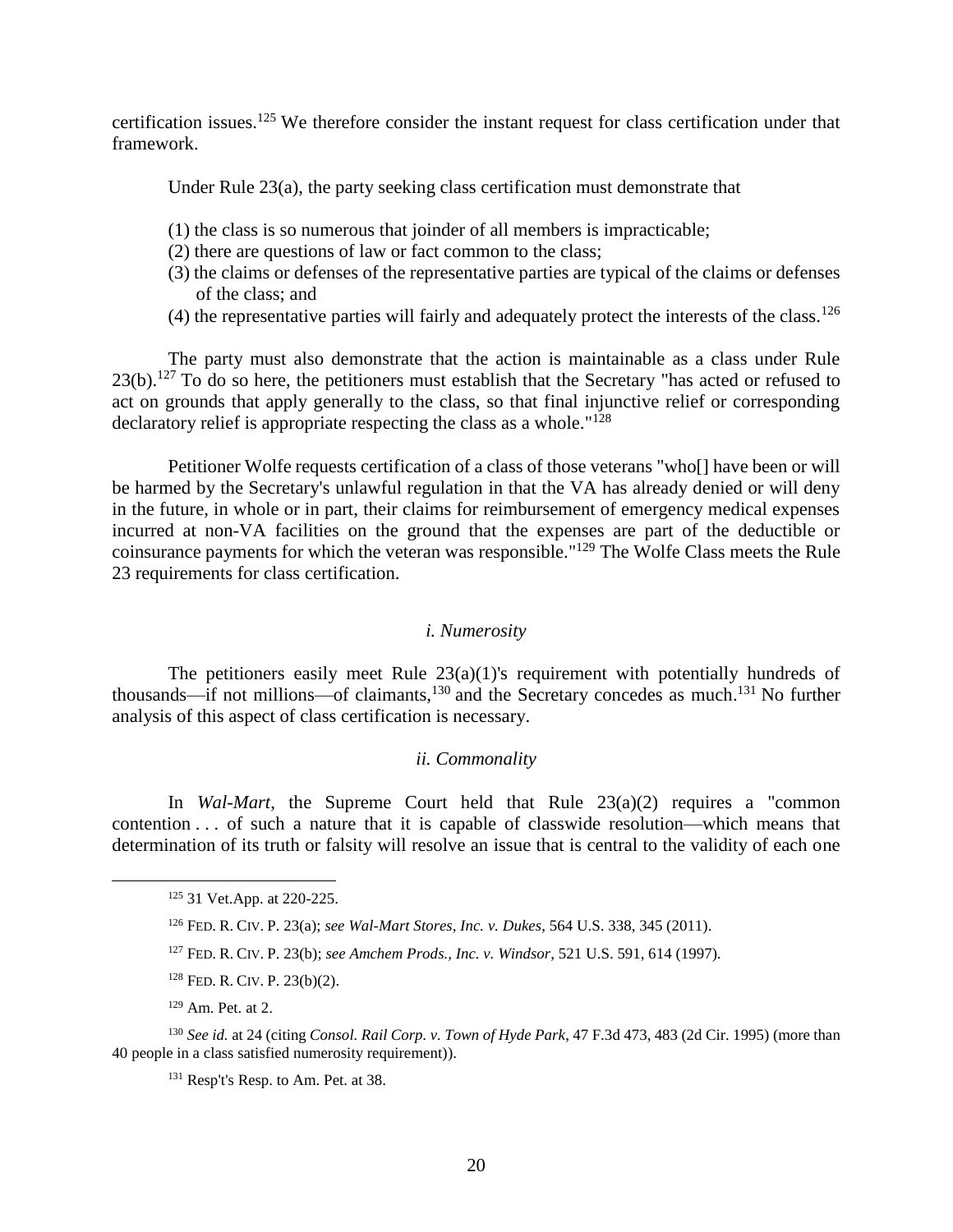of the claims in one stroke."<sup>132</sup> The Supreme Court emphasized that "[w]hat matters to class certification . . . is not the raising of common 'questions'—even in droves—but, rather the capacity of a classwide proceeding to generate common answers apt to drive the resolution of the litigation."<sup>133</sup> The existence of even one such question is sufficient to satisfy the Rule  $23(a)(2)$ commonality requirement.<sup>134</sup> "Factual and legal differences among class members' claims will prove fatal to commonality when those differences 'have the potential to impede the generation of common answers' to the questions proposed by the class.<sup>135</sup>

As Petitioner Wolfe argues,<sup>136</sup> this class meets the commonality requirement. Whether the Court should grant the writ the class members' seek "depend[s] upon a common contention"—that the regulation is invalid under section 1725—that "is capable of classwide resolution"—in the form of an order invalidating § 17.1005(a)(5), invalidating the Secretary's denials based at least in part on that regulation, and ordering the Secretary to readjudicate those claims based on section 1725's proper interpretation.<sup>137</sup> There aren't any factual or legal differences among the Wolfe Class members' claims that will potentially impede the common answer to the validity question.<sup>138</sup> It is a pure question of law.

The Secretary attempts to argue that the Wolfe Class doesn't meet the commonality standard.<sup>139</sup> But he misunderstands that requirement. He seems to insist that the answer alone must dispose of class members' ultimate reimbursement claims. That standard is too stringent. The purportedly invalid regulation need not serve as the only basis of denial to harm veterans. For example, a veteran could have declined to appeal a different basis for denial simply because he or she viewed the  $\S$  17.1005(a)(5) basis for denial as unassailable.

The Secretary relies heavily on the plurality's commonality analysis in this Court's 2018 *Monk* decision.<sup>140</sup> Initially, we note that the *Monk* plurality's commonality analysis<sup>141</sup> isn't precedential. Even so, this case is distinguishable. *Monk* concerned unreasonable delay and discussed how reasonableness is a necessarily factual, case-by-case inquiry.<sup>142</sup> In the plurality's eyes, the petitioners' failure to allege common reasons for delay and to target a "specific practice

 $\overline{a}$ 

<sup>136</sup> Am. Pet. at 25.

<sup>132</sup> 564 U.S. at 350.

<sup>133</sup> *Id.* (quoting Richard A. Nagareda, *Class Certification in the Age of Aggregate Proof*, 84 N.Y.U. L. REV. 97, 132 (2009)).

<sup>134</sup> *Id.* at 359.

<sup>135</sup> *Godsey*, 31Vet.App. at 221 (quoting *Wal-Mart*, 564 U.S. at 350) (internal quotation omitted).

<sup>137</sup> *See Wal-Mart*, 564 U.S. at 350.

<sup>138</sup> *See Godsey*, 31 Vet.App. at 221 (quoting *Wal-Mart*, 564 U.S. at 350).

<sup>139</sup> Resp't's Resp. to Am. Pet. at 38-44.

<sup>140</sup> *See id.*

<sup>&</sup>lt;sup>141</sup> *Monk III*, 30 Vet.App. at 175-81 (plurality opinion).

<sup>142</sup> *Id.*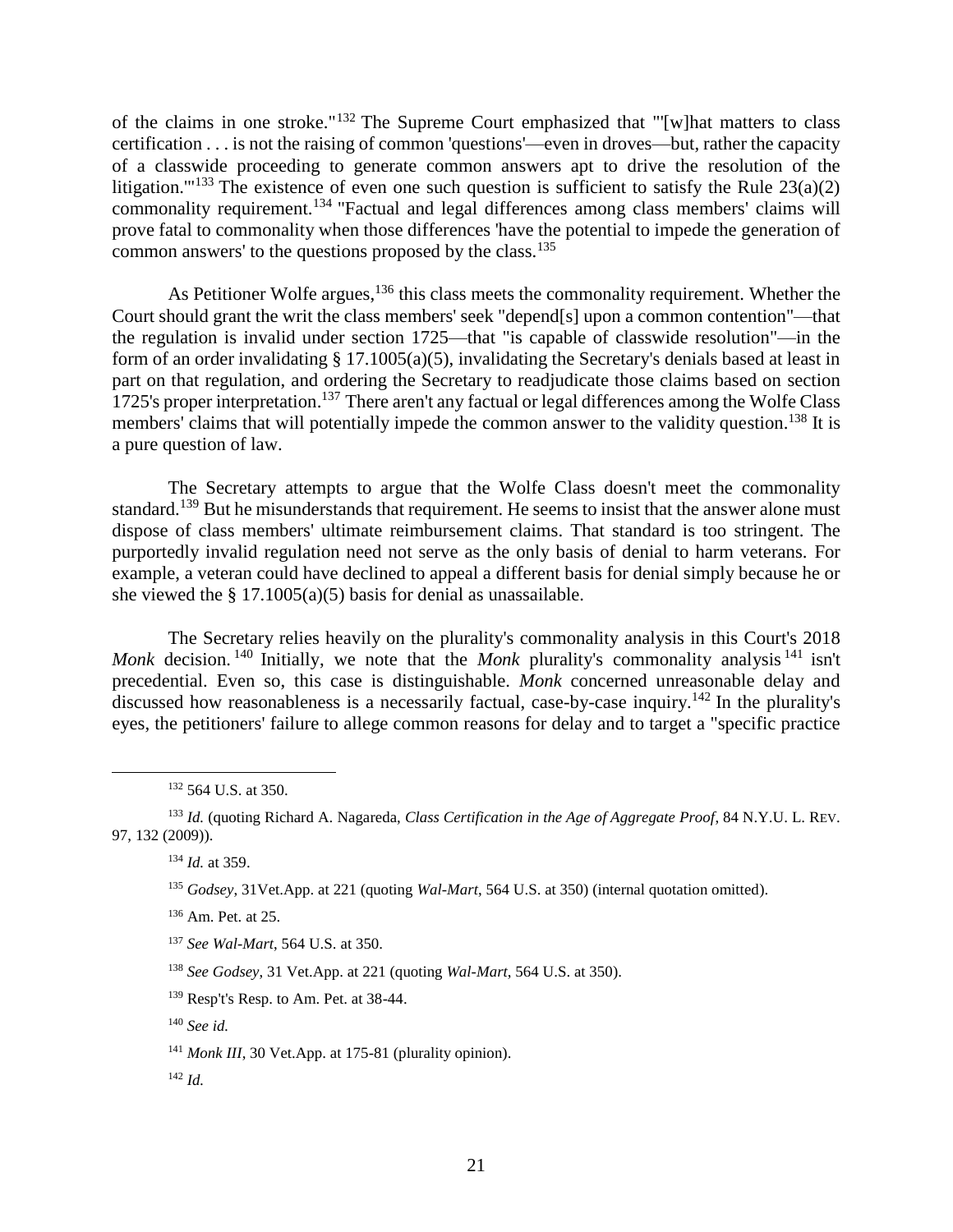or policy" stymied class certification. <sup>143</sup> But here we're talking about a facial challenge to a regulation's validity as contrary to statute. This isn't an as-applied challenge of  $\S$  17.1005(a)(5); we need look only to other law to decide § 17.1005(a)(5)'s validity. So, any differences in facts doesn't stymie certification of this class as they did in the *Monk* plurality.

Therefore, we hold that the Wolfe Class presents common questions of law sufficient to establish commonality.

## *iii. Typicality*

<span id="page-21-0"></span>The test of typicality is whether other members have the same or similar injury, whether the action is based on conduct which is not unique to the named [petitioner], and whether other class members have been injured by the same course of conduct. Typicality refers to the nature of the claim or defense of the class representative, and not to the specific facts from which it arose or the relief sought.<sup>[144]</sup>

This inquiry focuses on whether "in pursuing [her] own claims, the named [petitioner] will also advance the interests of the class members."<sup>145</sup> This requirement is sometimes considered to overlap with other Rule 23 requirements.<sup>146</sup> "[T]he typicality prong of Rule 23(a) sets a relatively low threshold."<sup>147</sup> Typicality is also easier to satisfy where classes seek injunctive relief.<sup>148</sup>

As with commonality, typicality is also satisfied here. In pursuing her claim for reimbursement of her coinsurance payment, petitioner Wolfe will also advance the interests of the class members because she's disputing  $\S 17.1005(a)(5)$ 's validity, which prevents reimbursement to her, and its chilling effect on appeals, both of which affect the other class members the same way.<sup>149</sup> As goes her claim that the regulation is invalid, so go the class claims.<sup>150</sup> There's no obvious or alleged variation in claims between the petitioner and absent class members that strikes

<sup>143</sup> *Id.* at 180-81.

<sup>&</sup>lt;sup>144</sup> *Ellis v. Costco Wholesale Corp.*, 657 F.3d 970, 984 (9th Cir. 2011) (internal quotation marks omitted); *see Robidoux v. Celani*, 987 F.2d 931, 936-38 (2d Cir. 1993) (explaining that the "typicality requirement is satisfied when each class member's claim arises from the same course of events and each class member makes similar legal arguments to prove the defendant's liability," despite "minor variations in the fact patterns underlying individual claims").

<sup>145</sup> *In re Am. Med. Sys.*, 75 F.3d 1069, 1082 (6th Cir. 1996).

<sup>146</sup> *Sprague v. Gen. Motors Corp*., 133 F.3d 388, 399 (6th Cir. 1998).

<sup>147</sup> *Karvaly v. eBay, Inc.*, 245 F.R.D. 71, 82 (E.D. N.Y. 2007); *see, e.g.*, *Stirman v. Exxon Corp.*, 280 F.3d 554, 562 (5th Cir. 2002); *Lightbourn v. Cty. of El Paso,* 118 F.3d 421, 426 (5th Cir. 1997).

<sup>148</sup> *See Baby Neal for and by Kanter v. Casey*, 43 F.3d 48 (3d Cir. 1994).

<sup>149</sup> *See In re Am. Med. Sys.*, 75 F.3d at 1082.

<sup>150</sup> *See Sprague*, 133 F.3d at 399.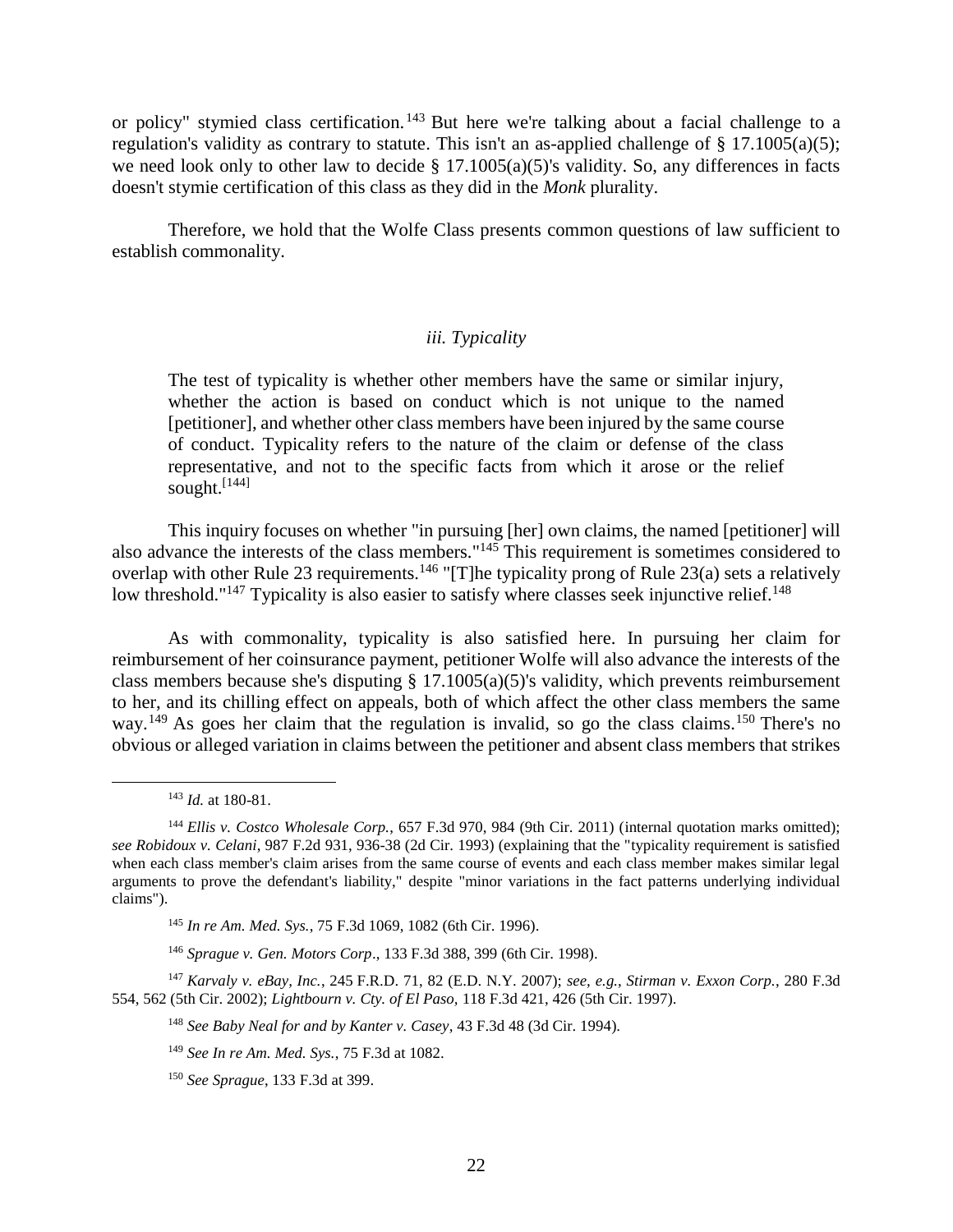at the heart of the respective causes of action.<sup>151</sup> Petitioner Wolfe's claim shares the same essential characteristics as the class claims at large.<sup>152</sup> Like the rest of the class members' claims, her reimbursement claim was denied at least in part because it's a non-refundable payment under the allegedly invalid regulation; thus, she shares the same injury as the other members (responsibility for payments that VA must pay under section 1725), VA's denial citing the regulation isn't unique to the petitioner, and other class members bear the burden of payments based on similar denials of reimbursement claims for which VA should be responsible.<sup>153</sup>

The Secretary's argument that typicality isn't satisfied <sup>154</sup> suffers from similar misunderstandings of Rule 23 as does his commonality argument, which we've already addressed. He argues that VA could find additional reasons to deny petitioner's reimbursement claim or could reverse denial entirely.<sup>155</sup> The latter "possibility" is impossible, though, because VA must follow the regulation.<sup>156</sup> As for the former, additional bases for denial wouldn't make petitioner atypical; her class already includes claimants whose reimbursement claims were denied on multiple bases.

We hold that Petitioner Wolfe's claims are typical of those in the Wolfe Class.

## *iv. Adequacy of Representation*

<span id="page-22-0"></span>"The adequacy inquiry under Rule 23(a)(4) serves to uncover conflicts of interest between named parties and the class they seek to represent. '[A] class representative must be part of the class and possess the same interest and suffer the same injury as the class members."<sup>157</sup> "Adequacy is twofold: the proposed class representative must have an interest in vigorously pursuing the claims of the class, and must have no interests antagonistic to the interests of other class members."<sup>158</sup> Class representatives serve as fiduciaries for certified classes.<sup>159</sup>

Petitioner Wolfe satisfies the adequacy requirement. She has an interest in vigorously pursuing the invalidity argument because the success of her reimbursement claim turns on this issue, and nothing indicates that she has an interest antagonistic to the other class members'

<sup>151</sup> *See Deiter v. Microsoft Corp.*, 436 F.3d 461, 466-67 (4th Cir. 2006).

<sup>152</sup> *See Haggart v. United States*, 89 Fed. Cl. 523, 534 (2009); *Arreola v. Godinez*, 546 F.3d 788, 798 (7th Cir. 2008).

<sup>153</sup> *See Wolin v. Jaguar Land Rover N.A., LLC*, 617 F.3d 1168, 1175 (9th Cir. 2010) (quoting *Hanon v. Dataproducts Corp.*, 976 F.2d 497, 508 (9th Cir. 1992)).

<sup>154</sup> Resp't's Resp. to Am. Pet. 44-47.

<sup>155</sup> *Id.* at 46.

 $\overline{a}$ 

<sup>156</sup> *See* 38 U.S.C. § 7104(c) ("The Board shall be bound in its decisions by the regulations of the Department . . . . ")

<sup>157</sup> *Amchem*, 521 U.S. at 625-26 (quoting *E. Tex. Motor Freight Sys., Inc. v. Rodriguez*, 431 U.S. 395, 403 (1977)).

<sup>158</sup> *In re Literary Works in Elec. Databases Copyright Litig.*, 654 F.3d 242, 249 (2d Cir. 2011).

<sup>159</sup> *See London v. Wal-Mart Stores, Inc.* 340 F.3d 1246, 1254 (11th Cir. 2003).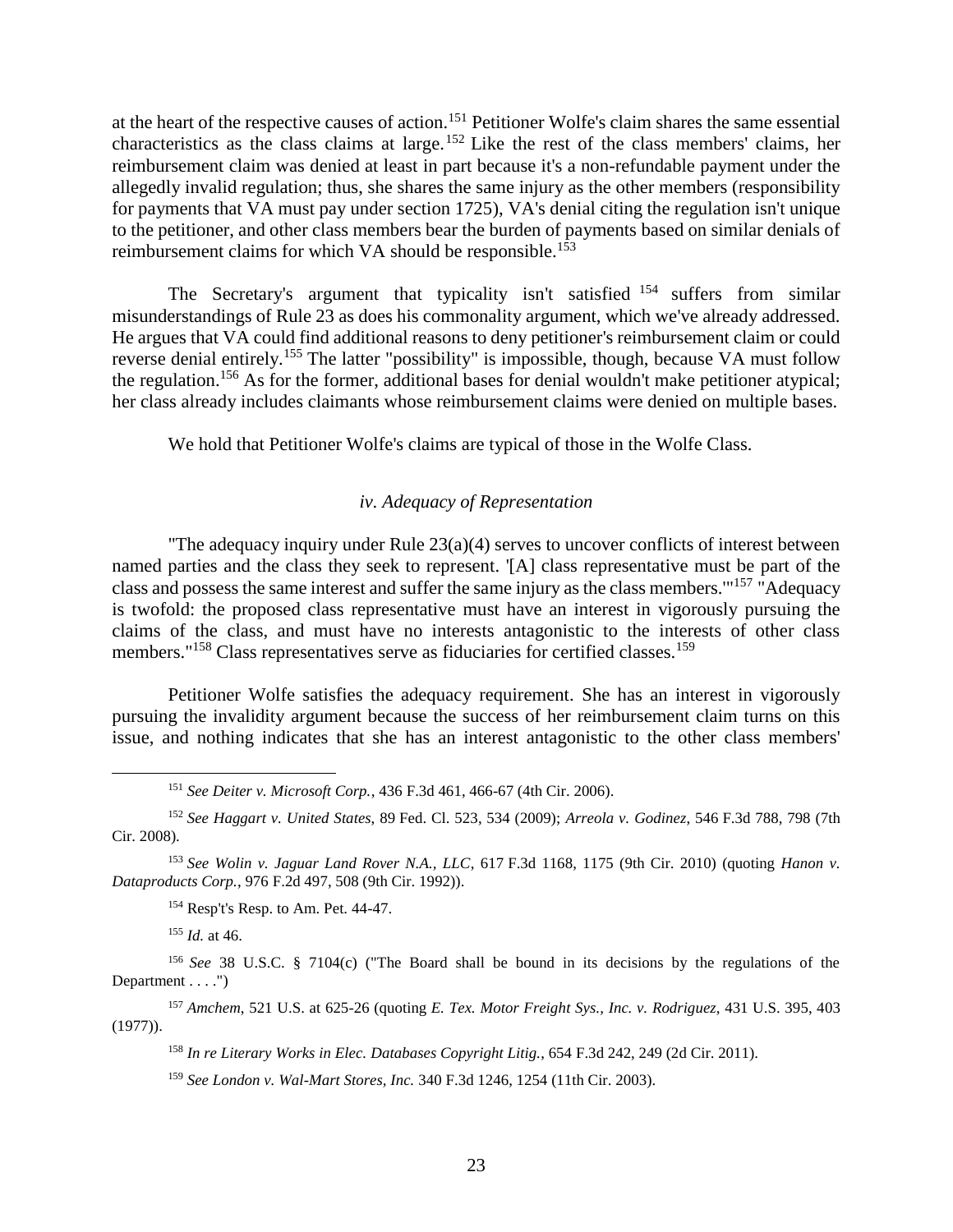interests.<sup>160</sup> The Secretary merely argues that petitioner's interests aren't set yet because she awaits an SOC, but for the reasons discussed in the typicality analysis, this SOC pendency doesn't concern us. The Secretary doesn't allege any other specific conflicts of interest between the petitioner and the absent class members, and we don't independently see any. 161

We hold that Petitioner Wolfe will fairly and adequately protect the Wolfe Class's interests.

## *v. Rule 23(b)*

<span id="page-23-0"></span>In addition to the Rule 23(a) requirements, a party seeking class certification must also demonstrate that the proposed class is maintainable under Rule  $23(b)$ .<sup>162</sup> The petitioner has sought to certify a class under Rule 23(b)(2), which "permits a court to certify a case for class-action treatment if 'the party opposing the class has acted or refused to act on grounds that apply generally to the class, so that final injunctive relief or corresponding declaratory relief is appropriate respecting the class as a whole.'" <sup>163</sup> As the Supreme Court explained in *Wal-Mart*, "[t]he key to the (b)(2) class is 'the indivisible nature of the injunctive or declaratory remedy warranted—the notion that the conduct is such that it can be enjoined or declared unlawful only as to all of the class members or as to none of them."<sup>164</sup> "Rule  $23(b)(2)$  applies only when a single injunction or declaratory judgment would provide relief to each member of the class. It does not authorize class certification when each individual class member would be entitled to a different injunction or declaratory judgment against the defendant."<sup>165</sup>

The relief that the petitioners request in this case—declaratory and injunctive relief<sup>166</sup>— "perforce affect[s] the entire class at once" and is, therefore, precisely the type of relief contemplated by Rule  $23(b)(2)$ .<sup>167</sup> The remedy of declaring the regulation invalid under the statute and ordering readjudication of the affected claims is indivisible in nature; the Court can address VA's conduct as to all the class members with a single writ in this case.<sup>168</sup> That the scope of effect on different class members will vary isn't an impediment; the writ will affect all class members by removing that basis of denial on the reimbursement claims. Accordingly, the Court concludes that

 $\overline{a}$ 

<sup>167</sup> *Wal-Mart*, 564 U.S. at 361-62.

<sup>160</sup> *See In re Literary Works in Elec. Databases Copyright Litig.*, 654 F.3d at 249.

<sup>161</sup> *See Amchem*, 521 U.S. at 626.

<sup>162</sup> *See Wal-Mart*, 564 U.S. at 345.

<sup>163</sup> *Monk III*, 30 Vet.App. at 181 (quoting FED. R. CIV. P. 23(b)(2)).

<sup>164</sup> 564 U.S. at 360 (quoting Nagareda, 84 N.Y.U. L. REV. at 132)).

<sup>165</sup> *Id.* at 360-61.

<sup>166</sup> Am. Pet. at 3-4.

<sup>168</sup> *See Wal-Mart*, 564 U.S. at 360 (quoting Nagareda, 84 N.Y.U. L. REV. at 132).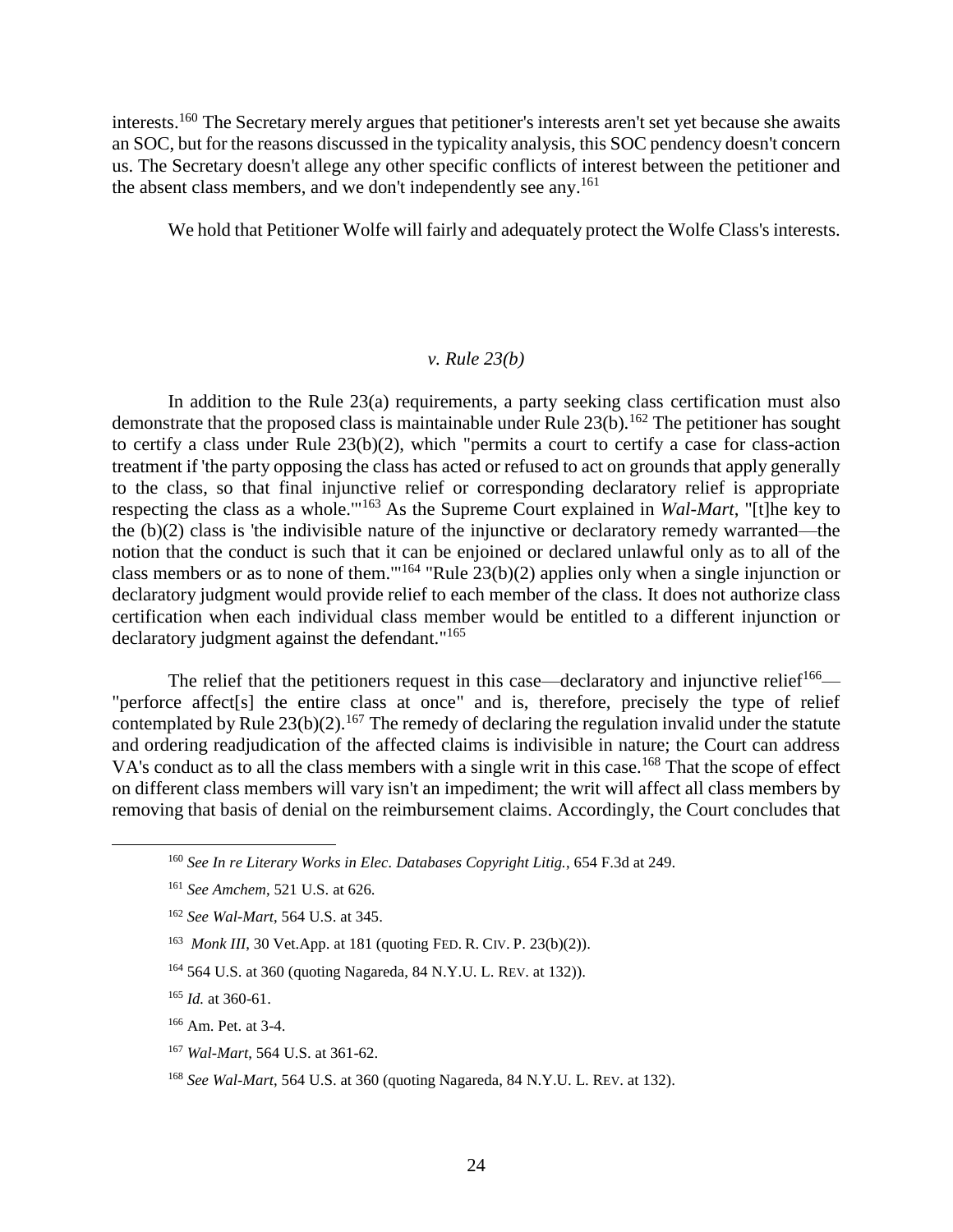petitioner Wolfe has met her burden of demonstrating that class certification is appropriate in this case. $169$ 

## *vi. Adequacy of Class Counsel Under Rule 23(g)*

<span id="page-24-0"></span>"Unless a statute provides otherwise, a court that certifies a class must appoint class counsel."<sup>170</sup> "When one applicant seeks appointment as class counsel, the court may appoint that applicant only if the applicant is adequate under Rule  $23(g)(1)$  and (4)."<sup>171</sup> "The court may not appoint class counsel by default."<sup>172</sup>

Rule  $23(g)(1)$  provides, in relevant part, that, in appointing class counsel, the court:

(A) must consider:

(i) the work counsel has done in identifying or investigating potential claims in the action;

(ii) counsel's experience in handling class actions, other complex litigation, and the types of claims asserted in the action;

(iii) counsel's knowledge of the applicable law; and

(iv) the resources that counsel will commit to representing the class; [and]

(B) may consider any other matter pertinent to counsel's ability to fairly and adequately represent the interests of the class[.] $^{[173]}$ 

The Court is satisfied that the proposed class counsel will adequately represent the Wolfe Class. Counsel has zealously represented the petitioners by diligently and competently identifying, investigating, presenting, and defending claims for relief, including in various pleadings and at

<sup>169</sup> *See Amchem*, 521 U.S. at 613-14; *Monk III*, 30 Vet.App. at 174. Manageability is generally not a concern in Rule 23(b)(2) class actions. *See Rodriguez v. Hayes*, 591 F.3d 1105, 1125 (9th Cir. 2010). Even in actions brought under Rule 23(b)(3) where manageability is a mandatory consideration, potential difficulty managing a class action "will rarely, if ever, be in itself sufficient to prevent certification of a class." *Klay v. Humana, Inc.*, 382 F.3d 1241, 1272 (11th Cir. 2004). In any event, we see no reason to deny class certification in this case on manageability grounds—this case is highly manageable, particularly when compared to the massive multistate litigations routinely certified as class actions by district courts. *See, e.g., In re Qualcomm Antitrust Litig.*, 328 F.R.D. 280, 294 (N.D. Cal. 2018) (certifying a nationwide class with between 232.8 and 250 million potential members).

 $170$  FED. R. CIV. P.  $23(g)(1)$ .

<sup>171</sup> FED. R. CIV. P. 23(g)(2).

<sup>172</sup> Advisory Committee's Notes to FED. R. CIV. P. 23.

<sup>&</sup>lt;sup>173</sup> FED. R. CIV. P.  $23(g)(1)(A)-(B)$ .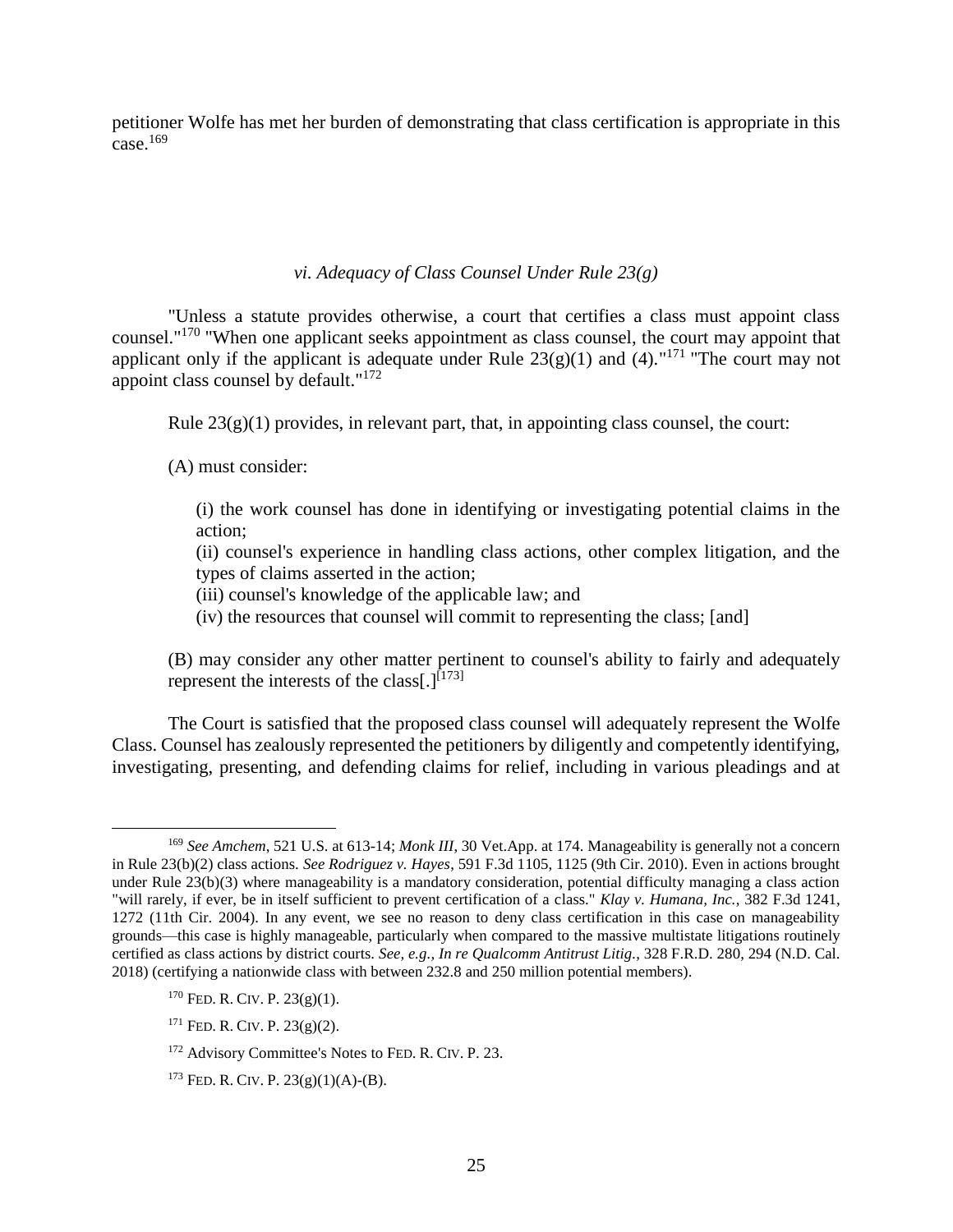oral argument. Via exhibits attached to the amended petition, <sup>174</sup> counsel have shown that they have done extensive work developing the arguments in this case; demonstrated class action and substantive legal experience; demonstrated relevant legal knowledge of veterans, class action, and statutory interpretation law; and demonstrated willingness to litigate the claim.<sup>175</sup> Therefore, and because there are no "other matter[s] pertinent to counsel's ability to fairly and adequately represent the interests of the class," counsel is "adequate" under the terms of Rule 23(g). We will appoint Mark B. Blocker, Esq., of Sidley Austin LLP, and Barton F. Stichman, Esq., of the National Veterans Legal Services Program, as class counsel in this matter.

## *vii. Superiority*

<span id="page-25-0"></span>Although Rule 23(b)(2) does not require that the party seeking class certification demonstrate that "a class action is superior to other available methods for fairly and efficiently adjudicating the controversy" like Rule 23(b)(3) does, we nevertheless address that issue, as this Court did in *Godsey*.<sup>176</sup> The Court hasn't yet created a test or standard for evaluating superiority.<sup>177</sup> But, among other considerations, this case's unique circumstances demand the enforcement advantages that a class action offers over another precedential decision.

Compare enforcement in a precedential-decision versus class-action context. <sup>178</sup> A precedential decision certainly binds VA in future claims.<sup>179</sup> But if for whatever reason VA errs with respect to other claims, those aggrieved claimants don't have any right to prompt remedial enforcement. Full exhaustion of the agency review process, followed by an appeal to this Court, is their only recourse. But sometimes circumstances indicate a need for prompt remedial enforcement. There, class certification provides such enforcement. The resulting relief, if awarded, could be enforced by *any* class member, particularly those who are absent, who suffers, for example, error based on VA noncompliance.<sup>180</sup>

Here, though *another* precedential decision would undoubtedly bind VA, Petitioner Wolfe's allegations uniquely highlight the inferiority of a precedential decision under the facts before us. VA could circumvent another decision—as it allegedly did *Staab*—without concern about enforcement beyond another appellate proceeding. If we award the Wolfe Class's requested relief, any class member (particularly those who are absent) who suffers VA's noncompliance could enforce it. This case's allegations about VA's post-*Staab* conduct demand a means for prompt collective enforcement.

 $\overline{a}$ 

- <sup>178</sup> *See id.* (discussing enforcement).
- <sup>179</sup> *See* 38 U.S.C. § 502.

<sup>180</sup> *See* 38 U.S.C. § 7265(a)(3) (empowering us to "punish by fine or imprisonment" any "disobedience or resistance to its lawful writ, process, order, rule, decree, or command").

<sup>174</sup> *See* Am. Pet. Exs. A-O.

<sup>175</sup> *See* FED. R. CIV. P. 23(g)(1)(A)(i)-(iv).

<sup>176</sup> 31Vet.App. at 224.

<sup>&</sup>lt;sup>177</sup> *See id.* (finding the class action device superior in the case at hand but not offering a test).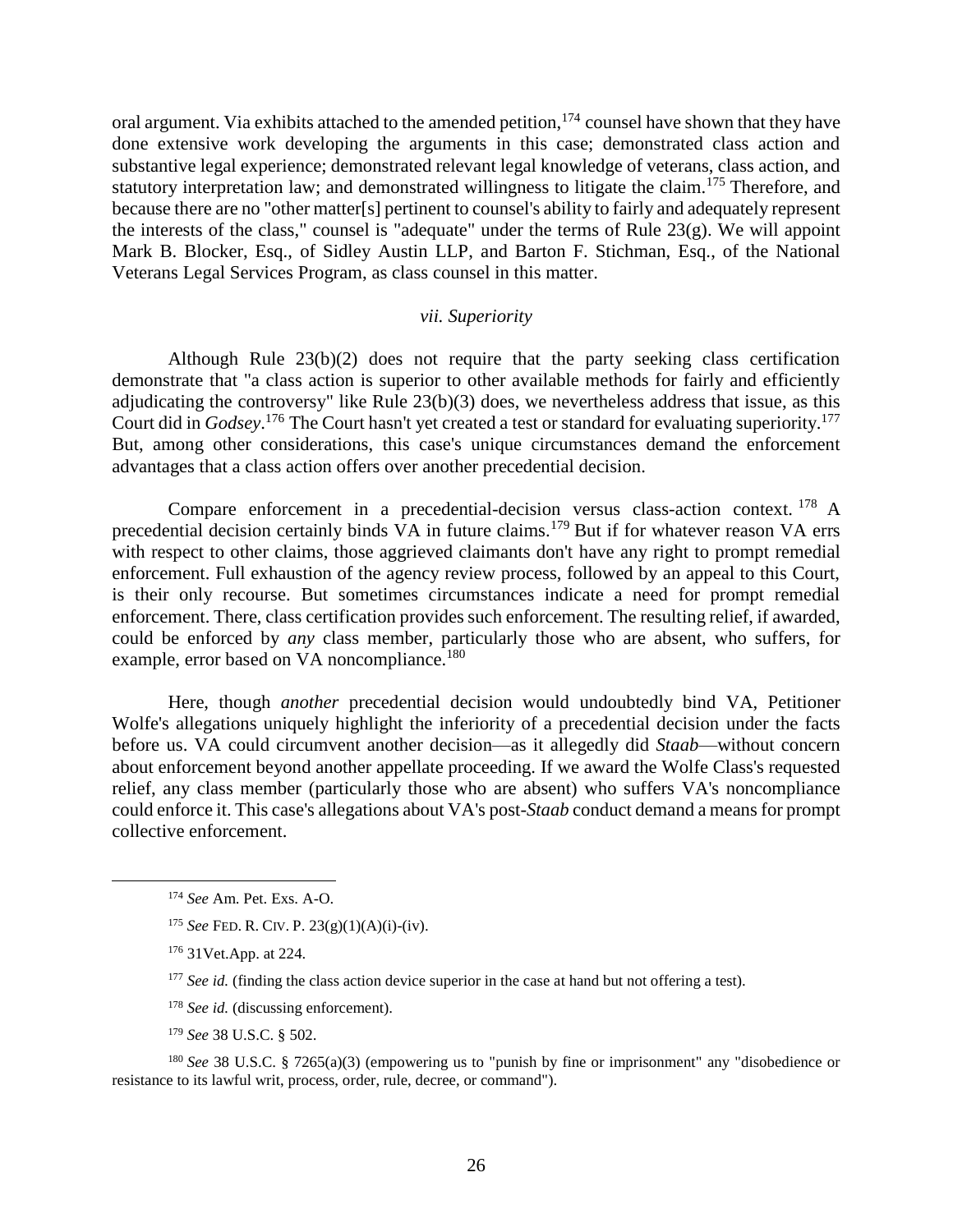Further, the class action device here would allow for consistent adjudication of similar claims involving this regulation and allow the Court to more quickly address this systemic issue to reduce delay associated with individual appeals. The Court can compel correction of the alleged, systemic disregard for both *Staab* and section 1725 and ensure that veterans are treated alike.<sup>181</sup> To force class members to proceed through the normal appellate process individually would amount to a monumental waste of agency and judicial resources in a system already rife with delay.<sup>182</sup> In short, a class action is a more efficient and effective vehicle for resolving this case than a precedential decision focused on an individual veteran's case.<sup>183</sup>

## *viii. Opt-Out and Notice*

<span id="page-26-0"></span>We have two final, related matters to consider. We must first determine whether to afford class members the opportunity to opt out of the class we have certified. Next we must determine what type of notice, if any, to provide to the class about this certification decision. The issues are related because, if opt out rights are available, ensuring actual notice of the pendency of the class action takes on greater importance.

Because this is a class certified under Rule  $23(b)(2)^{184}$  and relief of invalidating the Regulation and issuing corrective notice is indivisible,  $185$  combined with the Court's national jurisdiction,<sup>186</sup> we won't allow class members the opportunity to opt out. Because class members don't have the right to opt out of the certified class, notice is less critical than if class members could remove themselves from the class.

This case is comparable to *Godsey* in that we need not provide notice of certification to the affected class members because, like in *Godsey*, we're resolving the class certification request and the merits of the underlying petition concurrently.<sup>187</sup> Also, and as we will discuss below, as part of the relief for those affected veterans we grant, the Secretary will issue notice correcting his misinterpretation of section 1725; that notice renders separate notice of certification largely unnecessary as a practical matter.<sup>188</sup>

## *ix. Certification of the Class*

<span id="page-26-1"></span> $\overline{a}$ 

<sup>185</sup> *See In re Allstate Ins. Co.*, 400 F.3d 505, 506 (7th Cir. 2005) (commenting that "[t]he thinking behind this distinction [concerning opt-out rights] is that declaratory and injunctive relief will usually have the same effect on all members of the class as individual suits would").

<sup>186</sup> *See* 38 U.S.C. § 7269.

<sup>187</sup> *See Godsey*, 31 Vet.App. at 224-25.

<sup>188</sup> This conclusion, however, is based on the unique circumstances of this case and should not be construed as a holding that class certification notice is not necessary in future cases. *See id.*

<sup>181</sup> *See Monk II*, 855 F.3d at 1321.

<sup>182</sup> *See Martin*, 891 F.3d at 1349-53 (Moore, J., concurring).

<sup>183</sup> *See Godsey*, 31Vet.App. at 224.

<sup>184</sup> *See Stoetzner v. U.S. Steel Corp.*, 897 F.2d 115, 119 (3d Cir. 1990).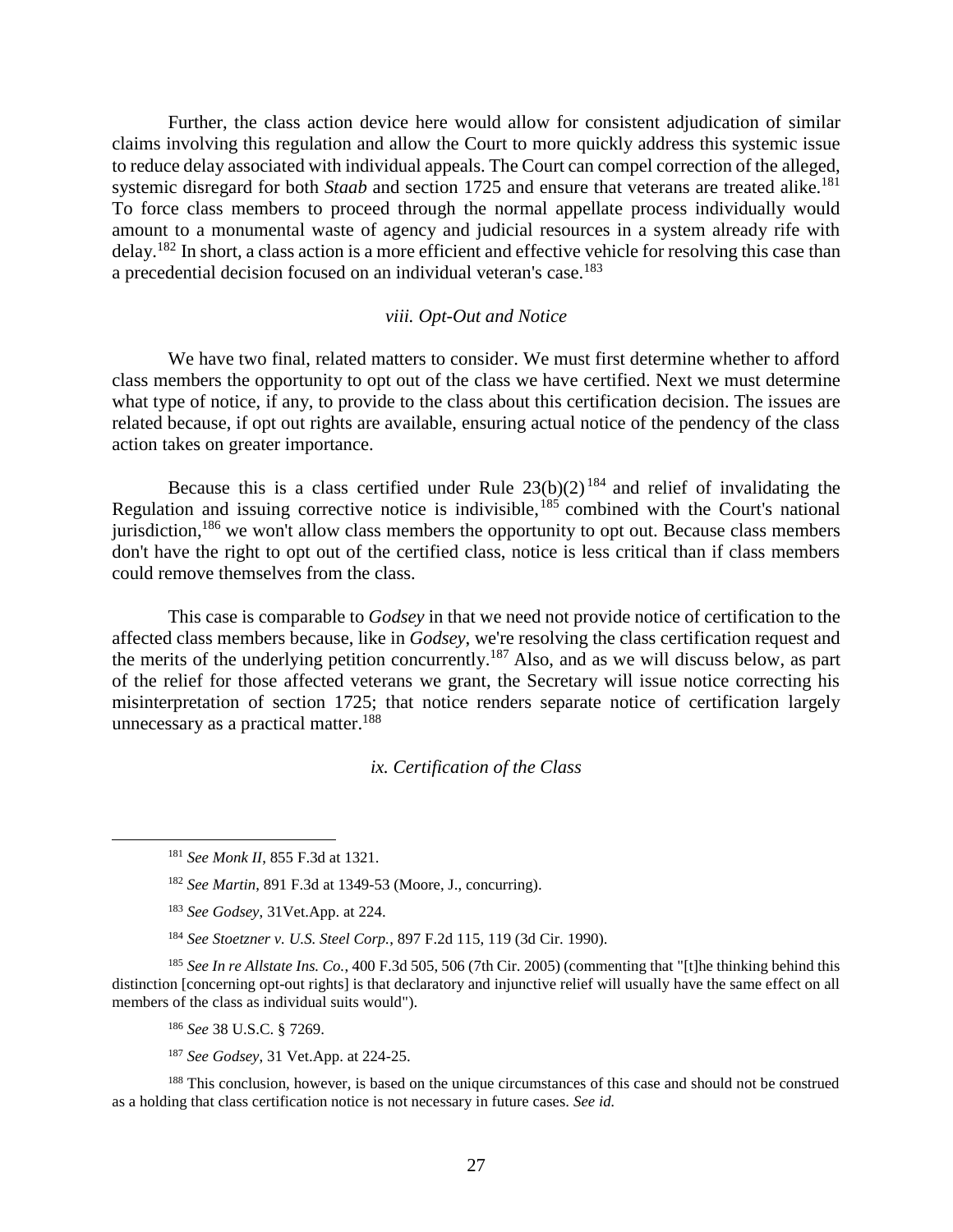For the reasons outlined above, the Court certifies the following class for purposes of this petition:

All claimants whose claims for reimbursement of emergency medical expenses incurred at non-VA facilities VA has already denied or will deny, in whole or in part, on the ground that the expenses are part of the deductible or coinsurance payments for which the veteran was responsible.

Having decided the request for class certification, the Court now proceeds to the merits of the class members' petition.

## B. Merits of the Class Petition

<span id="page-27-0"></span>Having determined that we have jurisdiction—or power—to proceed, and that we will certify the Wolfe Class, we turn to whether we should issue the writ requested.<sup>189</sup> This Court has authority to issue extraordinary writs in aid of its jurisdiction pursuant to the AWA.<sup>190</sup> However, "[t]he remedy of mandamus is a drastic one, to be invoked only in extraordinary situations."<sup>191</sup> Three conditions must be met before the Court can issue a writ: (1) The petitioner must demonstrate the lack of adequate alternative means to obtain the desired relief, thus ensuring that the writ is not used as a substitute for an appeal; (2) the petitioner must demonstrate a clear and indisputable right to the writ; and (3) the Court must be convinced, given the circumstances, that issuance of the writ is warranted.<sup>192</sup> Because Petitioner Wolfe meets all three of these conditions, we can and will issue a writ here.

#### *i. Clear and Indisputable Right to the Writ*

<span id="page-27-1"></span>In the context of the petition before us, the question whether petitioner is clearly and indisputably entitled to a writ comes down to whether 38 C.F.R. § 17.1005(a)(5) is invalid because it is inconsistent with 38 U.S.C. § 1725. As we now explain, it is.

When reviewing "an agency's construction of the statute which it administers," a court always asks first "whether Congress has directly spoken to the precise question at issue," and, "if the intent of Congress is clear, that is the end of the matter [because] the court, as well as the agency, must give effect to the unambiguously expressed intent of Congress."<sup>193</sup> However, "if the

<sup>&</sup>lt;sup>189</sup> As we noted above, the Secretary conflates the question of jurisdiction with whether the substantive requirements for the issuance of the writ have been met. We stress that these questions are, importantly, distinct. The first, jurisdiction, goes to whether we have *power* to do anything. The second assumes we have the authority to act and focuses on whether the Court should on the facts *exercise* that power.

<sup>190</sup> *See Cox*, 149 F.3d at 1363-64; *Kelley v. Shinseki*, 26 Vet.App. 183, 185 (2013).

<sup>191</sup> *Kerr*, 426 U.S. at 402.

<sup>192</sup> *See Cheney v. U.S. Dist. Court for D.C.*, 542 U.S. 367, 380-81 (2004); *Kelley*, 26 Vet.App. at 186-92.

<sup>193</sup> *Chevron U.S.A., Inc. v. Nat. Res. Def. Council, Inc.*, 467 U.S. 837, 843-44 (1984).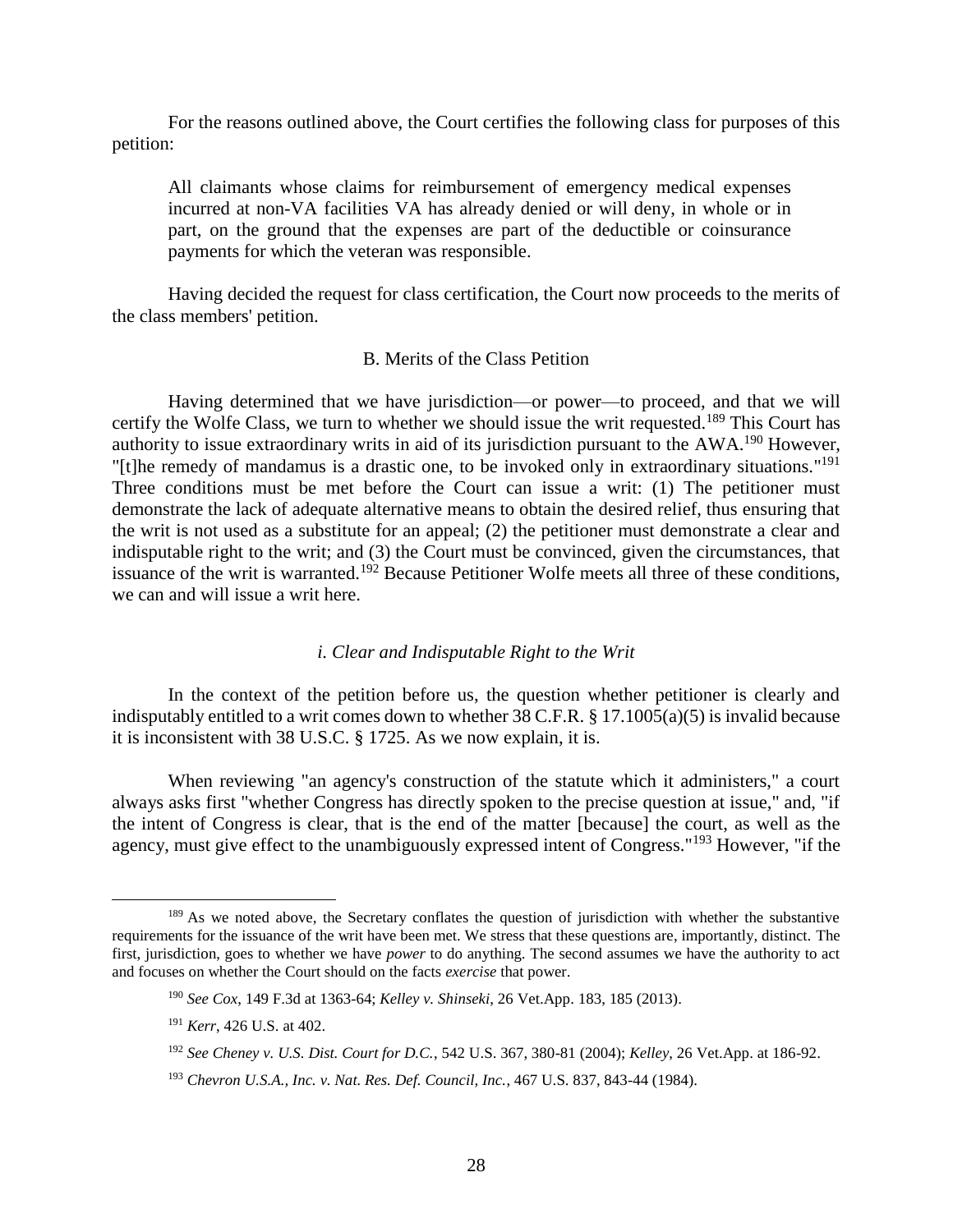statute is silent or ambiguous with respect to the specific issue, the question for the court is whether the agency's answer is based on a permissible construction of the statute."<sup>194</sup>

Again, here are the relevant provisions. The statute states: "The Secretary may not reimburse a veteran under this section for *any copayment or similar payment* that the veteran owes the third party or for which the veteran is responsible under a health-plan contract."<sup>195</sup> And the regulation states: "VA will not reimburse a veteran under this section for *any copayment, deductible, coinsurance, or similar payment* that the veteran owes the third party or is obligated to pay under a health-plan contract." 196

Let's assume for the sake of argument that section  $1725(c)(4)(D)$ 's "any copayment or similar payment" language is ambiguous and leaves a gap. In other words, VA rulemaking may properly expand upon "or similar payment." The question is whether VA's inclusion of "deductibles" and "coinsurance" (but not "balance billing"<sup>197</sup>) in the list of non-reimbursable items is a permissible construction of section 1725. No matter what standard of review we use,  $198$  it's not. We hold  $\S 17.1005(a)(5)$  is not based on a permissible construction of section  $1725(c)(4)(D)$ for two related, but distinct, reasons: (1) It's inconsistent with *Staab*'s interpretation of section 1725, and (2) deductibles and coinsurance aren't "similar" to a copayment (and VA didn't explain—to defeat arbitrariness—how they're "similar" to a copayment).

Let's start by discussing what a copayment, deductible, coinsurance, and balance billing are. A "copayment" is a commonly used word (not simply legalese), and, when possible, courts "assume 'that the legislative purpose is expressed by the ordinary meaning of the words used."<sup>199</sup> Consumers of health insurance know that when they visit their doctors or seek urgent or emergency care, they are expected to pay a small, fixed, and consistent amount for their visit, usually between \$20 and \$50, when they receive their care. VA uses these types of small, fixed-cost copayments for its extended care services.<sup>200</sup> *Black's Law Dictionary* defines the term as: "a fixed amount that a patient pays to a healthcare provider according to the terms of the patient's health care plan."<sup>201</sup> The U.S. Centers for Medicare & Medicaid Services defines copayment as "a fixed amount (\$20, for example) you pay for a covered health care service after you've paid your deductible."<sup>202</sup> In *Riemer v. Columbia Medical Plan, Inc.*, the Court of Appeals of Maryland defined a copayment

 $\overline{a}$ 

<sup>200</sup> *See* 38 C.F.R. § 17.111(b)(1)(i)-(vii) (2019) (including copayments ranging from \$5 to \$97).

<sup>201</sup> *Copayment*, BLACK'S LAW DICTIONARY (11th ed. 2019).

<sup>202</sup> *Copayment*, HealthCare.gov, https://www.healthcare.gov/glossary/co-payment (last visited Aug. 7, 2019).

<sup>194</sup> *Id.* at 844.

<sup>195</sup> 38 U.S.C. § 1725(c)(4)(D) (emphasis added).

<sup>196</sup> 38 C.F.R. § 17.1005(a)(5) (emphasis added).

<sup>197</sup> *See* Resp't's Sur-Response to the Court's May 31, 2019, Order at 2-3.

<sup>198</sup> *See Chevron*, 467 U.S. at 843-44.

<sup>199</sup> *Am. Tobacco Co. v. Patterson*, 456 U.S. 63, 68 (1982) (quoting *Richards v. United States*, 396 U.S. 1, 9 (1962)).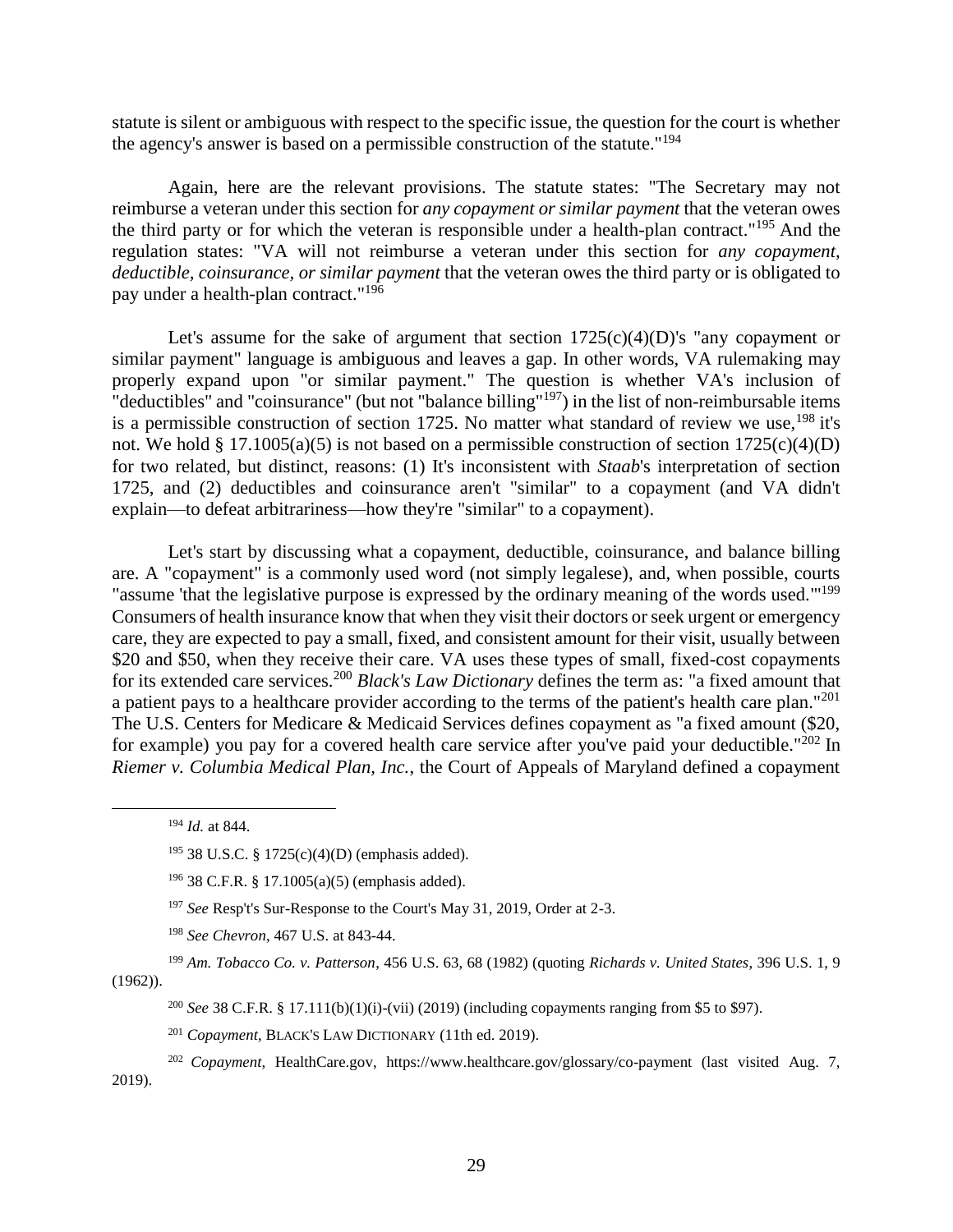as "a relatively small fixed fee required of a patient by a health insurer . . . at the time of each outpatient service or filling of a prescription."<sup>203</sup> These various definitions are consistent, and they inform our definition here: A copayment is a relatively small fixed fee that an insured party pays when he or she receives care.

Ordinary consumers also know that, for many types of insurance coverage, there is a certain amount of money that they must pay out-of-pocket before their insurance company will begin covering their claim—commonly known as a "deductible." Per *Black's Law Dictionary*, a deductible is "the portion of the loss borne by the insured before the insurer becomes liable for payment."<sup>204</sup> The U.S. Centers for Medicare & Medicaid Services defines a deductible as: "the amount you pay for covered health care services before your insurance plan starts to pay."<sup>205</sup> Deductible amounts are a part of the insurance agreement between the consumer and the insurer and are agreed upon when the parties enter their insurance contract. Although these costs are fixed, they are not typically small. A 2018 survey conducted by the Kaiser Family Foundation noted that "[t]he average deductible among covered workers in a plan with a general annual deductible is \$1,573 for single coverage."<sup>206</sup> So, in short, a deductible is a relatively large but fixed cost that an insured party pays before insurance begins to pay.

Next, we turn to coinsurance. *Black's Law Dictionary* does not define coinsurance. However, Webster's Dictionary provides this definition: "health insurance in which the insured is required to pay a fixed percentage of the costs of medical expenses after the deductible has been paid and the insurer pays the remaining expenses."<sup>207</sup> The U.S. Centers for Medicare & Medicaid Services defines coinsurance as "[t]he percentage of costs of a covered health care service you pay (20%, for example) after you've paid your deductible."<sup>208</sup> This health care cost can vary depending on the type and severity of care needed and the terms and conditions of an insurance contract. In sum, then, coinsurance is a relatively large, variable cost that an insured party pays before insurance begins to pay.

Finally, the Secretary asserts that balance billing is an example of a potentially reimbursable cost that is a patient's "remaining liability" beyond a copayment, deductible, or coinsurance.<sup>209</sup> Balance billing is "[a] healthcare provider's practice of requiring a patient or other responsible party to pay any charges remaining after insurance and other payments and allowances

<sup>203</sup> 747 A.2d 677, 687 (Md. 2000) (citing THE MERRIAM-WEBSTER DICTIONARY 177 (1994)).

<sup>204</sup> *Deductible*, BLACK'S LAW DICTIONARY (11th ed. 2019).

<sup>205</sup> *Deductible*, HealthCare.gov, https://www.healthcare.gov/glossary/deductible (last visited Aug. 7, 2019).

<sup>206</sup> 2018 Employer Health Benefits Survey, Henry J. Kaiser Family Foundation (Oct. 3, 2018), https://www.kff.org/health-costs/report/2018-employer-health-benefits-survey.

<sup>207</sup> *Coinsurance*, Merriam-Webster, https://www.merriam-webster.com/dictionary/coinsurance (last visited Aug. 7, 2019).

<sup>208</sup> *Coinsurance*, HealthCare.gov, https://www.healthcare.gov/glossary/co-insurance/ (last visited Aug. 7, 2019).

 $209$  Resp't's Sur-Response to the Court's May 31, 2019, Order at 2-3.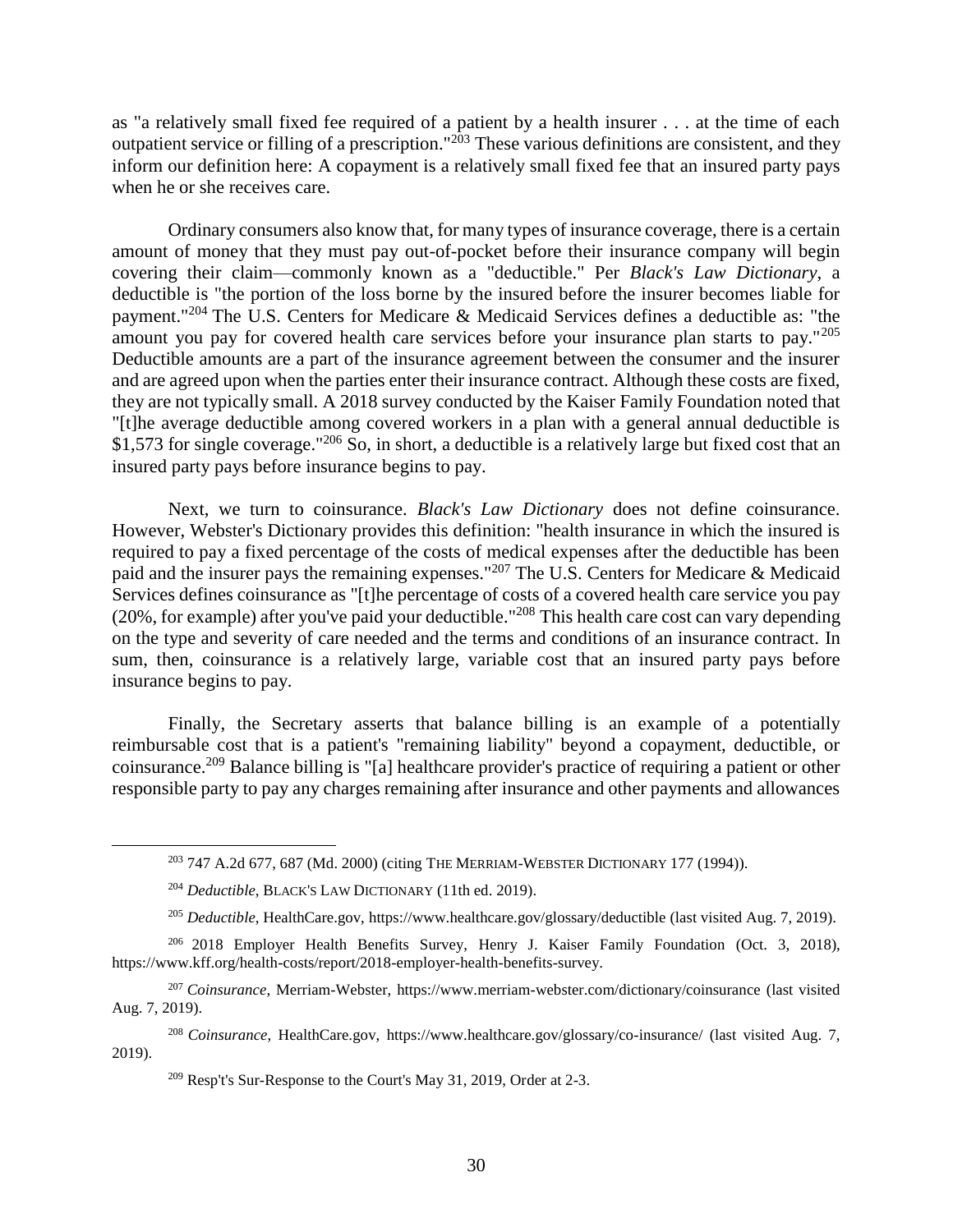have been applied to the total amount due for the provider's services."<sup>210</sup> But both federal and state law to some extent protects consumers against balance billing,  $2^{11}$  so it's not clear how many veterans would actually bear these costs. And the Secretary doesn't allege anything or provide any data that shows us that his regulation creates a different world than the one that his previous regulation did. Nor does the legislative or regulatory history mention balance billing as a cost for which Congress sought to reimburse veterans. So we won't discuss balance billing further. Now that we have an idea of what we're talking about, we address the reasons why § 17.1005(a)(5) isn't based on a permissible construction of section 1725.

First, no matter how you compare a copayment, deductibles, and coinsurance to determine "similarity," as reflected in the Secretary's data, § 17.1005(a)(5)'s effect is what it is: It eliminates in effect any potentially reimbursable, remaining liability for veterans who have partial coverage from a health-plan contract.<sup>212</sup> As of late, the Secretary even seems to acknowledge and embrace this result; essentially, he posits that Congress gave something (i.e., "removed the partial health insurance bar") that it took away simultaneously (i.e., "erected a bar that covers nearly all of the same ground: the cost-share exclusion").<sup>213</sup> Setting aside our first impression of that position as inherently absurd, such a result directly contravenes how the statute works, which we explained in *Staab*. Though *Staab* interpreted section 1725(b)(3)(B) specifically,<sup>214</sup> it ends up being controlling as to how we must construe section 1725(c)(4)(D) too. A minimum takeaway from *Staab* is that veterans who have partial coverage from a health-plan contract are eligible for reimbursement of "that portion of expenses not covered by a health-plan contract."<sup>215</sup> As part of its holding, the Court concluded that "Congress intended that veterans be reimbursed for the portion of their emergency medical costs that is not covered by a third[-]party insurer and for which they are otherwise personally liable."<sup>216</sup> But because § 17.1005(a)(5) in effect eliminates all possible remaining liability, it's necessarily inconsistent with the statute as described in *Staab*. And we must construe a statute "so that effect is given to all its provisions, so that no part will be inoperative or superfluous, void or insignificant, and so that one section will not destroy another unless the provision is the result of obvious mistake or error."<sup>217</sup> If we construed section  $1725(c)(4)(D)$  such that § 17.1005(a)(5) was valid under it, then we'd render insignificant those parts of the statute at issue in *Staab* that allow for reimbursements to veterans with partial coverage.<sup>218</sup> And, simply put,

<sup>210</sup> *Balance billing*, BLACK'S LAW DICTIONARY (11th ed. 2019).

<sup>211</sup> *See* Margaret Darling, Caitlin Brandt, Loren Adler, & Mark Hall, "Receive a surprise medical bill? Here are two federal actions that may address surprise bills, BROOKINGS (Aug. 8, 2017), https://www.brookings.edu/blog/usc-brookings-schaeffer-on-health-policy/2017/08/08/receive-a-surprise-medicalbill-here-are-three-federal-actions-that-may-address-surprise-bills.

<sup>212</sup> *See supra* pp. 11-12.

<sup>213</sup> Resp't's Sur-Response to the Court's May 31, 2019, Order at 1-2.

<sup>214</sup> 28 Vet.App. at 53-54.

<sup>215</sup> *Id.* at 54.

<sup>216</sup> *Id.*

<sup>217</sup> SUTHERLAND § 46:6; *see Splane*, 216 F.3d at 1068-69.

<sup>218</sup> *See, e.g.*, 38 U.S.C. § 1725(b)(3)(B)-(C).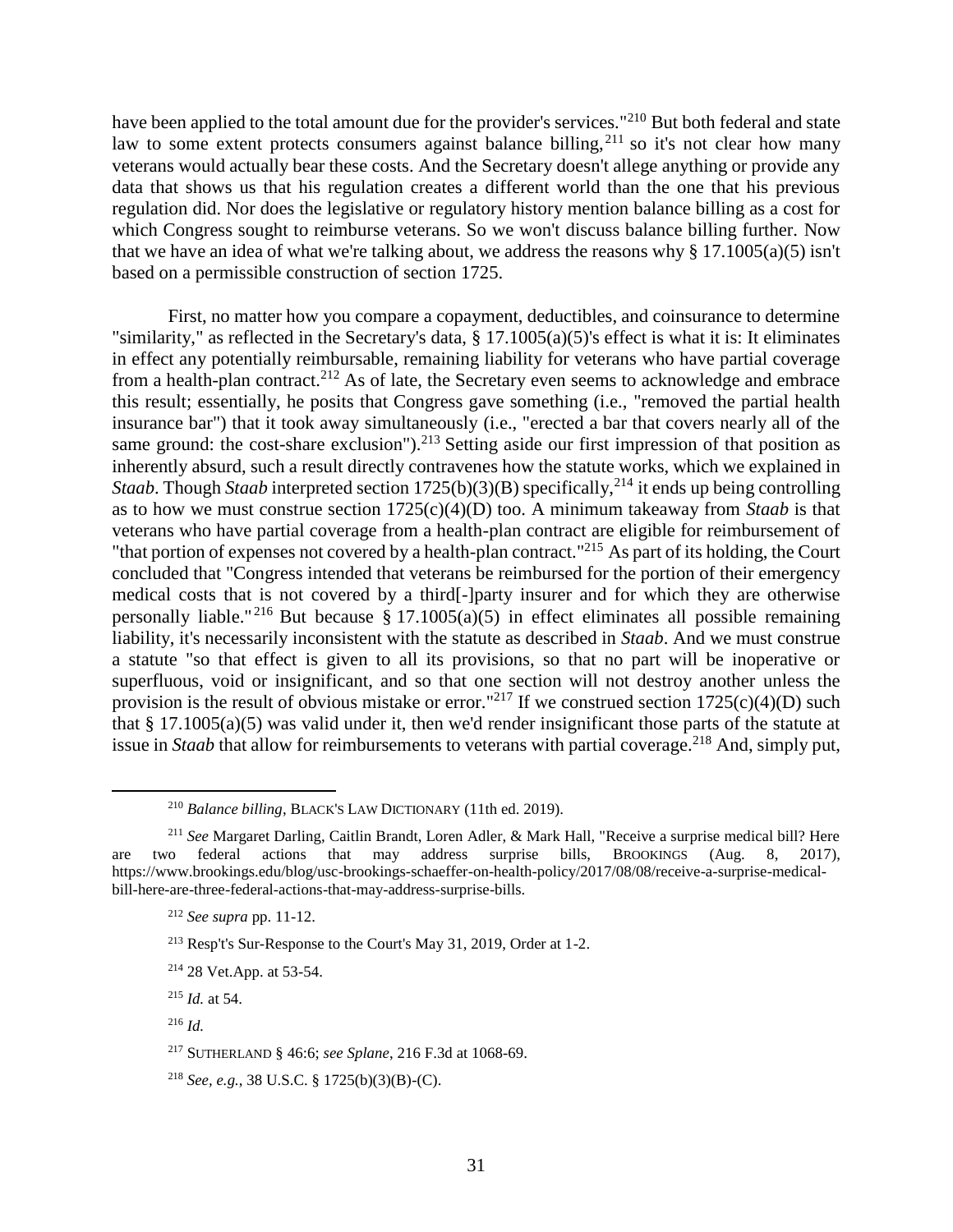one can only entertain the Secretary's arguments<sup>219</sup> if one ignores *Staab*, which we can't and won't do.<sup>220</sup> For veterans with some insurance coverage,  $\S$  17.1005(a)(5) has transformed section 1725(c)(4)(D)'s narrow exclusion into a gaping exception that swallows whole the section-1725 rule. Such a result is "patently absurd."<sup>221</sup> And this we can't allow. We could stop there, but there's a second reason why § 17.1005(a)(5) isn't based on a permissible construction of section 1725.

Even if one ignores *Staab*, deductibles and coinsurance are not "similar" to a copayment. Before we can get into contrasting them, though, we must talk about the appropriate standard of comparison. After all, it's impossible to decide whether two things are similar if you don't know by what to judge them. The plain language of the statute contains guidance on the appropriate standard of comparison: the key statutory phrase "any copayment or similar payment." $^{222}$  From that, we know any other excluded payment must be "similar" to a copayment. Specifically, similar in amount and a fixed nature. $223$ 

The Secretary wants "cost-sharing" as the standard of comparison.<sup>224</sup> But Congress didn't use the umbrella phrase "cost-sharing" to group and exclude copayments, deductibles, *and* coinsurance, even though Congress knows how to group them together this way and has done it

 $\overline{a}$ 

<sup>221</sup> *United States v. Brown*, 333 U.S. 18, 27 (1948) ("No rule of construction necessitates our acceptance of an interpretation resulting in patently absurd consequences.").

<sup>222</sup> 38 U.S.C. § 1725(c)(4)(D).

<sup>223</sup> *See, e.g.*, 155 CONG. REC. H4069-01 (daily ed. Mar. 30, 2009) (statement of Rep. Brown-Waite) (explaining that the law was intended to "ensure that veterans are not saddled with *massive* emergency room bills" (emphasis added)). Note also that Congress didn't want to penalize veterans who had some insurance coverage. *See*  155 CONG. REC. H4069-01 (daily ed. Mar. 30, 2009) (statement of Rep. Halvorson) (noting that "veterans do not currently receive any reimbursement from the VA if they have third-party insurance that pays either full or a portion of the emergency care," which "creates an inequity that penalizes veterans with insurance," and explaining that the amendment "eliminates this inequity by requiring the VA to pay for emergency care in a non-VA facility, even if the veteran holds a policy that will pay for any portion of their care").

 $^{224}$  Resp't's Resp. to Am. Pet. at 17-18. He argues that all three—copayments, deductibles, and coinsurance are similar because they are all cost-sharing tools, sharing the same basic function or purpose: to discourage clinically unnecessary treatment. *Id.* The Secretary also asserts that other Federal programs view these three cost-sharing tools as similar and provides examples. *Id.* at 18-19. Though he is correct that those are all superficially "similar" in that they are cost-sharing devices, he didn't pick a workable standard of comparison. His standard is redundant of other program criteria that go to establishing the emergent, clinically necessary nature of the care. *See* 38 C.F.R. §17.1002(a)-(h) (2019). For example, condition (b) in 38 C.F.R. § 17.1002 provides that the treatment must be "for a condition of such a nature that a prudent layperson would have reasonably expected that delay in seeking immediate medical attention would have been hazardous to life or health." It is evident from VA's overall emergency care regulation itself that any expenses for reimbursement in this context can only be for *clinically necessary treatment*. This is yet another way of ruling out cost-sharing as the standard of comparison.

<sup>219</sup> Resp't's Resp. to Am. Pet. at 13-24.

<sup>220</sup> *See Bethea v. Derwinski*, 2 Vet.App. 252, 254 (1992) ("Where there is an earlier panel or en banc opinion, we apply a rule that in a subsequent case, a panel or single judge may not render a decision which conflicts materially with such earlier panel or en banc opinion. In this way we assure consistency of our decisions.").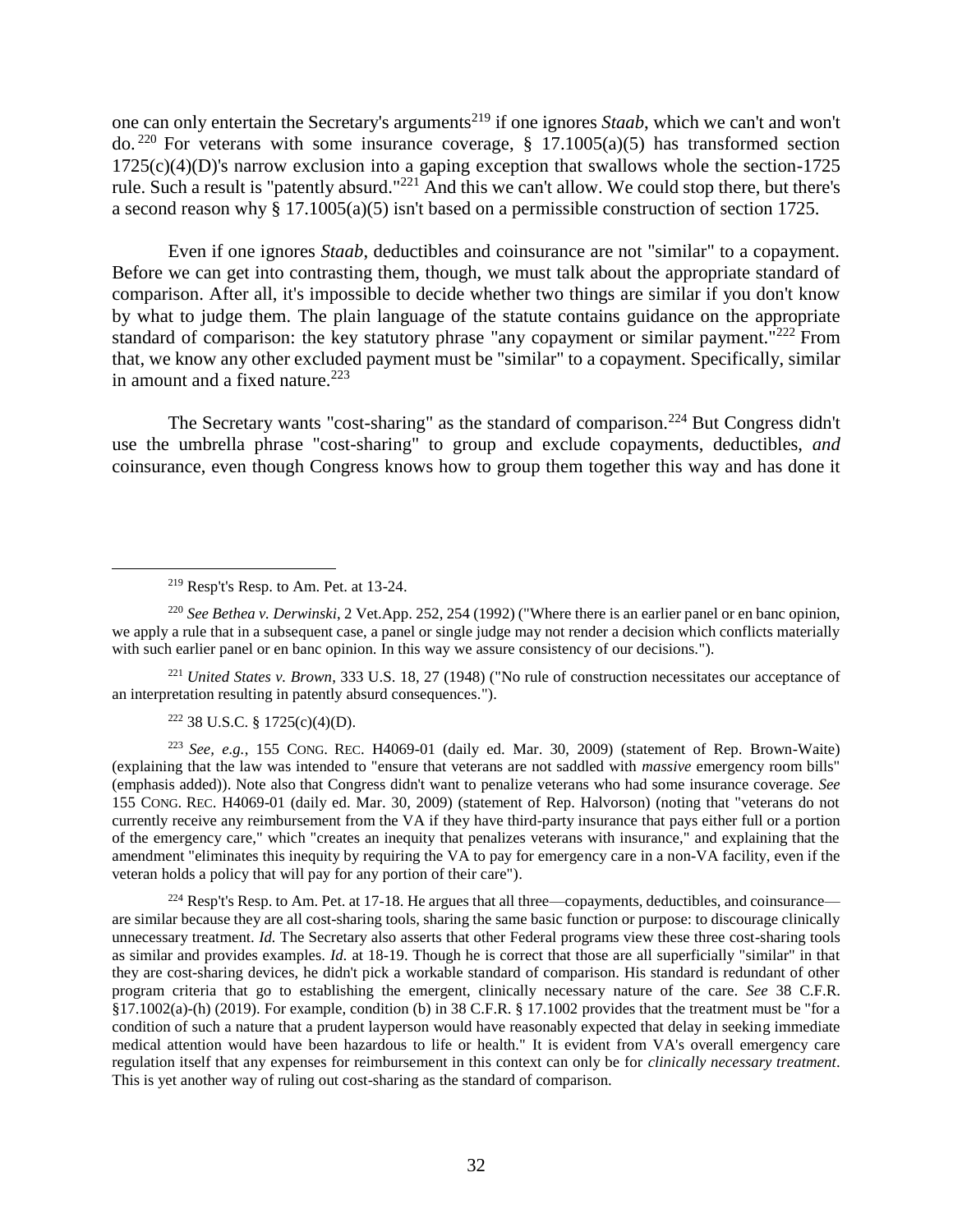elsewhere.<sup>225</sup> Congress has also referred to "copayments or cost shares"<sup>226</sup> elsewhere, but again, it didn't use such language here. Congress's chosen language means that our standard of comparison is whether another payment is "similar" to a copayment, not whether another payment is classified as a cost-sharing device. The latter inquiry has no basis in the statute language before us.

Now that we've determined the appropriate standard of comparison, let's compare. A deductible is not "similar" to a copayment because, though it is fixed, it is not a relatively small fee. Nor is coinsurance "similar" to a copayment because coinsurance is neither a relatively small nor a fixed fee; it's a relatively large and variable fee based on a percentage. And upon finalizing its rule that included § 17.1005(a)(5), VA made no effort to explain its bases for considering them "similar" payments. <sup>227</sup> Therefore, § 17.1005(a)(5), which includes both deductibles and coinsurance as "similar payment[s]," is not based on a permissible construction of section  $1725.^{228}$ The class's right to the writ is clear and indisputable.

## *ii. Lack of Adequate Alternative Means*

<span id="page-32-0"></span>Having established that petitioner Wolfe has an indisputable right to relief, we turn to whether she has shown that she lacks adequate alternative legal channels through which she may obtain relief in this case. She has under the unique circumstances of this case.

A petitioner shows that she has exhausted and now lacks adequate alternative legal channels if her pursuit of the alternative legal channels would amount to a "useless act." $^{229}$ Practical futility in terms of an administrative process can make a formal remedy insufficient and amount to a useless act. "Resort to the administrative process is futile if the agency will almost certainly deny any relief  $\ldots$  because it  $\ldots$  lacks jurisdiction over [] the matter."<sup>230</sup> In colloquial terms, we do not put form over substance.

<sup>&</sup>lt;sup>225</sup> *E.g.*, 42 U.S.C. § 300mm-41(c)(1) (discussing "deductibles, copayments, coinsurance, other cost sharing").

<sup>226</sup> *E.g.*, 10 U.S.C. § 1073 note (regarding the Pilot Program on Incorporation of Value-Based Health Care in Purchased Care Component of TRICARE Program, known as Pub. L. No. 114-328, Div. A, Title VII, § 701(h), Dec. 23, 2016, 130 Stat. 2188).

<sup>227</sup> *See* 83 Fed. Reg. 974.

<sup>228</sup> The Secretary argues that petitioner Wolfe's interpretation would render section 1725's "or similar payment" language superfluous. Resp't's Resp. to Am. Pet. at 19-20. Not so. Petitioner Wolfe suggests that it "provide[s] [VA] flexibility in the event of changing terminology." Pet'rs' Reply to Resp't's Resp. to Am. Pet. at 6. Indeed, she even quotes the Secretary, *id.*, who wrote, "Congress's use of the phrase 'or similar payment' also affords VA the regulatory flexibility to align this provision's scope with evolving health insurance practice and terminology." Resp't's Resp. to Am. Pet. at 20.

<sup>229</sup> *Erspamer*, 1 Vet.App. at 11; *see Margolis v. Banner*, 599 F.2d 435, 443 (CCPA 1979).

<sup>230</sup> *Randolph-Sheppard Vendors of Am. v. Weinberger*, 795 F.2d 90, 107 (D.C. Cir. 1986).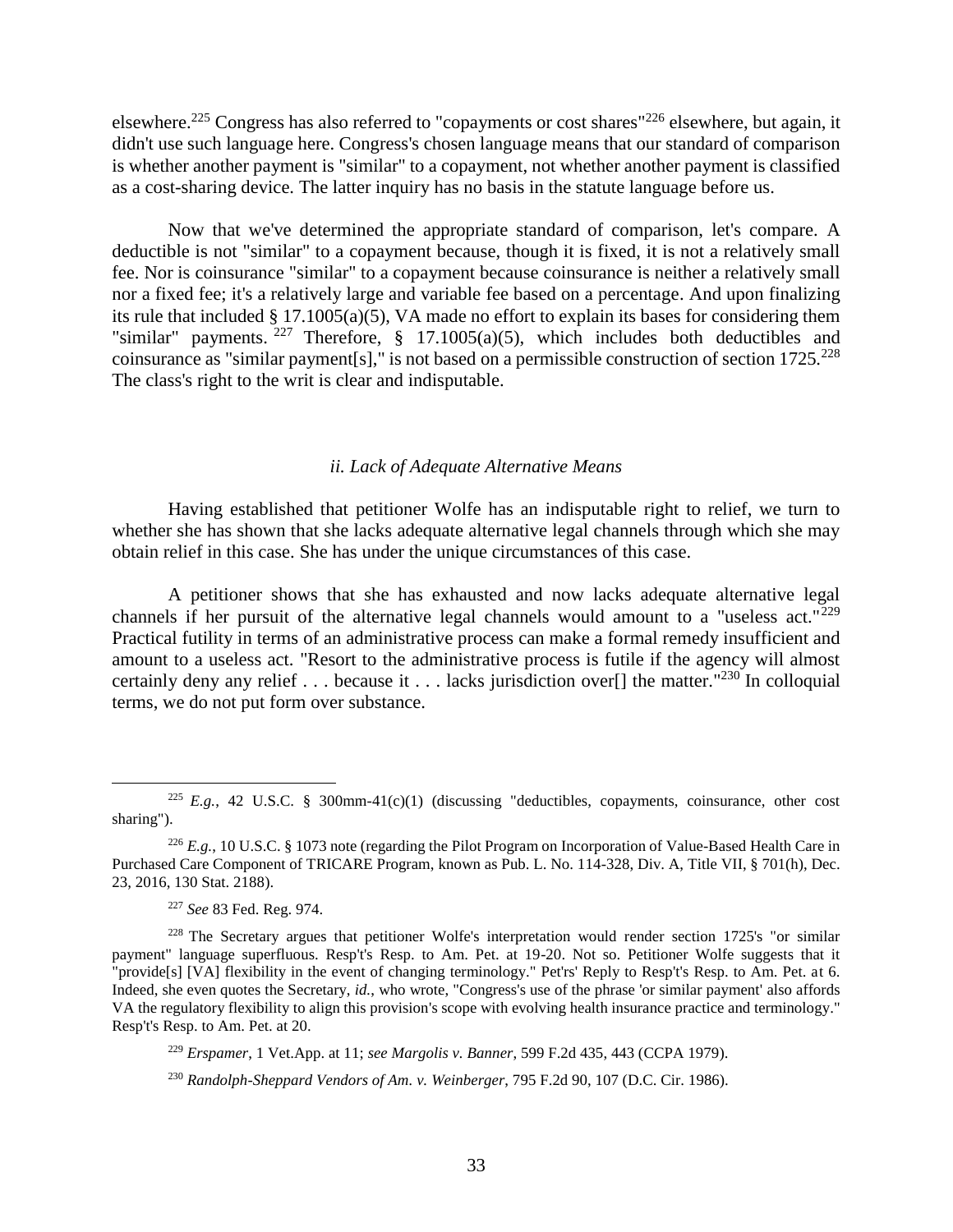The Secretary asserts only that a direct appeal through the administrative system is an adequate alternative means of seeking petitioner's requested relief (i.e., invalidation of the Regulation etc.).<sup>231</sup> Here, disputing the regulation's validity within the administrative appeals process amounts to "a useless act" and would be futile because the Board doesn't have jurisdiction to invalidate the regulation.<sup>232</sup> Thus, petitioner lacks an adequate alternative legal channel because the Board can't provide the relief she seeks.

## *iii. Issuance of the Writ is Warranted Given the Circumstances*

<span id="page-33-0"></span>"[I]t is important to remember that issuance of the writ is in large part a matter of discretion with the court to which the petition is addressed."<sup>233</sup> This case contains plenty of extraordinary if not unique—circumstances we have discussed extensively in this order,  $^{234}$  Most recently relevant, per VA's Office of the Inspector General, we know that VA "will take corrective actions on claims determined to have been improperly denied for the presence of [OHI] after April 8, 2016" (the date *Staab* issued) and "anticipate[] implementation by late 2019."<sup>235</sup> To be clear, this audit didn't address the questions we confront in this case regarding § 17.1005(a)(5)'s validity. The audit unearthed and corrected issues above and beyond those we discuss here. Though the report's corrective actions aren't relevant on the surface, they do impact this case because affected veterans will likely get caught up in "readjudications" that will only perpetuate the errors of law we address in this order. Fortunately, we have the power and opportunity to intervene now to prevent enormous bureaucratic waste that would result from VA's continued erroneous adjudications and communications, so we will. We hold that issuance of the writ is warranted.

## C. Remedy

<span id="page-33-1"></span>Having determined that the regulation is invalid, the Court must now determine what relief is appropriate to remedy the classwide harm. The petitioners initially asked the Court to declare 38 C.F.R. § 17.1005(a)(5) invalid because it is contrary to 38 U.S.C. § 1725(c)(4)(D); invalidate the Secretary's decisions made under  $\S 17.1005(a)(5)$  to the extent they denied reimbursement to Wolfe Class members for medical expenses deemed deductibles or coinsurance; order the Secretary to readjudicate these reimbursement claims under section  $1725(c)(4)(D)$ 's proper interpretation; and order such other relief as may be appropriate in the interest of justice and in aid of the Court's jurisdiction.<sup>236</sup> The Court will order the Secretary to do all of that plus other relief that gets at the "corrective letters."

<sup>232</sup> *See* 38 U.S.C. § 7104(c) ("The Board shall be bound in its decisions by the regulations of the Department  $\ldots$ .")

<sup>233</sup> *Kerr*, 426 U.S. at 403 (citing *Schlagenhauf v. Holder*, 379 U.S. 104, 112 n.8 (1964); *Parr v. United States*, 351 U.S. 513, 520 (1956)).

#### <sup>234</sup> *Supra* Part II.

 $\overline{a}$ 

<sup>235</sup> Office of Audits & Evaluations, Office of the Inspector Gen., Dep't of Veterans Affairs, Audit Rep. No. 18-00469-150, Veterans Health Admin.: Non-VA Emergency Care Claims Inappropriately Denied and Rejected (Aug. 6, 2019), at 15; *see id.* at 10.

<sup>236</sup> Am. Pet. at 3-4.

 $231$  Resp't's Resp. to Am. Pet. at 11-13.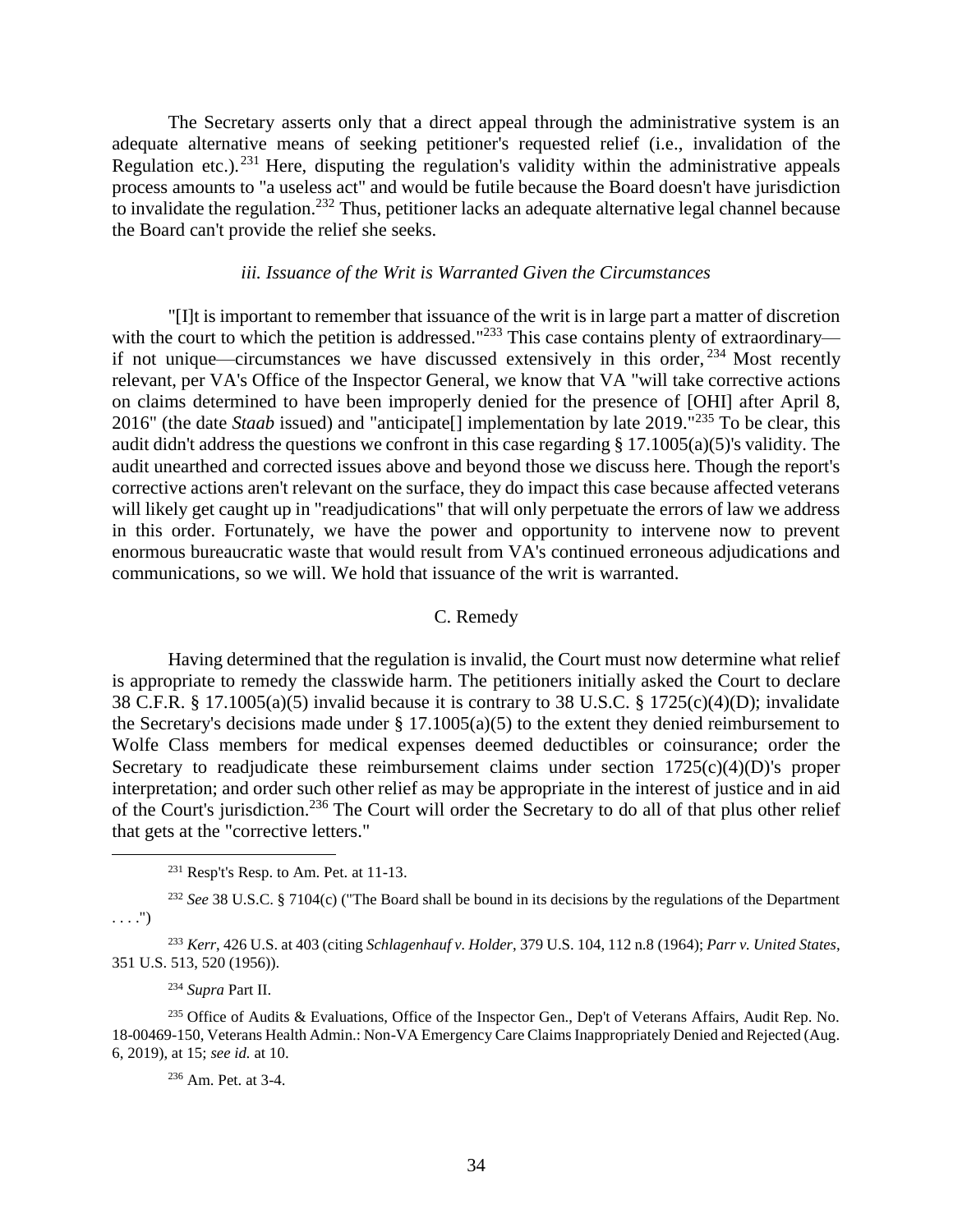We can't allow VA to send out "corrective" notices that contain the following language: "It is important to note that VA has no legal authority to pay a Veteran's cost shares, deductibles, or copayments associated with their other health insurance."<sup>237</sup> Because § 17.1005(a)(5) is invalid, and this statement is clearly derived from § 17.1005(a)(5), it's also an incorrect interpretation of section 1725. Therefore, we'll also order the Secretary to stop issuing the Category A and C letters and to strike the problematic language we've identified in this paragraph. In addition, the Secretary must prepare a plan to correct the incorrect notices that have already been sent.

One final note. As for the readjudications' logistics, the Secretary stated he would process Category A and C claims under the AMA and Category B claims as Legacy appeals.<sup>238</sup> However, he seems to ignore his own regulation, 38 C.F.R. § 3.2400, which delineates the standard for determining under which system—Legacy or AMA—to adjudicate a claim.<sup>239</sup> On remand, the Secretary should look closely at this issue along with the others to ensure compliance with both statute and regulation.

<sup>&</sup>lt;sup>237</sup> Resp't's Resp. to the Court's May 14, 2019, Order, Exs. 1 (Category A template), 3 (Category C template).

<sup>238</sup> Resp't's Supp. Resp. to the Court's May 14, 2019, Order at 1-2.

 $239$  38 C.F.R. § 3.2400(a)-(b) (2019).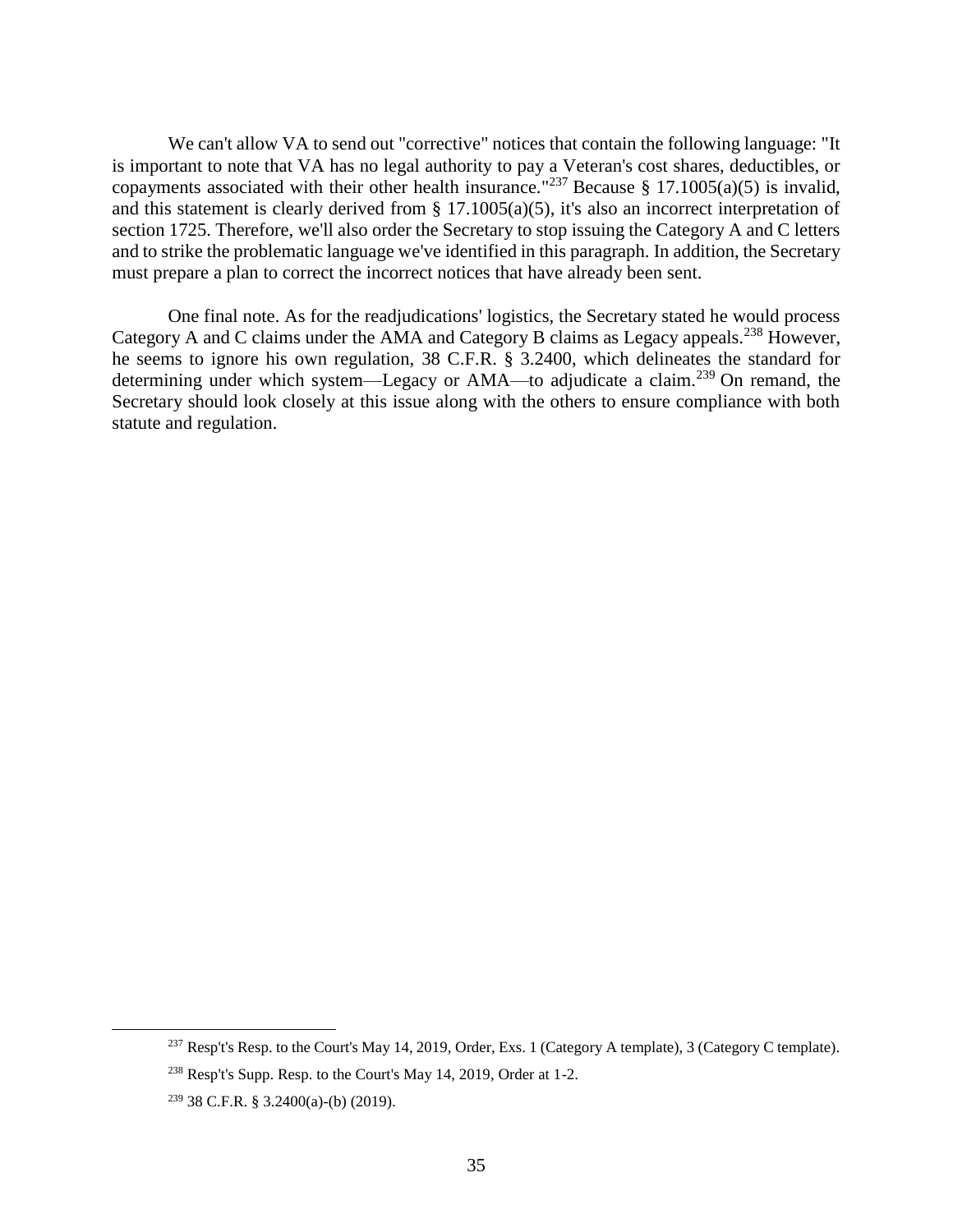Upon consideration of the foregoing, it is

ORDERED that the Wolfe Class is certified as defined here: "All claimants whose claims for reimbursement of emergency medical expenses incurred at non-VA facilities VA has already denied or will deny, in whole or in part, on the ground that the expenses are part of the deductible or coinsurance payments for which the veteran was responsible." It is further

ORDERED that Mark B. Blocker, Esq., of Sidley Austin LLP, and Barton F. Stichman, Esq., of the National Veterans Legal Services Program, are appointed as class counsel. It is further

ORDERED that 38 C.F.R.  $\S$  17.1005(a)(5) is invalid because it is contrary to 38 U.S.C. § 1725. It is further

ORDERED that the Secretary's decisions made under  $\S$  17.1005(a)(5), to the extent they denied reimbursement to Wolfe Class members for medical expenses deemed deductibles or coinsurance, in whole or in part, are invalid. It is further

ORDERED that Secretary must readjudicate these reimbursement claims under section 1725's proper interpretation. It is further

ORDERED the Secretary stop sending its corrective letters immediately because they contain incorrect statements of what the law is, namely: "It is important to note that VA has no legal authority to pay a Veteran's cost shares, deductibles, or copayments associated with their other health insurance*.*" And it is further

ORDERED that within 45 days of the date of the order the Secretary prepare and submit to the Court for approval a plan for providing notice to veterans affected by the provision of notice that contained an incorrect statement of the law concerning reimbursement of costs for non-VA emergency care.

DATED: September 9, 2019 PER CURIAM.

 $\overline{a}$ 

FALVEY, *Judge,* dissenting: I respectfully dissent from my colleagues' decision to grant mandamus relief. I would deny Ms. Wolfe's petition because her requested mandamus relief is not in aid of our appellate jurisdiction.<sup>240</sup> Nor does she demonstrate an indisputable right to a writ. And, our statutorily prescribed appeals process provides her with adequate alternative means to obtain her desired relief. Though I will focus my analysis on Ms. Wolfe, I would, for the same reasons, deny mandamus relief for the Wolfe class.

Admittedly, we have authority under the AWA to "issue all writs necessary or appropriate in aid of [our] jurisdiction[] and agreeable to the usages and principles of law." 28 U.S.C. § 1651(a); *see also Monk v. Shulkin*, 855 F.3d 1312, 1318 (Fed. Cir. 2017) ("The [AWA] unquestionably applies in the Veterans Court."). But "[t]he remedy of mandamus is a drastic one,

 $240$  I agree with the Court's decision to dismiss Mr. Boerschinger's petition as moot.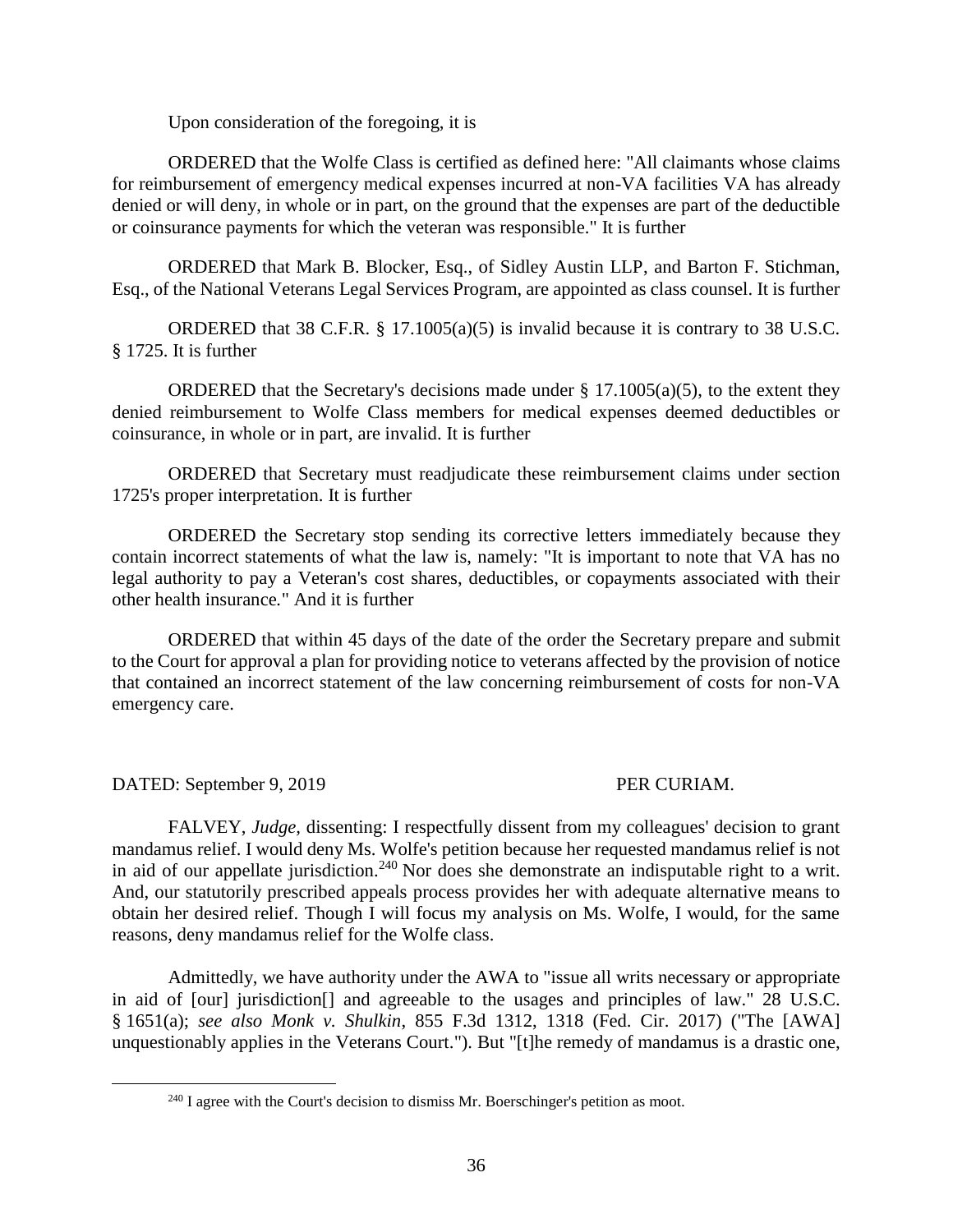to be invoked only in extraordinary situations." *Kerr v. U.S. Dist. Court*, 426 U.S. 394, 402 (1976). Mandamus relief is not appropriate unless three conditions are met: (1) The petitioner must demonstrate a clear and indisputable right to the writ; (2) the petitioner must demonstrate the lack of adequate alternative means to obtain the desired relief, thus ensuring that the writ is not used as a substitute for the appeals process; and (3) the Court must be convinced, given the circumstances, that issuance of the writ is warranted. *Cheney v. U.S. Dist. Court,* 542 U.S. 367, 380-81 (2004). Because Ms. Wolfe's petition is not in aid of our jurisdiction and does not meet the requirements for a writ, the Court should not grant mandamus relief.

## **1. Not in Aid of our Jurisdiction**

The AWA authorizes us to issue only those writs that are in aid of our appellate jurisdiction. 28 U.S.C. § 1651(a). This is because the AWA is not an independent grant of jurisdictional authority. *Roche v. Evaporated Milk Ass'n*, 319 U.S. 21, 26 (1943). The AWA does not expand a court's jurisdiction. *Cox v. Wes*t, 149 F.3d 1360, 1363 (Fed. Cir. 1998). Rather, it is "a residual source of authority" that allows us to protect our statutorily prescribed jurisdiction. *Pennsylvania Bureau of Corr. v. U.S. Marshals Serv*., 474 U.S. 34, 43 (1985). "It permits federal courts to fill gaps in their judicial power where those gaps would thwart the otherwise proper exercise of their jurisdiction." *Monk*, 855 F.3d at 1318. Or it "remove[s] obstacles to an appeal." *Roche*, 319 U.S. at 26. But the AWA does not create jurisdiction where it does not already lie. *In re Tennant*, 359 F.3d 523, 530 (D.C. Cir. 2004) ("[M]andamus would otherwise be an original action, not in aid of appellate jurisdiction.").

The party seeking a writ therefore must show "that the action sought by mandamus is within the court's statutorily defined subject matter jurisdiction." *In re Matter of Wick*, 40 F.3d 367, 372- 73 (Fed. Cir. 1994). Our jurisdiction is defined by statute. *Burris v. Wilkie*, 888 F.3d 1352, 1357 (Fed. Cir. 2018). In 38 U.S.C. § 7252, Congress granted us appellate jurisdiction over final Board decisions. That statute states that we have "exclusive jurisdiction to review decisions of the Board" and that our review must be "on the record of proceedings before the Secretary and the Board." It further provides that our review of final Board decisions is "limited by the scope provided in section 7261." Section 7261 lists actions to take and standards to apply during our appellate review. Of relevance here, the statute states that we may "decide all relevant questions of law," "interpret . . . regulatory provisions," and "compel action of the Secretary unlawfully withheld or unreasonably delayed." 38 U.S.C. § 7261(a); *see also Martin v. O'Rourke*, 891 F.3d 1338, 1343 (Fed. Cir. 2018) (section 7261 "provides the standards the . . . Court must use when reviewing actions of the Secretary"). Taken together, section 7252 and 7261 allow us to decide questions of law and compel unlawfully withheld secretarial action, among other things, in the context of reviewing final Board decisions.

We thus may grant a petition for writ of mandamus when the relief sought has some sort of relationship to a final Board decision over which we could exercise jurisdiction. *See Cox*, 149 F.3d at 1364-66 (addressing whether the appellant's fee agreement dispute could lead to a final Board decision such that a writ of mandamus would be appropriate). But Ms. Wolfe's petition lacks such a connection. She does not contend that the Secretary is refusing to process her claim, unreasonably delaying its adjudication, or performing any other action that would prevent her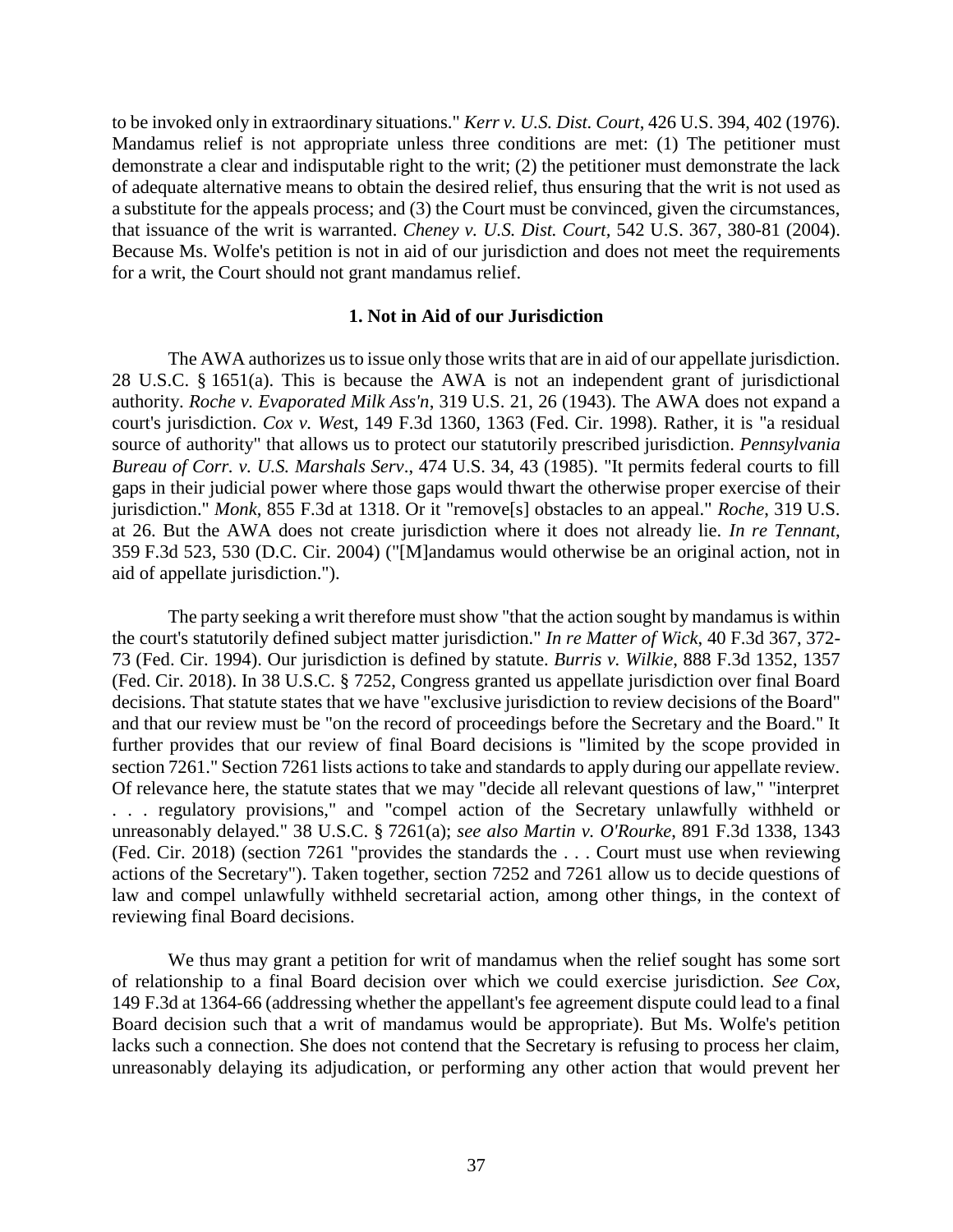dispute from making its way to our Court.<sup>241</sup> She doesn't want us to remove an obstacle. Instead, she wants to skip the appeals process entirely and bring her regulatory challenge directly to the Court.

She asks the Court to directly determine the validity of  $\S 17.1005(a)(5)$  and find, in the first instance, that VA incorrectly denied reimbursement under that regulation. Granting her requested relief would thwart, not aid, our appellate jurisdiction. Because granting Ms. Wolfe's petition could not lead to a final Board decision reviewable by this Court, and would, in fact, abrogate the need for such a decision, her requests for relief are not in aid of our jurisdiction, and her petition must be denied. *Am. Legion v. Nicholson*, 21 Vet.App. 1, 7 (2007); *Yi v. Principi*, 15 Vet.App. 265, 267 (2001) ("[T]he Court's jurisdiction to issue the order sought by the petitioner depends upon whether the Court would have jurisdiction to review the final Board decision that would issue pursuant to that order.").

The majority concludes that Ms. Wolfe's requests for relief are in aid of our jurisdiction for two reasons. First, because "the regulation itself risks frustrating the exercise of our statutorily granted jurisdiction over Board decisions." *See ante* at 16. And second, because the letters notifying claimants they wouldn't be reimbursed for "cost-sharing" devices under the regulation could discourage claimants from appealing. *Id*. But, this is true of everyone who has a disagreement with any regulation promulgated by the Secretary. Put another way, the majority says that we should issue an extraordinary writ whenever a claimant disagrees with a VA regulation and gets a letter telling the claimant he or she was denied based on that regulation.

I simply do not agree. Merely citing a regulation that the petitioner believes is invalid is not enough to warrant a writ of mandamus. Many decisions in the VA system turn on the applicability or interpretation of a VA regulation, and "[t]he remedy of mandamus is a drastic one, to be invoked only in extraordinary situations." *Kerr,* 426 U.S. at 402. Moreover, informing claimants that their claims have been denied under  $\S 17.1005(a)(5)$  is not the functional equivalent of a refusal to act. The Secretary is required by law to inform a claimant of the bases on which VA has denied her claim. 38 U.S.C. § 5104(b). Rather than creating a chilling effect, providing a claimant the reason for a VA denial helps the claimant appeal a wrongful decision.

Nor do I agree with the majority that we have the authority to grant Ms. Wolfe's request for direct regulatory review without the prospect of a final Board decision merely because we have prospective jurisdiction over her claim. Our AWA authority to act in cases within our prospective jurisdiction is not that unfettered. It is tied to the exercise of our actual appellate jurisdiction: we have authority under the AWA to act in cases potentially within our jurisdiction when our action is "in aid of the appellate jurisdiction which might otherwise be defeated." *F.T.C. v. Dean Foods Co*., 384 U.S. 597, 603 (1966); *see also McClellan v. Carland*, 217 U.S. 268, 280 (1910) ("We

<sup>&</sup>lt;sup>241</sup> The majority notes that a November 20, 2018, letter from the Secretary states that Ms. Wolfe's appeal was "closed." *Ante* at 10. If this letter showed the Secretary's refusal to process Ms. Wolfe's appeal, thus foreclosing the possibility of a final Board decision addressing the denial of reimbursement, the AWA would give us the authority to remove this obstacle to our appellate jurisdiction. *See Roche*, 319 U.S. at 26. But in her amended petition Ms. Wolfe does not ask us to take this action. Rather, she maintains that her appeal to the Board is being processed and that she is "continu[ing] to pursue her direct appeal." Am. Pet. at 10 n.2.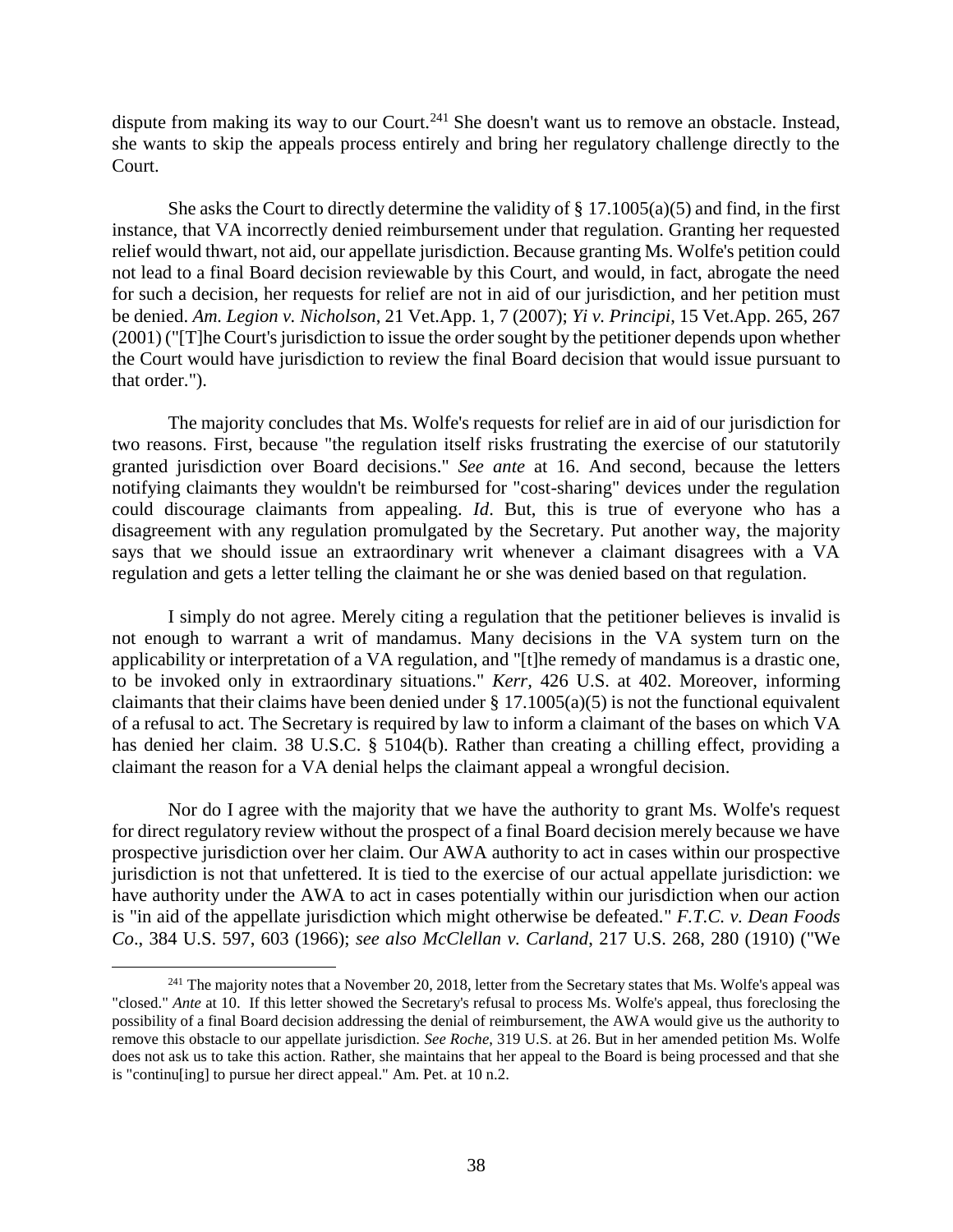think it the true rule that where a case is within the appellate jurisdiction of the higher court a writ may issue in aid of the appellate jurisdiction which might otherwise be defeated."). Otherwise, "[t]he mandamus would . . . be an original claim, not in aid of appellate jurisdiction." *In re Tennant*, 359 F.3d at 530.

Ms. Wolfe's status as a prospective appellant allows us to use our mandamus power only if her requested relief were related to bringing her case within our appellate jurisdiction. But Ms. Wolfe's petition does not request such relief. Instead, she asks us to rule in the first instance that § 17.1005(a)(5) is invalid and that the Secretary wrongfully denied reimbursement under that regulation. In essence, she requests we exercise original jurisdiction over regional office denials of reimbursement under § 17.1005(a)(5), rather than act in aid of our appellate jurisdiction over final Board decisions. The AWA does not authorize us to act in these circumstances. Mandamus in support of prospective jurisdiction, "like any exercise of appellate jurisdiction, [i]s limited to review of 'proceedings in a cause already instituted.'" *In re Tennant*, 359 F.3d at 530 (quoting *Marbury v. Madison*, 5 U.S. (1 Cranch) 137, 175-76 (1803)).

Also, I do not find that the cases cited by the majority support granting a petition that would effectively deprive the Court of our appellate jurisdiction over a final Board decision. Each of the cases cited by the majority are tied to our actual or prospective appellate jurisdiction, particularly those addressing unreasonable agency delay. As we explained in *Erspramer v. Derwinski*, we may exercise our mandamus authority to address "inadvertent or intentional administrative delay" *because* such delay "directly and adversely effects the potential and prospective appellate jurisdiction of this court." 1 Vet.App. 3, 9 (1990). No case supports the majority's assertion that we may exercise our mandamus power in a case where a petitioner's case is not within our actual jurisdiction *and granting the petition would remove the case from our prospective jurisdiction*. Rather, the AWA "extends to the potential jurisdiction of the appellate court where an appeal is not then pending *but may be later perfected.*" *See F.T.C*., 384 U.S. at 603 (emphasis added).

I do not read either *Monk* or *Martin* as providing us with the authority to act in the absence of an actual or prospective Board decision. *Monk* dealt with the parties' complaint that they were not able to obtain a Board decision because of VA's continual delays. *Martin* explained that "[b]ecause the statutory obligation of a Court of Appeals to review on the merits may be defeated by an agency that fails to resolve disputes, a Circuit Court may resolve claims of unreasonable delay in order to protect its future jurisdiction." *Martin*, 891 F.3d at 1342-43 (citing *Telecomms. Research & Action Ctr. v. FCC*, 750 F.2d 70, 76 (D.C. Cir. 1984)). Neither case addressed whether the Court could issue a petition in a case like this one, where Ms. Wolfe does not intend to seek a Board decision before requesting that the Court review the merits of VA's denial of her claim. Furthermore, though the majority states that *Monk* and *Martin* "seemed to assume" that section 7261 provides the Court with authority to address the Secretary's actions in the absence of an actual or potential Board decision, *ante* at 17, neither case so held. Nor could they have done so, as the Federal Circuit is bound by statute, and section 7261 does not provide an independent grant of jurisdictional authority but, rather, defines the scope of our section 7252 jurisdiction to review final Board decisions.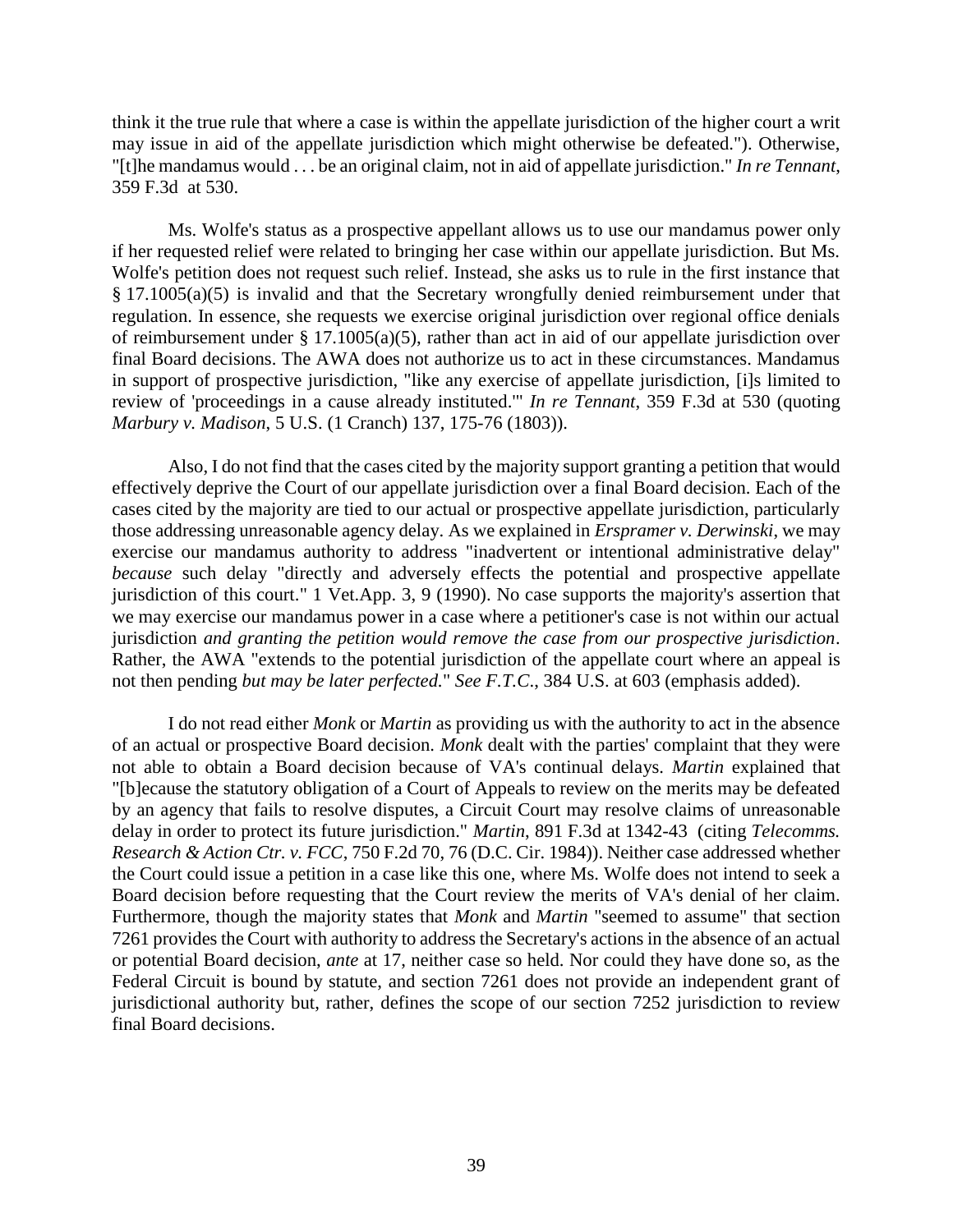## **2. No Clear and Undisputable Right to a Writ**

Ms. Wolfe contends that she is entitled to a writ because 38 C.F.R. § 17.1005(a)(5) conflicts with the plain language of 38 U.S.C. § 1725(c)(4)(d) and runs afoul of *Staab*. But the regulation at issue in this case is not the one invalidated in *Staab*. The Secretary amended § 17.1005(a)(5) in response to *Staab* and he contends that the amended regulation is both a valid interpretation of § 1725(c)(4)(d) and consistent with his authority to "delineate the circumstances under which such payments may be made."  $38$  U.S.C.  $\S$  1725(c)(1)(B).

The Secretary makes a good argument that the amended  $\S$  17.1005(a)(5) is a permissible construction of section 1725. The regulation states that that "VA will not reimburse a veteran under this section for any copayment, deductible, coinsurance, or similar payment that the veteran owes the third party or is obligated to pay under a health-plan contract." This language mirrors the language of section  $1725(c)(4)(D)$ , except for the addition of "deductible, coinsurance." The Secretary argues that the addition of these terms is consistent with the statute because "deductibles and coinsurance are also cost-sharing tools used in the health insurance industry and, as such, share the same basic function or purpose as copayments." Secretary's Response to Am. Pet. at 17. He argues that the term "cost sharing" is an umbrella term that captures deductibles, coinsurance, copayments, and all other similar charges. And he points out that Ms. Wolfe's interpretation would read out the term "similar payment" from the statute because "if deductibles and coinsurance are not 'similar payment[s]" to copayments . . . , VA is not aware of any other form of payment that would be." *Id*. at 19.

It may be that Ms. Wolfe is correct and the new regulation is invalid for the same reasons invalidating the regulation in *Staab*. But she is not clearly and indisputably correct. The new regulation and the Secretary's justification for it have not yet been the subject of a decision by our Court. At the very least, the Secretary's reasoned and persuasive statutory-interpretation argument shows that the invalidity of  $\S 17.1005(a)(5)$  is not a foregone conclusion. Because there is no clear and undisputable right to a writ of mandamus, I would deny her petition.

#### **3. Adequate Alternative Means To Obtain the Requested Relief**

We also should deny Ms. Wolfe's petition because the statutory appeals process provides her with adequate means to obtain her desired relief. "Ordinarily mandamus may not be resorted to as a mode of review where a statutory method of appeal has been prescribed or to review an appealable decision of record." *Roche*, 319 U.S. at 27-28. Rather, a successful petitioner "must demonstrate the lack of adequate alternative means to obtain the desired relief, thus ensuring that the writ is not used as a substitute for the appeals process." *Cheney,* 542 U.S. at 380-81 (2004).

Although Ms. Wolfe asks the Court to review the validity of  $\S 17.1005(a)(5)$  and reverse VA decisions that have denied benefits under that regulation, she concedes that she is currently in the process of obtaining a Board decision that addresses these issues. The regional office has denied her claim for reimbursement, she has filed a Notice of Disagreement with that decision, and she is awaiting a Statement of the Case that will allow her to perfect her appeal to the Board. Am. Pet. at 10 n.2 (stating Ms. Wolfe's belief that her appeal remains open and pending and that she "will continue to pursue her direct appeal" to the Board).